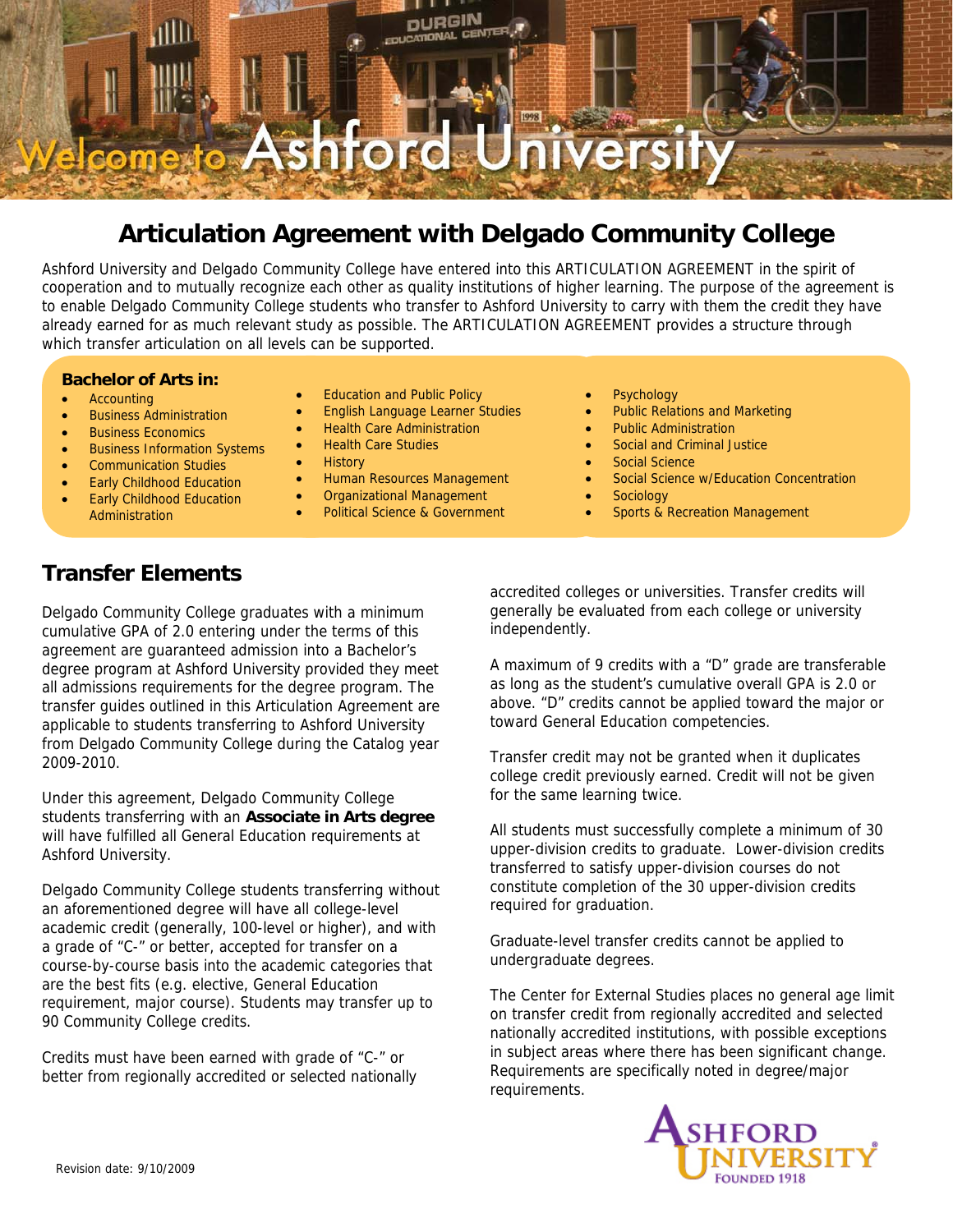

#### **BACHELOR OF ARTS IN ACCOUNTING**

## **TRANSFER GUIDE FOR DELGADO COMMUNITY COLLEGE & ASHFORD UNIVERSITY**

#### **CATALOG YEAR 2009-2010**

|                            | <b>ASHFORD UNIVERSITY</b>                                      |                                   | <b>DELGADO COMMUNITY COLLEGE</b>                                                                                                                                                                                                                                                       |
|----------------------------|----------------------------------------------------------------|-----------------------------------|----------------------------------------------------------------------------------------------------------------------------------------------------------------------------------------------------------------------------------------------------------------------------------------|
|                            | <b>INTRODUCTORY COURSE REQUIREMENT</b>                         | <b>REQUIRED</b><br><b>CREDITS</b> | <b>COURSE EQUIVALENT</b>                                                                                                                                                                                                                                                               |
|                            | Adult Development & Life Assessment                            | 3                                 | Must be taken at Ashford University                                                                                                                                                                                                                                                    |
|                            | <b>GENERAL EDUCATION REQUIREMENTS</b>                          | <b>REQUIRED</b><br><b>CREDITS</b> | <b>COURSE EQUIVALENT</b>                                                                                                                                                                                                                                                               |
|                            | Applied Ethics Competency Minimum grade required C-            | 3                                 | BUSG 210   PHIL 175, 275                                                                                                                                                                                                                                                               |
|                            | Communications Competency   Minimum grade required C-          | 3                                 | <b>ENGL 101</b>                                                                                                                                                                                                                                                                        |
|                            | Communications Competency II Minimum grade required C-         | 3                                 | <b>ENGL 102</b>                                                                                                                                                                                                                                                                        |
|                            | Communications Competency III Minimum grade required C-        | 3                                 | SPCH 130-230, 240                                                                                                                                                                                                                                                                      |
|                            | Computer Competency Minimum grade required C-                  | 3                                 | ACCT 221, 222   ADOT 105-161, 205-225, 263-268   ARCH 212   BUSG 224   Any CADD   CIVT 222   MIN 250<br>CMIN 201-216, 220-291 CNET 157, 197, 287, 297 DIET 220 ELET 291 HEIT 253   INTD 242, 243   TECH 104<br>VISC 204, 214, 224-244                                                  |
|                            | Critical Thinking Competency Minimum grade required C-         | 3                                 | <b>PHIL 112</b>                                                                                                                                                                                                                                                                        |
|                            | Mathematics Competency Minimum grade required C-               | 3                                 | MATH 118, 120, 128-223                                                                                                                                                                                                                                                                 |
| <b>Aesthetic Awareness</b> |                                                                |                                   | Requirement satisfied through major                                                                                                                                                                                                                                                    |
| Literature                 |                                                                | 3                                 | ENGL 205-244, 253   HUMA 220, 260                                                                                                                                                                                                                                                      |
| Physical World             |                                                                | 4                                 | BIOL 101+107, 102+108, 120+121, 141+143, 142+144, 161+163, 201+203, 204+205, 207+209, 210+212,<br>251+253, 252+254, 272+273, 281+283 CHEM 101+107, 141+143, 142+144, 221+223, 222+224<br>GEOL 101+103, 102+104   PHYS 101+107, 141+143, 142+144   SCIE 101+103, 102+104   VETT 105+106 |
|                            | <b>Historical Perspectives</b>                                 | 3                                 | Any HIST                                                                                                                                                                                                                                                                               |
|                            | <b>Multicultural Perspectives</b>                              | 3                                 | ANTH 160, 181, 200   ASLS 101-205   CDYC 221   ENGL 243, 244   FNAR 125, 126   Any FREN   FSED 121<br>HIST 101-141 HOST 213 HUMA 150, 229   INTD 111, 297   PHIL 101, 201   SOCI 250   Any SPAN   SPCH 236<br>THEA 101, 207, 208                                                       |
| Social Perspectives        |                                                                |                                   | Requirement satisfied through the Introductory Course                                                                                                                                                                                                                                  |
|                            | Values and Beliefs I & II                                      | 6                                 | ANTH 160   FSED 121   HUMA 150, 229, 260   PHIL 101, 175-275   PSYC 245   SOCI 151, 250, 255                                                                                                                                                                                           |
|                            | <b>Total General Education Requirements</b>                    | 40                                |                                                                                                                                                                                                                                                                                        |
|                            | <b>MAJOR COURSE REQUIREMENTS</b>                               | <b>REQUIRED</b><br><b>CREDITS</b> | <b>COURSE EQUIVALENT</b>                                                                                                                                                                                                                                                               |
| <b>CGD 218</b>             | Visual Literacy in Business                                    | 3                                 |                                                                                                                                                                                                                                                                                        |
|                            |                                                                |                                   |                                                                                                                                                                                                                                                                                        |
| <b>ACC 205</b>             | Principles of Accounting I                                     | 3                                 | ACCT 201, 205                                                                                                                                                                                                                                                                          |
| <b>ACC 206</b>             | Principles of Accounting II                                    | 3                                 | ACCT 202, 211                                                                                                                                                                                                                                                                          |
| <b>ACC 305</b>             | Intermediate Accounting I Minimum grade<br>required B          | 3                                 | <b>ACCT 212</b>                                                                                                                                                                                                                                                                        |
| <b>ACC 306</b>             | Intermediate Accounting II Minimum grade<br>required B         | 3                                 | <b>ACCT 213</b>                                                                                                                                                                                                                                                                        |
| <b>BUS 308</b>             | <b>Statistics for Managers</b>                                 | 3                                 |                                                                                                                                                                                                                                                                                        |
| <b>ECO 204</b>             | Principles of Microeconomics                                   | 3                                 | <b>ECON 202</b>                                                                                                                                                                                                                                                                        |
| <b>BUS 401</b>             | Principles of Finance                                          | 3                                 |                                                                                                                                                                                                                                                                                        |
| <b>ACC 310</b>             | Cost Accounting I Minimum grade required B                     | 3                                 |                                                                                                                                                                                                                                                                                        |
| <b>ACC 380</b>             | Accounting for Not-for-Profit Org.<br>Minimum grade required B | 3                                 |                                                                                                                                                                                                                                                                                        |
| <b>BUS 311</b>             | <b>Business Law I</b>                                          | 3                                 |                                                                                                                                                                                                                                                                                        |
| <b>ACC 401</b>             | Federal Income Taxes I Minimum grade<br>required B             | 3                                 |                                                                                                                                                                                                                                                                                        |
| <b>ACC 407</b>             | Advanced Accounting Minimum grade<br>required B                | 3                                 |                                                                                                                                                                                                                                                                                        |
| <b>ACC 410</b>             | Auditing Minimum grade required B                              | 3                                 |                                                                                                                                                                                                                                                                                        |
|                            | <b>Total Major Course Requirements</b>                         | 42                                |                                                                                                                                                                                                                                                                                        |
|                            | <b>ELECTIVES &amp; CONCENTRATION</b>                           | <b>REQUIRED</b><br><b>CREDITS</b> | <b>COURSE EQUIVALENT</b>                                                                                                                                                                                                                                                               |
|                            | Check AU's catalog for details.                                | 35                                | Courses will be evaluated for transfer credit                                                                                                                                                                                                                                          |

← Students must have a minimum of 30 upper-division semester credits to meet graduation requirements.<br>← Official transfer credit evaluation takes place once a student is enrolled at Ashford University and all official tra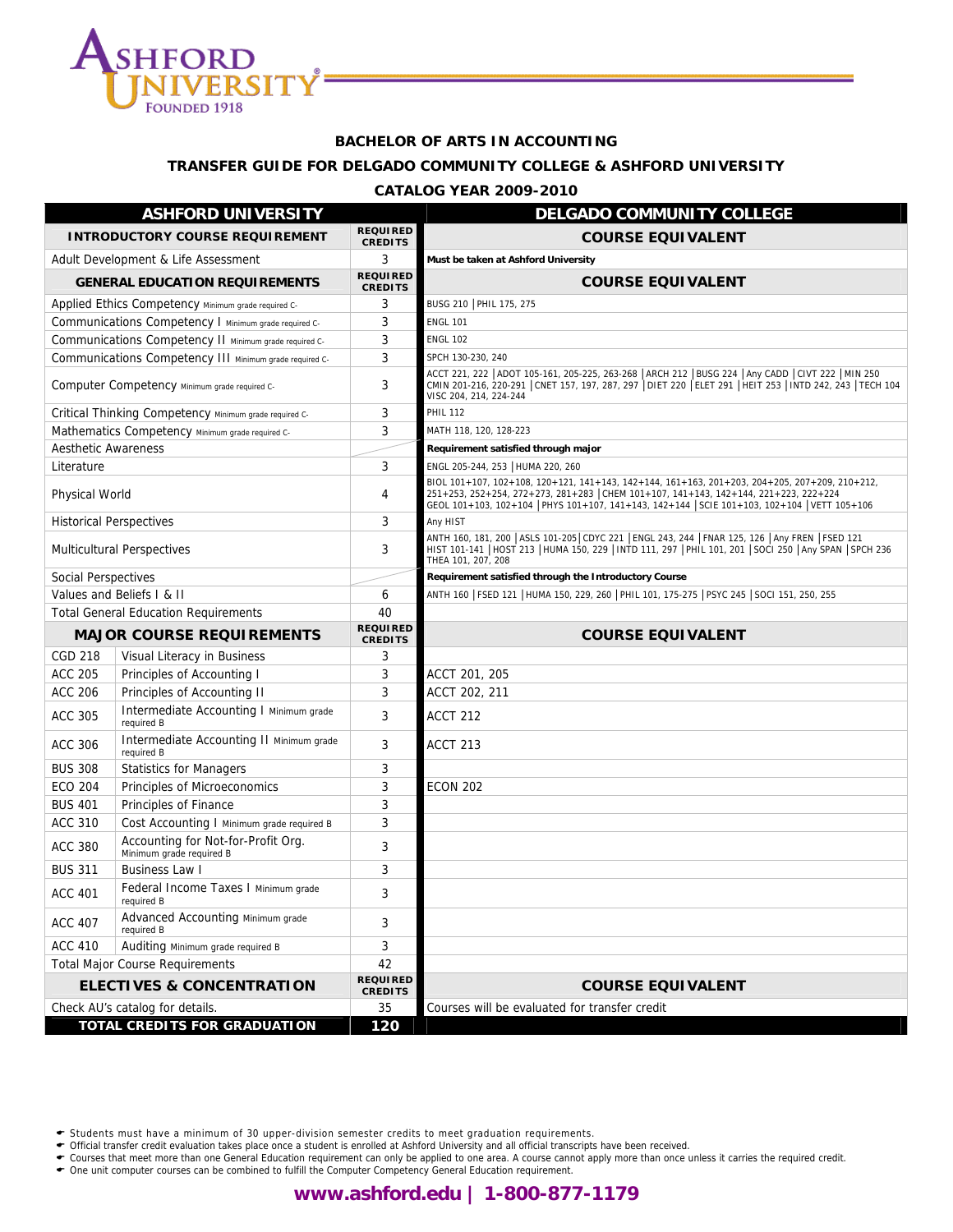

#### **BACHELOR OF ARTS IN BUSINESS ADMINISTRATION**

#### **TRANSFER GUIDE FOR DELGADO COMMUNITY COLLEGE & ASHFORD UNIVERSITY**

#### **CATALOG YEAR 2009-2010**

|                            | <b>ASHFORD UNIVERSITY</b>                               |                                   | <b>DELGADO COMMUNITY COLLEGE</b>                                                                                                                                                                                                                                                 |
|----------------------------|---------------------------------------------------------|-----------------------------------|----------------------------------------------------------------------------------------------------------------------------------------------------------------------------------------------------------------------------------------------------------------------------------|
|                            | <b>INTRODUCTORY COURSE REQUIREMENT</b>                  | <b>REQUIRED</b><br><b>CREDITS</b> | <b>COURSE EQUIVALENT</b>                                                                                                                                                                                                                                                         |
|                            | Adult Development & Life Assessment                     | 3                                 | Must be taken at Ashford University                                                                                                                                                                                                                                              |
|                            | <b>GENERAL EDUCATION REQUIREMENTS</b>                   | <b>REQUIRED</b><br><b>CREDITS</b> | <b>COURSE EQUIVALENT</b>                                                                                                                                                                                                                                                         |
|                            | Applied Ethics Competency Minimum grade required C-     | 3                                 | PHI 445 may satisfy 3 credits of Applied Ethics or Values & Beliefs or<br>BUSG 210   PHIL 175, 275                                                                                                                                                                               |
|                            | Communications Competency I Minimum grade required C-   | 3                                 | <b>ENGL 101</b>                                                                                                                                                                                                                                                                  |
|                            | Communications Competency II Minimum grade required C-  | 3                                 | <b>ENGL 102</b>                                                                                                                                                                                                                                                                  |
|                            | Communications Competency III Minimum grade required C- | 3                                 | SPCH 130-230, 240                                                                                                                                                                                                                                                                |
|                            | Computer Competency Minimum grade required C-           | 3                                 | ACCT 221, 222   ADOT 105-161, 205-225, 263-268   ARCH 212   BUSG 224   Any CADD   CIVT 222   MIN 250<br>CMIN 201-216, 220-291   CNET 157, 197, 287, 297   DIET 220   ELET 291   HEIT 253   INTD 242, 243   TECH 104<br>VISC 204, 214, 224-244                                    |
|                            | Critical Thinking Competency Minimum grade required C-  | 3                                 | <b>PHIL 112</b>                                                                                                                                                                                                                                                                  |
|                            | Mathematics Competency Minimum grade required C-        | 3                                 | MATH 118, 120, 128-223                                                                                                                                                                                                                                                           |
| <b>Aesthetic Awareness</b> |                                                         |                                   | Requirement satisfied through CGD 218 in the major                                                                                                                                                                                                                               |
| Literature                 |                                                         | 3                                 | ENGL 205-244, 253   HUMA 220, 260                                                                                                                                                                                                                                                |
| Physical World             |                                                         | 4                                 | BIOL 101+107, 102+108, 120+121, 141+143, 142+144, 161+163, 201+203, 204+205, 207+209, 210+212,<br>251+253, 252+254, 272+273, 281+283 CHEM 101+107, 141+143, 142+144, 221+223, 222+224<br>GEOL 101+103, 102+104 PHYS 101+107, 141+143, 142+144 SCIE 101+103, 102+104 VETT 105+106 |
|                            | <b>Historical Perspectives</b>                          | 3                                 | Any HIST                                                                                                                                                                                                                                                                         |
|                            | <b>Multicultural Perspectives</b>                       | 3                                 | ANTH 160, 181, 200   ASLS 101-205  CDYC 221   ENGL 243, 244   FNAR 125, 126   Any FREN   FSED 121<br>HIST 101-141   HOST 213   HUMA 150, 229   INTD 111, 297   PHIL 101, 201   SOCI 250   Any SPAN   SPCH 236<br>THEA 101, 207, 208                                              |
| Social Perspectives        |                                                         |                                   | Requirement satisfied through the Introductory Course                                                                                                                                                                                                                            |
|                            | Values and Beliefs I & II                               | 6                                 | PHI 445 may satisfy 3 credits of Applied Ethics or Values & Beliefs or<br>ANTH 160   FSED 121   HUMA 150, 229, 260   PHIL 101, 175-275   PSYC 245   SOCI 151, 250, 255                                                                                                           |
|                            | <b>Total General Education Requirements</b>             | 37                                |                                                                                                                                                                                                                                                                                  |
|                            | <b>MAJOR COURSE REQUIREMENTS</b>                        | <b>REQUIRED</b><br><b>CREDITS</b> | <b>COURSE EQUIVALENT</b>                                                                                                                                                                                                                                                         |
| <b>CGD 218</b>             | Visual Literacy in Business                             | 3                                 |                                                                                                                                                                                                                                                                                  |
| <b>MGT 330</b>             | Management for Organizations                            | 3                                 |                                                                                                                                                                                                                                                                                  |
| <b>BUS 330</b>             | Principles of Marketing                                 | 3                                 |                                                                                                                                                                                                                                                                                  |
| <b>MGT 415</b>             | Group Behavior in Organizations                         | 3                                 |                                                                                                                                                                                                                                                                                  |
| <b>MGT 435</b>             | Organizational Change                                   | 3                                 |                                                                                                                                                                                                                                                                                  |
| <b>ACC 205</b>             | Principles of Accounting I                              | 3                                 | ACCT 201, 205                                                                                                                                                                                                                                                                    |
| <b>ACC 206</b>             | Principles of Accounting II                             | 3                                 | ACCT 202, 211                                                                                                                                                                                                                                                                    |
| <b>BUS 311</b>             | <b>Business Law I</b>                                   | 3                                 |                                                                                                                                                                                                                                                                                  |
| <b>ECO 203</b>             | Principles of Macroeconomics                            | 3                                 | <b>ECON 201</b>                                                                                                                                                                                                                                                                  |
| <b>ECO 204</b>             | Principles of Microeconomics                            | 3                                 | <b>ECON 202</b>                                                                                                                                                                                                                                                                  |
| <b>BUS 303</b>             | Human Resource Management                               | 3                                 |                                                                                                                                                                                                                                                                                  |
| <b>BUS 308</b>             | <b>Statistics for Managers</b>                          | 3                                 |                                                                                                                                                                                                                                                                                  |
| <b>PHI 445</b>             | Personal and Organizational Ethics                      | 3                                 | Can Meet Either Applied Ethics Competency or Values and Beliefs                                                                                                                                                                                                                  |
| <b>BUS 401</b>             | Principles of Finance                                   | 3                                 |                                                                                                                                                                                                                                                                                  |
| <b>MGT 450</b>             | <b>Strategic Planning</b>                               | 3                                 |                                                                                                                                                                                                                                                                                  |
|                            | <b>Total Major Course Requirements</b>                  | 45                                |                                                                                                                                                                                                                                                                                  |
|                            | <b>ELECTIVES &amp; CONCENTRATION</b>                    | <b>REQUIRED</b><br><b>CREDITS</b> | <b>COURSE EQUIVALENT</b>                                                                                                                                                                                                                                                         |
|                            | Check AU's catalog for details.                         | 35                                | Courses will be evaluated for transfer credit                                                                                                                                                                                                                                    |
|                            | <b>TOTAL CREDITS FOR GRADUATION</b>                     | 120                               |                                                                                                                                                                                                                                                                                  |

← Students must have a minimum of 30 upper-division semester credits to meet graduation requirements.<br>← Official transfer credit evaluation takes place once a student is enrolled at Ashford University and all official tra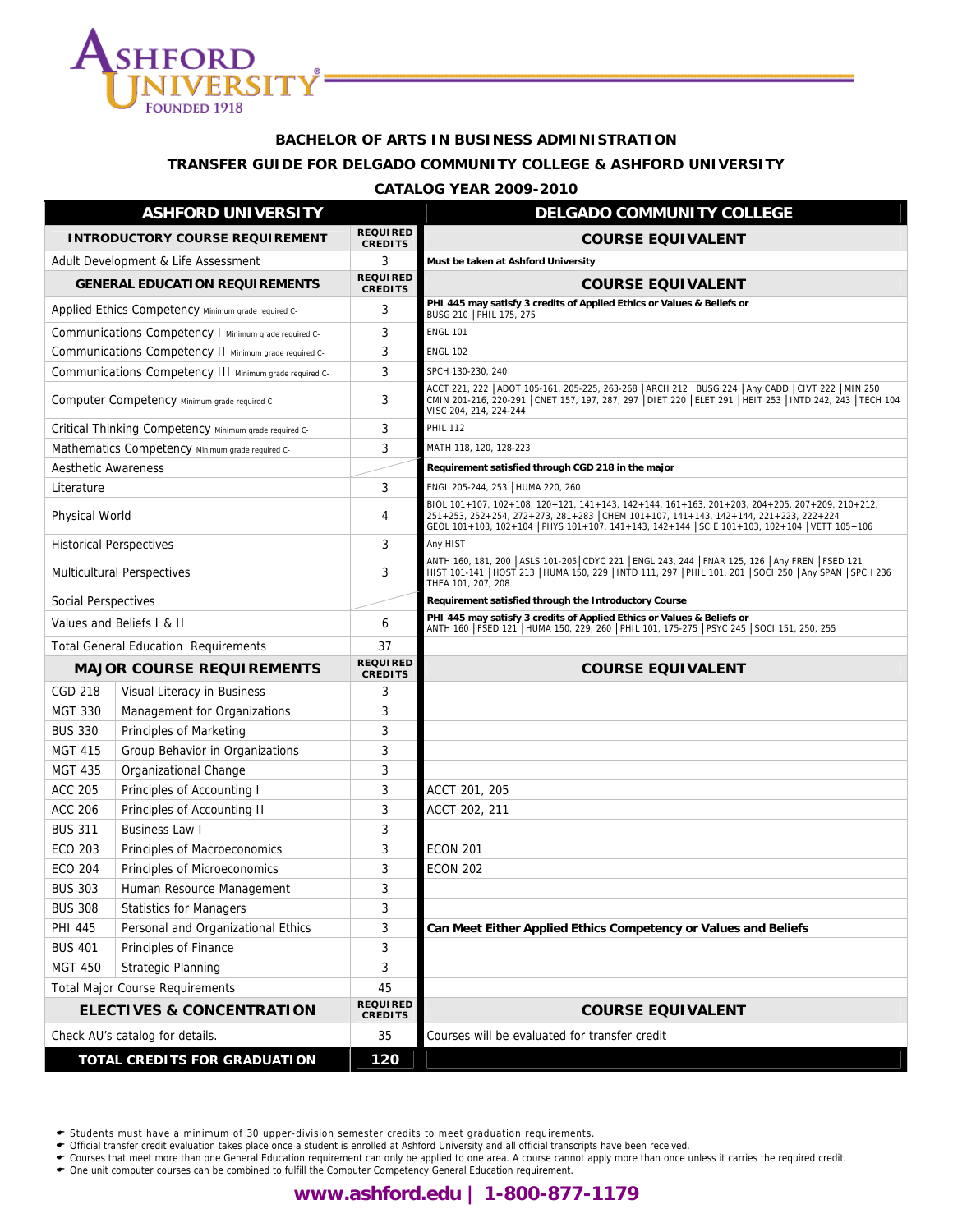

#### **BACHELOR OF ARTS IN BUSINESS ECONOMICS**

#### **TRANSFER GUIDE FOR DELGADO COMMUNITY COLLEGE & ASHFORD UNIVERSITY**

#### **CATALOG YEAR 2009-2010**

|                            | <b>ASHFORD UNIVERSITY</b>                               |                                   | <b>DELGADO COMMUNITY COLLEGE</b>                                                                                                                                                                                                                                                       |
|----------------------------|---------------------------------------------------------|-----------------------------------|----------------------------------------------------------------------------------------------------------------------------------------------------------------------------------------------------------------------------------------------------------------------------------------|
|                            | <b>INTRODUCTORY COURSE REQUIREMENT</b>                  | <b>REQUIRED</b><br><b>CREDITS</b> | <b>COURSE EQUIVALENT</b>                                                                                                                                                                                                                                                               |
|                            | Adult Development & Life Assessment                     | 3                                 | Must be taken at Ashford University                                                                                                                                                                                                                                                    |
|                            | <b>GENERAL EDUCATION REQUIREMENTS</b>                   | <b>REQUIRED</b><br><b>CREDITS</b> | <b>COURSE EQUIVALENT</b>                                                                                                                                                                                                                                                               |
|                            | Applied Ethics Competency Minimum grade required C-     | 3                                 | PHI 445 may satisfy 3 credits of Applied Ethics or Values & Beliefs or<br>BUSG 210   PHIL 175, 275                                                                                                                                                                                     |
|                            | Communications Competency I Minimum grade required C-   | 3                                 | <b>ENGL 101</b>                                                                                                                                                                                                                                                                        |
|                            | Communications Competency II Minimum grade required C-  | 3                                 | <b>ENGL 102</b>                                                                                                                                                                                                                                                                        |
|                            | Communications Competency III Minimum grade required C- | 3                                 | SPCH 130-230, 240                                                                                                                                                                                                                                                                      |
|                            | Computer Competency Minimum grade required C-           | 3                                 | ACCT 221, 222   ADOT 105-161, 205-225, 263-268   ARCH 212   BUSG 224   Any CADD   CIVT 222   MIN 250<br>CMIN 201-216, 220-291   CNET 157, 197, 287, 297   DIET 220   ELET 291   HEIT 253   INTD 242, 243   TECH 104<br>VISC 204, 214, 224-244                                          |
|                            | Critical Thinking Competency Minimum grade required C-  | 3                                 | <b>PHIL 112</b>                                                                                                                                                                                                                                                                        |
|                            | Mathematics Competency Minimum grade required C-        | 3                                 | MATH 118, 120, 128-223                                                                                                                                                                                                                                                                 |
| <b>Aesthetic Awareness</b> |                                                         | 3                                 | ARCH 110-150, 180, 210, 285   FNAR103-127, 151-251   HUMA 105, 175-220   INTD 111-201, 251, 260, 297<br>MUSC 103-105, 109, 110, 181-194, 200, 211, 212, 221-234, 281-294 SPCH 234 Any VISC<br>THEA 101-111, 131-211, 241                                                               |
| Literature                 |                                                         | 3                                 | ENGL 205-244, 253   HUMA 220, 260                                                                                                                                                                                                                                                      |
| Physical World             |                                                         | 4                                 | BIOL 101+107, 102+108, 120+121, 141+143, 142+144, 161+163, 201+203, 204+205, 207+209, 210+212,<br>251+253, 252+254, 272+273, 281+283 CHEM 101+107, 141+143, 142+144, 221+223, 222+224<br>GEOL 101+103, 102+104   PHYS 101+107, 141+143, 142+144   SCIE 101+103, 102+104   VETT 105+106 |
|                            | <b>Historical Perspectives</b>                          | 3                                 | Any HIST                                                                                                                                                                                                                                                                               |
|                            | <b>Multicultural Perspectives</b>                       | 3                                 | ANTH 160, 181, 200   ASLS 101-205  CDYC 221   ENGL 243, 244   FNAR 125, 126   Any FREN   FSED 121<br>HIST 101-141   HOST 213   HUMA 150, 229   INTD 111, 297   PHIL 101, 201   SOCI 250   Any SPAN   SPCH 236<br>THEA 101, 207, 208                                                    |
| <b>Social Perspectives</b> |                                                         |                                   | Requirement satisfied through the Introductory Course                                                                                                                                                                                                                                  |
|                            | Values and Beliefs I & II                               | 6                                 | PHI 445 may satisfy 3 credits of Applied Ethics or Values & Beliefs or<br>ANTH 160   FSED 121   HUMA 150, 229, 260   PHIL 101, 175-275   PSYC 245   SOCI 151, 250, 255                                                                                                                 |
|                            | <b>Total General Education Requirements</b>             | 40                                |                                                                                                                                                                                                                                                                                        |
|                            | <b>MAJOR COURSE REQUIREMENTS</b>                        | <b>REQUIRED</b><br><b>CREDITS</b> | <b>COURSE EQUIVALENT</b>                                                                                                                                                                                                                                                               |
| <b>MGT 330</b>             | Management for Organizations                            | 3                                 |                                                                                                                                                                                                                                                                                        |
| <b>BUS 311</b>             | <b>Business Law I</b>                                   | 3                                 |                                                                                                                                                                                                                                                                                        |
| <b>ECO 203</b>             | Principles of Macroeconomics                            | 3                                 | <b>ECON 201</b>                                                                                                                                                                                                                                                                        |
| <b>ECO 204</b>             | Principles of Microeconomics                            | 3                                 | <b>ECON 202</b>                                                                                                                                                                                                                                                                        |
| <b>ACC 205</b>             | Principles of Accounting I                              | 3                                 | ACCT 201, 205                                                                                                                                                                                                                                                                          |
| <b>ACC 206</b>             | Principles of Accounting II                             | 3                                 | ACCT 202, 211                                                                                                                                                                                                                                                                          |
| <b>BUS 308</b>             | <b>Statistics for Managers</b>                          | 3                                 |                                                                                                                                                                                                                                                                                        |
| ECO 316                    | Financial Institutions & Markets                        | 3                                 |                                                                                                                                                                                                                                                                                        |
| <b>ECO 320</b>             | <b>International Economics</b>                          | 3                                 |                                                                                                                                                                                                                                                                                        |
| ECO 342                    | Principles of Econometrics                              | 3                                 |                                                                                                                                                                                                                                                                                        |
| <b>BUS 401</b>             | Principles of Finance                                   | 3                                 |                                                                                                                                                                                                                                                                                        |
| PHI 445                    | Personal & Organizational Ethics                        | $\mathbf{3}$                      |                                                                                                                                                                                                                                                                                        |
| <b>BUS 450</b>             | <b>International Finance</b>                            | 3                                 |                                                                                                                                                                                                                                                                                        |
| <b>ECO 406</b>             | Business Cycles & Growth                                | $\sqrt{3}$                        |                                                                                                                                                                                                                                                                                        |
| <b>MGT 450</b>             | Strategic Planning for Organizations                    | 3                                 |                                                                                                                                                                                                                                                                                        |
|                            | <b>Total Major Course Requirements</b>                  | 45                                |                                                                                                                                                                                                                                                                                        |
|                            | <b>ELECTIVES</b>                                        | <b>REQUIRED</b><br><b>CREDITS</b> | <b>COURSE EQUIVALENT</b>                                                                                                                                                                                                                                                               |
|                            | Check AU's catalog for details.                         | 32                                | Courses will be evaluated for transfer credit                                                                                                                                                                                                                                          |
|                            | <b>TOTAL CREDITS FOR GRADUATION</b>                     | 120                               |                                                                                                                                                                                                                                                                                        |

← Students must have a minimum of 30 upper-division semester credits to meet graduation requirements.<br>← Official transfer credit evaluation takes place once a student is enrolled at Ashford University and all official tra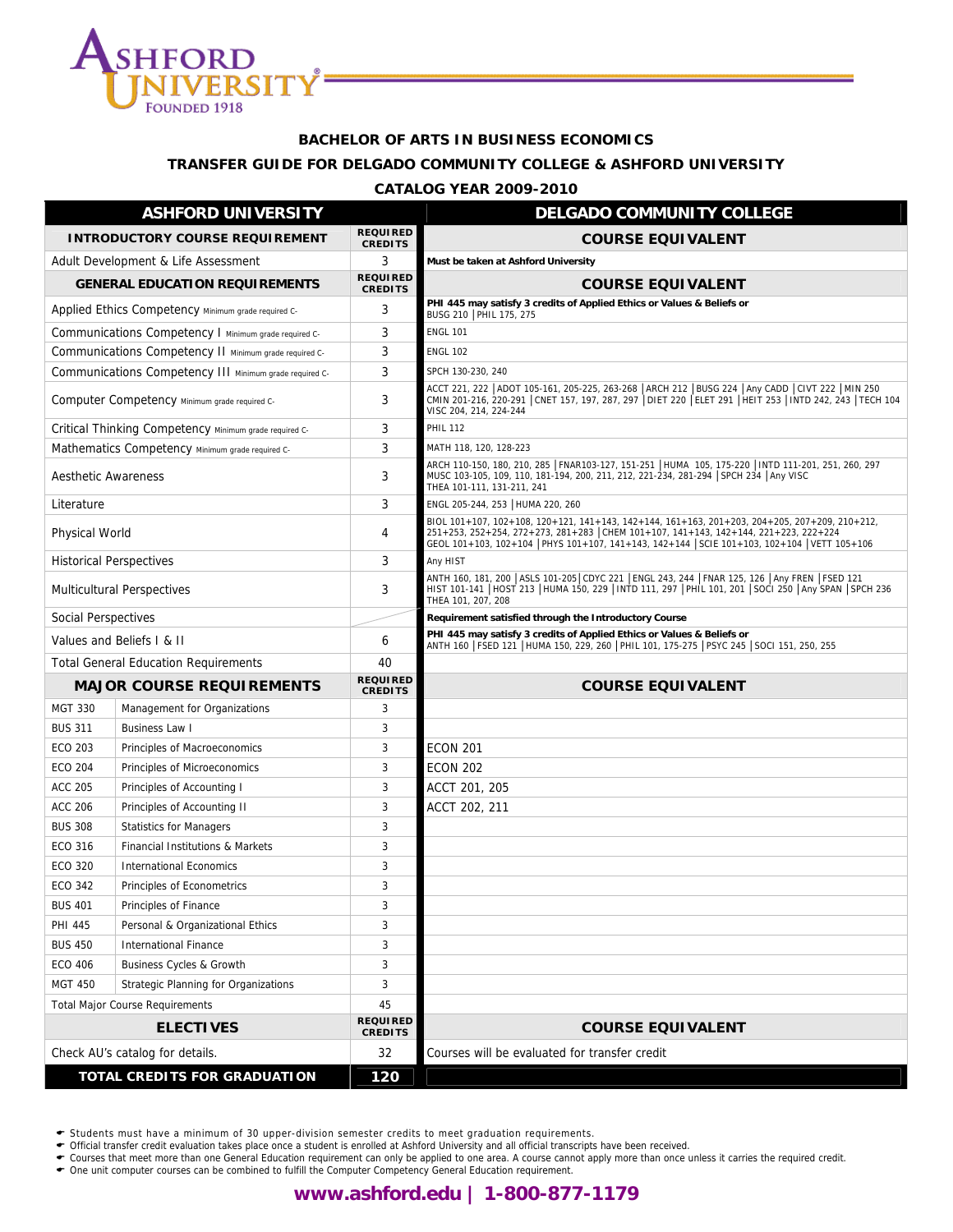

## **BACHELOR OF ARTS IN BUSINESS INFORMATION SYSTEMS**

## **TRANSFER GUIDE FOR DELGADO COMMUNITY COLLEGE & ASHFORD UNIVERSITY**

#### **CATALOG YEAR 2009-2010**

|                                | <b>ASHFORD UNIVERSITY</b>                               |                                   | <b>DELGADO COMMUNITY COLLEGE</b>                                                                                                                                                                                                                                                       |
|--------------------------------|---------------------------------------------------------|-----------------------------------|----------------------------------------------------------------------------------------------------------------------------------------------------------------------------------------------------------------------------------------------------------------------------------------|
|                                | <b>INTRODUCTORY COURSE REQUIREMENT</b>                  | <b>REQUIRED</b><br><b>CREDITS</b> | <b>COURSE EQUIVALENT</b>                                                                                                                                                                                                                                                               |
|                                | Adult Development & Life Assessment                     | 3                                 | Must be taken at Ashford University                                                                                                                                                                                                                                                    |
|                                | <b>GENERAL EDUCATION REQUIREMENTS</b>                   | <b>REQUIRED</b><br><b>CREDITS</b> | <b>COURSE EQUIVALENT</b>                                                                                                                                                                                                                                                               |
|                                | Applied Ethics Competency Minimum grade required C-     | 3                                 | BUSG 210   PHIL 175, 275                                                                                                                                                                                                                                                               |
|                                | Communications Competency   Minimum grade required C-   | 3                                 | <b>ENGL 101</b>                                                                                                                                                                                                                                                                        |
|                                | Communications Competency II Minimum grade required C-  | 3                                 | <b>ENGL 102</b>                                                                                                                                                                                                                                                                        |
|                                | Communications Competency III Minimum grade required C- | 3                                 | SPCH 130-230, 240                                                                                                                                                                                                                                                                      |
|                                | Computer Competency Minimum grade required C-           | 3                                 | ACCT 221, 222  ADOT 105-161, 205-225, 263-268  ARCH 212  BUSG 224  Any CADD  CIVT 222  MIN 250<br>CMIN 201-216, 220-291 CNET 157, 197, 287, 297   DIET 220   ELET 291   HEIT 253   INTD 242, 243   TECH 104<br>VISC 204, 214, 224-244                                                  |
|                                | Critical Thinking Competency Minimum grade required C-  | 3                                 | <b>PHIL 112</b>                                                                                                                                                                                                                                                                        |
|                                | Mathematics Competency Minimum grade required C-        | 3                                 | MATH 118, 120, 128-223                                                                                                                                                                                                                                                                 |
| <b>Aesthetic Awareness</b>     |                                                         | 3                                 | ARCH 110-150, 180, 210, 285   FNAR103-127, 151-251   HUMA 105, 175-220   INTD 111-201, 251, 260, 297<br>MUSC 103-105, 109, 110, 181-194, 200, 211, 212, 221-234, 281-294 SPCH 234 Any VISC<br>THEA 101-111, 131-211, 241                                                               |
| Literature                     |                                                         | 3                                 | ENGL 205-244, 253   HUMA 220, 260                                                                                                                                                                                                                                                      |
| <b>Physical World</b>          |                                                         | 4                                 | BIOL 101+107, 102+108, 120+121, 141+143, 142+144, 161+163, 201+203, 204+205, 207+209, 210+212,<br>251+253, 252+254, 272+273, 281+283 CHEM 101+107, 141+143, 142+144, 221+223, 222+224<br>GEOL 101+103, 102+104   PHYS 101+107, 141+143, 142+144   SCIE 101+103, 102+104   VETT 105+106 |
| <b>Historical Perspectives</b> |                                                         | 3                                 | Any HIST                                                                                                                                                                                                                                                                               |
|                                | <b>Multicultural Perspectives</b>                       | 3                                 | ANTH 160, 181, 200   ASLS 101-205   CDYC 221   ENGL 243, 244   FNAR 125, 126   Any FREN   FSED 121<br>HIST 101-141   HOST 213   HUMA 150, 229   INTD 111, 297   PHIL 101, 201   SOCI 250   Any SPAN   SPCH 236<br>THEA 101, 207, 208                                                   |
| <b>Social Perspectives</b>     |                                                         |                                   | Requirement satisfied through the Introductory Course                                                                                                                                                                                                                                  |
|                                | Values and Beliefs L & II                               | 6                                 | ANTH 160   FSED 121   HUMA 150, 229, 260   PHIL 101, 175-275   PSYC 245   SOCI 151, 250, 255                                                                                                                                                                                           |
|                                | <b>Total General Education Requirements</b>             | 43                                |                                                                                                                                                                                                                                                                                        |
|                                | <b>MAJOR COURSE REQUIREMENTS</b>                        | <b>REQUIRED</b><br><b>CREDITS</b> | <b>COURSE EQUIVALENT</b>                                                                                                                                                                                                                                                               |
| <b>INF 220</b>                 | <b>IS Principles</b>                                    | 3                                 |                                                                                                                                                                                                                                                                                        |
| <b>INF 231</b>                 | <b>Programming Concepts</b>                             |                                   |                                                                                                                                                                                                                                                                                        |
|                                |                                                         | 3                                 |                                                                                                                                                                                                                                                                                        |
| <b>MGT 330</b>                 | Management for Organizations                            | 3                                 |                                                                                                                                                                                                                                                                                        |
| <b>ECO 204</b>                 | Principles of Microeconomics                            | 3                                 | <b>ECON 202</b>                                                                                                                                                                                                                                                                        |
| <b>ACC 205</b>                 | Principles of Accounting I                              | 3                                 | ACCT 201, 205                                                                                                                                                                                                                                                                          |
| <b>BUS 311</b>                 | <b>Business Law I</b>                                   | 3                                 |                                                                                                                                                                                                                                                                                        |
| <b>BUS 308</b>                 | <b>Statistics for Managers</b>                          | 3                                 |                                                                                                                                                                                                                                                                                        |
| <b>BUS 352</b>                 | e-Business                                              | 3                                 |                                                                                                                                                                                                                                                                                        |
| <b>COM 340</b>                 | <b>Technical Writing</b>                                | 3                                 |                                                                                                                                                                                                                                                                                        |
| <b>INF 336</b>                 | Project Procurement Management                          | 3                                 |                                                                                                                                                                                                                                                                                        |
| <b>INF 340</b>                 | <b>Business Systems Analysis</b>                        | 3                                 |                                                                                                                                                                                                                                                                                        |
| <b>INF 322</b>                 | Database Management Systems                             | 3                                 |                                                                                                                                                                                                                                                                                        |
| <b>INF 325</b>                 | Telecommunications & Networking<br>Concepts             | 3                                 |                                                                                                                                                                                                                                                                                        |
| <b>INF 410</b>                 | Project Management                                      | 3                                 |                                                                                                                                                                                                                                                                                        |
| <b>MGT 497</b>                 | Strategic Technology Planning for<br>Organizations      | 3                                 |                                                                                                                                                                                                                                                                                        |
|                                | <b>Total Major Course Requirements</b>                  | 45                                |                                                                                                                                                                                                                                                                                        |
|                                | <b>ELECTIVES</b>                                        | <b>REQUIRED</b><br><b>CREDITS</b> | <b>COURSE EQUIVALENT</b>                                                                                                                                                                                                                                                               |
|                                | Check AU's catalog for details.                         | 29                                | Courses will be evaluated for transfer credit                                                                                                                                                                                                                                          |

← Students must have a minimum of 30 upper-division semester credits to meet graduation requirements.<br>← Official transfer credit evaluation takes place once a student is enrolled at Ashford University and all official tra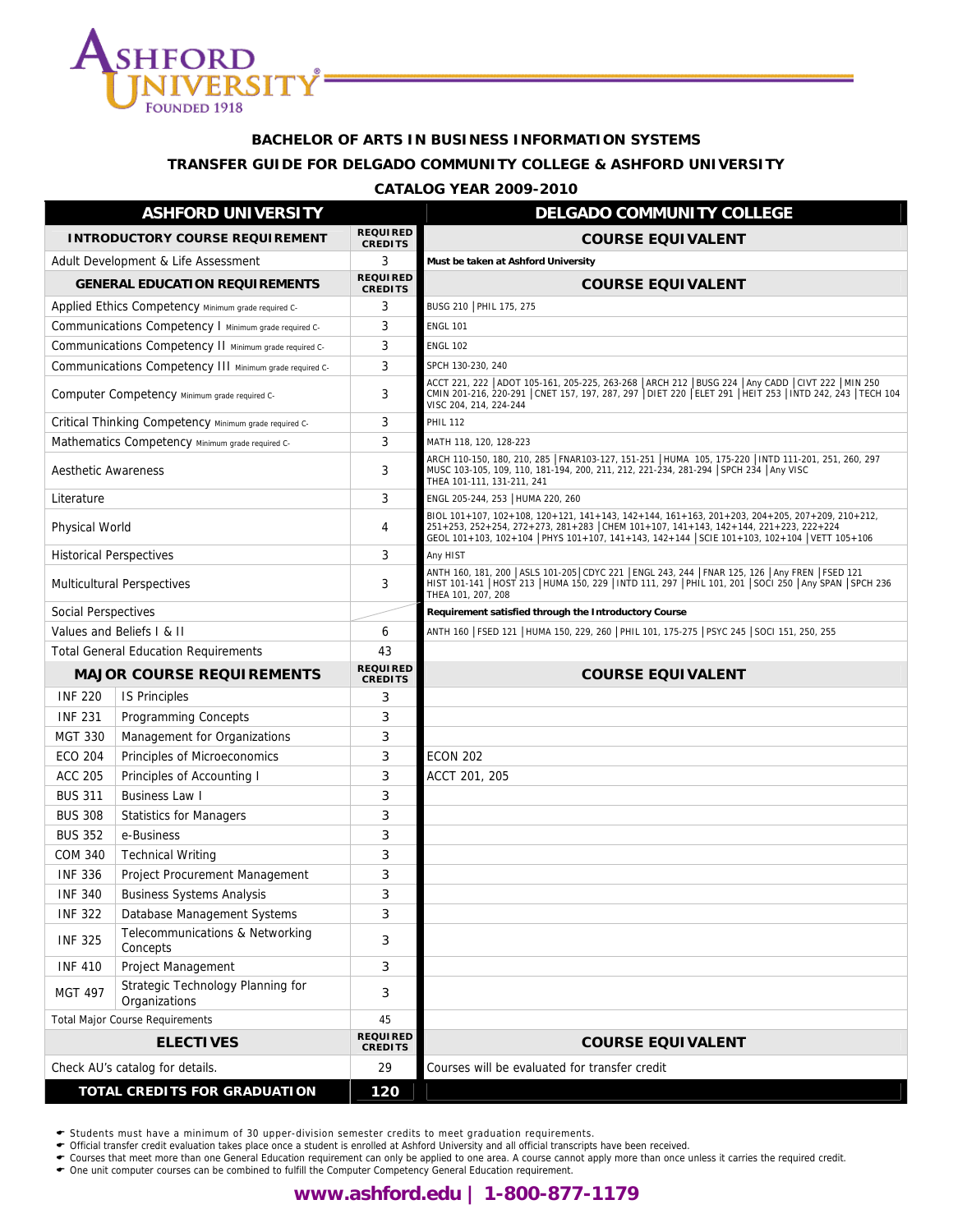

#### **BACHELOR OF ARTS IN COMMUNICATION STUDIES**

#### **TRANSFER GUIDE FOR DELGADO COMMUNITY COLLEGE & ASHFORD UNIVERSITY**

#### **CATALOG YEAR 2009-2010**

|                                | <b>ASHFORD UNIVERSITY</b>                               |                                   | <b>DELGADO COMMUNITY COLLEGE</b>                                                                                                                                                                                                                                                       |
|--------------------------------|---------------------------------------------------------|-----------------------------------|----------------------------------------------------------------------------------------------------------------------------------------------------------------------------------------------------------------------------------------------------------------------------------------|
|                                | <b>INTRODUCTORY COURSE REQUIREMENT</b>                  | <b>REQUIRED</b><br><b>CREDITS</b> | <b>COURSE EQUIVALENT</b>                                                                                                                                                                                                                                                               |
|                                | Adult Development & Life Assessment                     | 3                                 | Must be taken at Ashford University                                                                                                                                                                                                                                                    |
|                                | <b>GENERAL EDUCATION REQUIREMENTS</b>                   | <b>REQUIRED</b><br><b>CREDITS</b> | <b>COURSE EQUIVALENT</b>                                                                                                                                                                                                                                                               |
|                                | Applied Ethics Competency Minimum grade required C-     | 3                                 | BUSG 210   PHIL 175, 275                                                                                                                                                                                                                                                               |
|                                | Communications Competency I Minimum grade required C-   | 3                                 | <b>ENGL 101</b>                                                                                                                                                                                                                                                                        |
|                                | Communications Competency II Minimum grade required C-  | 3                                 | <b>ENGL 102</b>                                                                                                                                                                                                                                                                        |
|                                | Communications Competency III Minimum grade required C- | 3                                 | SPCH 130-230, 240                                                                                                                                                                                                                                                                      |
|                                | Computer Competency Minimum grade required C-           | 3                                 | ACCT 221, 222   ADOT 105-161, 205-225, 263-268   ARCH 212   BUSG 224   Any CADD   CIVT 222   MIN 250<br>CMIN 201-216, 220-291   CNET 157, 197, 287, 297   DIET 220   ELET 291   HEIT 253   INTD 242, 243   TECH 104<br>VISC 204, 214, 224-244                                          |
|                                | Critical Thinking Competency Minimum grade required C-  |                                   | Requirement satisfied through major                                                                                                                                                                                                                                                    |
|                                | Mathematics Competency Minimum grade required C-        | 3                                 | MATH 118, 120, 128-223                                                                                                                                                                                                                                                                 |
| <b>Aesthetic Awareness</b>     |                                                         | 3                                 | ARCH 110-150, 180, 210, 285   FNAR103-127, 151-251   HUMA 105, 175-220   INTD 111-201, 251, 260, 297<br>MUSC 103-105, 109, 110, 181-194, 200, 211, 212, 221-234, 281-294 SPCH 234 Any VISC<br>THEA 101-111, 131-211, 241                                                               |
| Literature                     |                                                         | 3                                 | ENGL 205-244, 253   HUMA 220, 260                                                                                                                                                                                                                                                      |
| Physical World                 |                                                         | 4                                 | BIOL 101+107, 102+108, 120+121, 141+143, 142+144, 161+163, 201+203, 204+205, 207+209, 210+212,<br>251+253, 252+254, 272+273, 281+283 CHEM 101+107, 141+143, 142+144, 221+223, 222+224<br>GEOL 101+103, 102+104   PHYS 101+107, 141+143, 142+144   SCIE 101+103, 102+104   VETT 105+106 |
| <b>Historical Perspectives</b> |                                                         | 3                                 | Any HIST                                                                                                                                                                                                                                                                               |
|                                | <b>Multicultural Perspectives</b>                       | 3                                 | ANTH 160, 181, 200   ASLS 101-205  CDYC 221   ENGL 243, 244   FNAR 125, 126   Any FREN   FSED 121<br>HIST 101-141   HOST 213   HUMA 150, 229   INTD 111, 297   PHIL 101, 201   SOCI 250   Any SPAN   SPCH 236<br>THEA 101, 207, 208                                                    |
| Social Perspectives            |                                                         |                                   | Requirement satisfied through the Introductory Course                                                                                                                                                                                                                                  |
|                                | Values and Beliefs I & II                               | 6                                 | ANTH 160   FSED 121   HUMA 150, 229, 260   PHIL 101, 175-275   PSYC 245   SOCI 151, 250, 255                                                                                                                                                                                           |
|                                | <b>Total General Education Requirements</b>             | 40                                |                                                                                                                                                                                                                                                                                        |
|                                | <b>MAJOR COURSE REQUIREMENTS</b>                        | <b>REQUIRED</b><br><b>CREDITS</b> | <b>COURSE EQUIVALENT</b>                                                                                                                                                                                                                                                               |
| <b>COM 321</b>                 | <b>Communication Theory</b>                             | 3                                 |                                                                                                                                                                                                                                                                                        |
| <b>COM 425</b>                 | Communication in Organizations                          | 3                                 |                                                                                                                                                                                                                                                                                        |
| <b>ENG 325</b>                 | Intermediate Composition                                | 3                                 |                                                                                                                                                                                                                                                                                        |
| <b>COM 345</b>                 | Media Writing for Communications                        | 3                                 |                                                                                                                                                                                                                                                                                        |
| <b>COM 323</b>                 | Persuasion & Argumentation                              | 3                                 |                                                                                                                                                                                                                                                                                        |
| <b>COM 325</b>                 | Communication & Conflict                                | 3                                 |                                                                                                                                                                                                                                                                                        |
| <b>COM 360</b>                 | Advanced Communications in Society                      | 3                                 |                                                                                                                                                                                                                                                                                        |
| <b>COM 340</b>                 | <b>Technical Writing</b>                                | 3                                 |                                                                                                                                                                                                                                                                                        |
| <b>CGD 318</b>                 | Public Relations Practice & Promotional<br>Writing      | 3                                 |                                                                                                                                                                                                                                                                                        |
| <b>ENG 315</b>                 | Business & Professional Writing                         | 3                                 |                                                                                                                                                                                                                                                                                        |
| <b>COM 480</b>                 | <b>Communication Studies Capstone</b>                   | 3                                 |                                                                                                                                                                                                                                                                                        |
|                                | <b>Total Major Course Requirements</b>                  | 33                                |                                                                                                                                                                                                                                                                                        |
|                                | <b>ELECTIVES &amp; CONCENTRATION</b>                    | <b>REQUIRED</b><br><b>CREDITS</b> | <b>COURSE EQUIVALENT</b>                                                                                                                                                                                                                                                               |
|                                | Check AU's catalog for details.                         | 32                                | Courses will be evaluated for transfer credit                                                                                                                                                                                                                                          |
|                                | TOTAL CREDITS FOR GRADUATION                            | 120                               |                                                                                                                                                                                                                                                                                        |

← Students must have a minimum of 30 upper-division semester credits to meet graduation requirements.<br>← Official transfer credit evaluation takes place once a student is enrolled at Ashford University and all official tra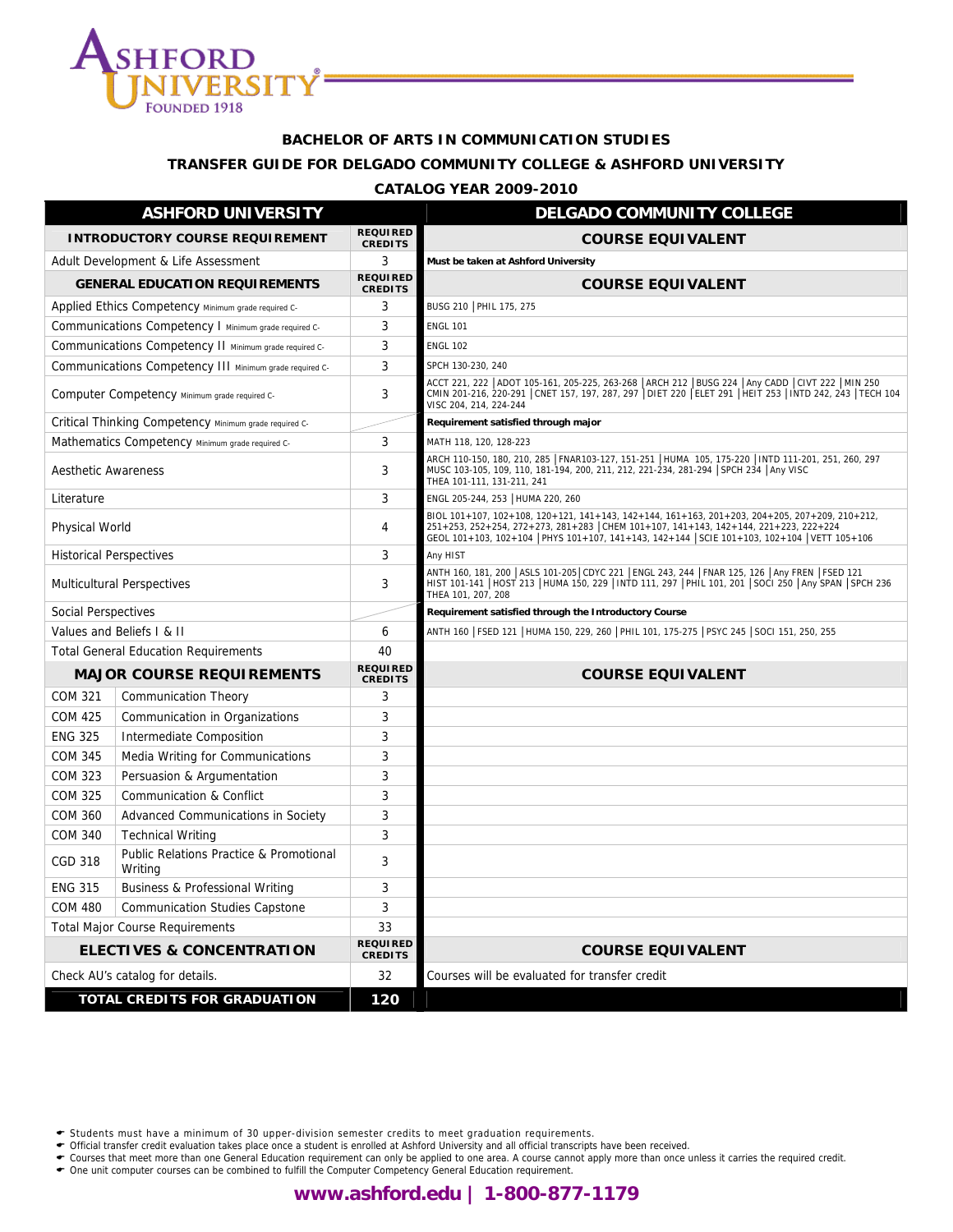

# **BACHELOR OF ARTS IN EARLY CHILDHOOD EDUCATION TRANSFER GUIDE FOR DELGADO COMMUNITY COLLEGE & ASHFORD UNIVERSITY**

#### **CATALOG YEAR 2009-2010**

|                            | <b>ASHFORD UNIVERSITY</b>                               |                                   | <b>DELGADO COMMUNITY COLLEGE</b>                                                                                                                                                                                                                                                       |
|----------------------------|---------------------------------------------------------|-----------------------------------|----------------------------------------------------------------------------------------------------------------------------------------------------------------------------------------------------------------------------------------------------------------------------------------|
|                            | <b>INTRODUCTORY COURSE REQUIREMENT</b>                  | <b>REQUIRED</b><br><b>CREDITS</b> | <b>COURSE EQUIVALENT</b>                                                                                                                                                                                                                                                               |
|                            | Adult Development & Life Assessment                     | 3                                 | Must be taken at Ashford University                                                                                                                                                                                                                                                    |
|                            | <b>GENERAL EDUCATION REQUIREMENTS</b>                   | <b>REQUIRED</b><br><b>CREDITS</b> | <b>COURSE EQUIVALENT</b>                                                                                                                                                                                                                                                               |
|                            | Applied Ethics Competency Minimum grade required C-     | 3                                 | BUSG 210   PHIL 175, 275                                                                                                                                                                                                                                                               |
|                            | Communications Competency I Minimum grade required C-   | 3                                 | <b>ENGL 101</b>                                                                                                                                                                                                                                                                        |
|                            | Communications Competency II Minimum grade required C-  | 3                                 | <b>ENGL 102</b>                                                                                                                                                                                                                                                                        |
|                            | Communications Competency III Minimum grade required C- | 3                                 | SPCH 130-230, 240                                                                                                                                                                                                                                                                      |
|                            | Computer Competency Minimum grade required C-           | 3                                 | ACCT 221, 222 ADOT 105-161, 205-225, 263-268 ARCH 212 BUSG 224 Any CADD CIVT 222 MIN 250<br>CMIN 201-216, 220-291 CNET 157, 197, 287, 297 DIET 220 ELET 291 HEIT 253 HNTD 242, 243 TECH 104<br>VISC 204, 214, 224-244                                                                  |
|                            | Critical Thinking Competency Minimum grade required C-  | 3                                 | <b>PHIL 112</b>                                                                                                                                                                                                                                                                        |
|                            | Mathematics Competency Minimum grade required C-        | 3                                 | MATH 118, 120, 128-223                                                                                                                                                                                                                                                                 |
| <b>Aesthetic Awareness</b> |                                                         | 3                                 | ARCH 110-150, 180, 210, 285   FNAR103-127, 151-251   HUMA 105, 175-220   INTD 111-201, 251, 260, 297<br>MUSC 103-105, 109, 110, 181-194, 200, 211, 212, 221-234, 281-294 SPCH 234 Any VISC<br>THEA 101-111, 131-211, 241                                                               |
| Literature                 |                                                         | 3                                 | ENGL 205-244, 253   HUMA 220, 260                                                                                                                                                                                                                                                      |
| Physical World             |                                                         | 4                                 | BIOL 101+107, 102+108, 120+121, 141+143, 142+144, 161+163, 201+203, 204+205, 207+209, 210+212,<br>251+253, 252+254, 272+273, 281+283 CHEM 101+107, 141+143, 142+144, 221+223, 222+224<br>GEOL 101+103, 102+104   PHYS 101+107, 141+143, 142+144   SCIE 101+103, 102+104   VETT 105+106 |
|                            | <b>Historical Perspectives</b>                          | 3                                 | Any HIST                                                                                                                                                                                                                                                                               |
|                            | <b>Multicultural Perspectives</b>                       | 3                                 | ANTH 160, 181, 200   ASLS 101-205   CDYC 221   ENGL 243, 244   FNAR 125, 126   Any FREN   FSED 121<br>HIST 101-141   HOST 213   HUMA 150, 229   INTD 111, 297   PHIL 101, 201   SOCI 250   Any SPAN   SPCH 236<br>THEA 101, 207, 208                                                   |
| Social Perspectives        |                                                         |                                   | Requirement satisfied through the Introductory Course                                                                                                                                                                                                                                  |
|                            | Values and Beliefs I & II                               | 6                                 | ANTH 160   FSED 121   HUMA 150, 229, 260   PHIL 101, 175-275   PSYC 245   SOCI 151, 250, 255                                                                                                                                                                                           |
|                            | <b>Total General Education Requirements</b>             | 43                                |                                                                                                                                                                                                                                                                                        |
|                            | <b>MAJOR COURSE REQUIREMENTS</b>                        | <b>REQUIRED</b><br><b>CREDITS</b> | <b>COURSE EQUIVALENT</b>                                                                                                                                                                                                                                                               |
| <b>ECE 101</b>             | Introduction to Early Childhood Education               | 3                                 | <b>CDYC 105</b>                                                                                                                                                                                                                                                                        |
| <b>ECE 332</b>             | Child Development                                       | 3                                 |                                                                                                                                                                                                                                                                                        |
| <b>PED 212</b>             | Foundations of Movement & Motor Activities              | 3                                 |                                                                                                                                                                                                                                                                                        |
| <b>ECE 214</b>             | Nutrition & Health of Children & Families               | 3                                 | <b>CDYC 112</b>                                                                                                                                                                                                                                                                        |
| <b>ECE 315</b>             | Language Development in Young Children                  | 3                                 |                                                                                                                                                                                                                                                                                        |
| <b>ECE 311</b>             | Early Childhood Curriculum & Methods                    | 3                                 | <b>CDYC 273</b>                                                                                                                                                                                                                                                                        |
| <b>ECE 335</b>             | Children's Literature                                   | 3                                 |                                                                                                                                                                                                                                                                                        |
| <b>ESE 315</b>             | Survey of Exceptional Students                          | 3                                 |                                                                                                                                                                                                                                                                                        |
| SOC 312                    | Child, Family & Society                                 | 3                                 |                                                                                                                                                                                                                                                                                        |
| <b>ECE 313</b>             | Collaboration with Parents & Community                  | 3                                 |                                                                                                                                                                                                                                                                                        |
| <b>ECE 312</b>             | Administration of Early Childhood Education<br>Programs | 3                                 | <b>CDYC 280</b>                                                                                                                                                                                                                                                                        |
| <b>ECE 405</b>             | Children & Families in a Diverse Society                | 3                                 |                                                                                                                                                                                                                                                                                        |
| <b>ECE 430</b>             | Early Childhood Education Capstone                      | 3                                 |                                                                                                                                                                                                                                                                                        |
|                            | <b>Total Major Course Requirements</b>                  | 39                                |                                                                                                                                                                                                                                                                                        |
|                            | <b>ELECTIVES</b>                                        | <b>REQUIRED</b><br><b>CREDITS</b> | <b>COURSE EQUIVALENT</b>                                                                                                                                                                                                                                                               |
|                            | Check AU's catalog for details.                         | 35                                | Courses will be evaluated for transfer credit                                                                                                                                                                                                                                          |
|                            | TOTAL CREDITS FOR GRADUATION                            | 120                               |                                                                                                                                                                                                                                                                                        |

← Students must have a minimum of 30 upper-division semester credits to meet graduation requirements.<br>← Official transfer credit evaluation takes place once a student is enrolled at Ashford University and all official tra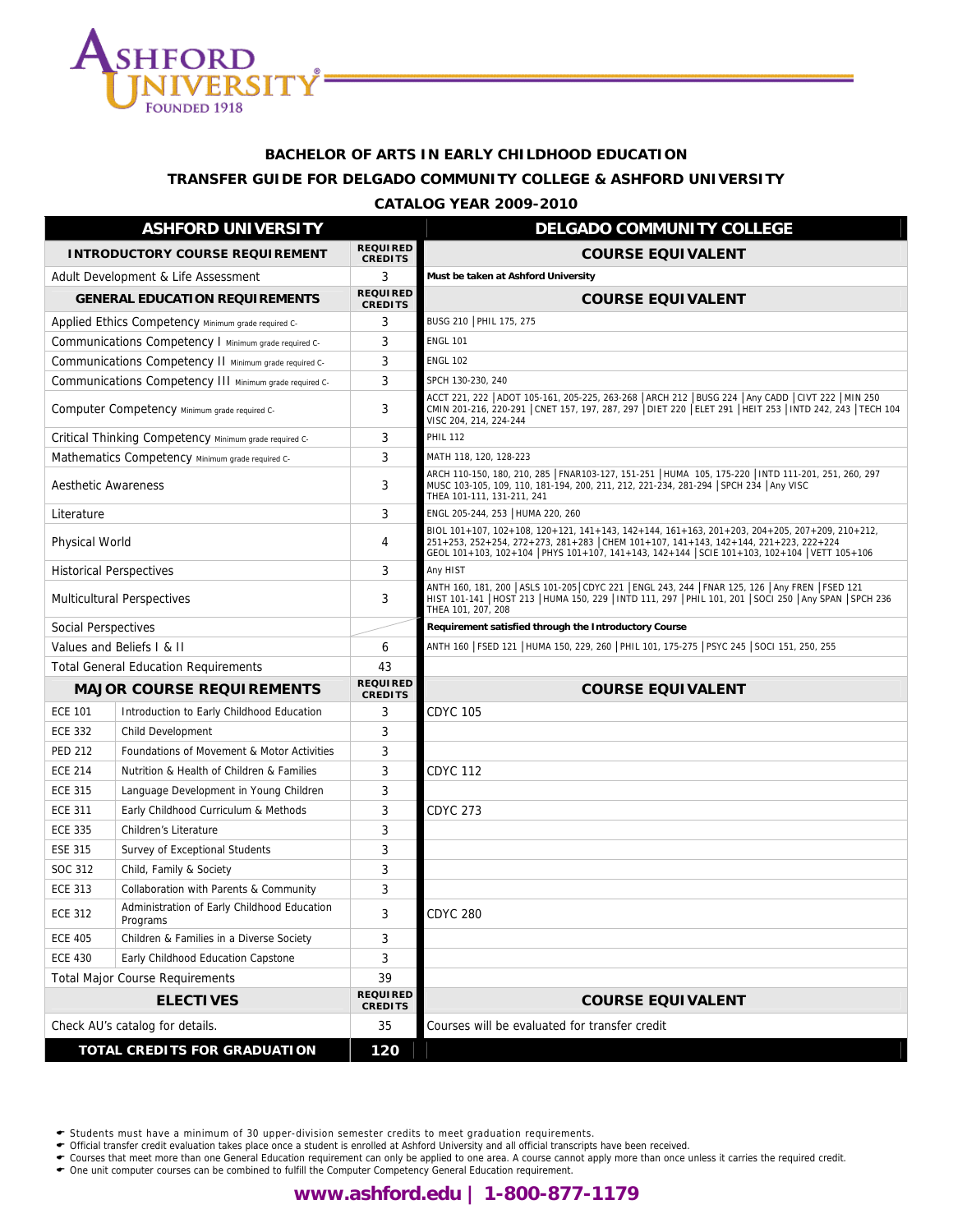

# **BACHELOR OF ARTS IN EARLY CHILDHOOD EDUCATION ADMINISTRATION TRANSFER GUIDE FOR DELGADO COMMUNITY COLLEGE & ASHFORD UNIVERSITY**

**CATALOG YEAR 2009-2010**

|                            | <b>ASHFORD UNIVERSITY</b>                               |                                   | <b>DELGADO COMMUNITY COLLEGE</b>                                                                                                                                                                                                                                                       |
|----------------------------|---------------------------------------------------------|-----------------------------------|----------------------------------------------------------------------------------------------------------------------------------------------------------------------------------------------------------------------------------------------------------------------------------------|
|                            | <b>INTRODUCTORY COURSE REQUIREMENT</b>                  | <b>REQUIRED</b><br><b>CREDITS</b> | <b>COURSE EQUIVALENT</b>                                                                                                                                                                                                                                                               |
|                            | Adult Development & Life Assessment                     | 3                                 | Must be taken at Ashford University                                                                                                                                                                                                                                                    |
|                            | <b>GENERAL EDUCATION REQUIREMENTS</b>                   | <b>REQUIRED</b><br><b>CREDITS</b> | <b>COURSE EQUIVALENT</b>                                                                                                                                                                                                                                                               |
|                            | Applied Ethics Competency Minimum grade required C-     | 3                                 | BUSG 210   PHIL 175, 275                                                                                                                                                                                                                                                               |
|                            | Communications Competency I Minimum grade required C-   | 3                                 | <b>ENGL 101</b>                                                                                                                                                                                                                                                                        |
|                            | Communications Competency II Minimum grade required C-  | 3                                 | <b>ENGL 102</b>                                                                                                                                                                                                                                                                        |
|                            | Communications Competency III Minimum grade required C- | 3                                 | SPCH 130-230, 240                                                                                                                                                                                                                                                                      |
|                            | Computer Competency Minimum grade required C-           | 3                                 | ACCT 221, 222   ADOT 105-161, 205-225, 263-268   ARCH 212   BUSG 224   Any CADD   CIVT 222   MIN 250<br>CMIN 201-216, 220-291 CNET 157, 197, 287, 297 DIET 220 ELET 291 HEIT 253 INTD 242, 243 TECH 104<br>VISC 204, 214, 224-244                                                      |
|                            | Critical Thinking Competency Minimum grade required C-  | 3                                 | <b>PHIL 112</b>                                                                                                                                                                                                                                                                        |
|                            | Mathematics Competency Minimum grade required C-        | 3                                 | MATH 118, 120, 128-223                                                                                                                                                                                                                                                                 |
| <b>Aesthetic Awareness</b> |                                                         | 3                                 | ARCH 110-150, 180, 210, 285   FNAR103-127, 151-251   HUMA 105, 175-220   INTD 111-201, 251, 260, 297<br>MUSC 103-105, 109, 110, 181-194, 200, 211, 212, 221-234, 281-294 SPCH 234 Any VISC<br>THEA 101-111, 131-211, 241                                                               |
| Literature                 |                                                         | 3                                 | ENGL 205-244, 253   HUMA 220, 260                                                                                                                                                                                                                                                      |
| Physical World             |                                                         | 4                                 | BIOL 101+107, 102+108, 120+121, 141+143, 142+144, 161+163, 201+203, 204+205, 207+209, 210+212,<br>251+253, 252+254, 272+273, 281+283 CHEM 101+107, 141+143, 142+144, 221+223, 222+224<br>GEOL 101+103, 102+104   PHYS 101+107, 141+143, 142+144   SCIE 101+103, 102+104   VETT 105+106 |
|                            | <b>Historical Perspectives</b>                          | 3                                 | Any HIST                                                                                                                                                                                                                                                                               |
|                            | <b>Multicultural Perspectives</b>                       | 3                                 | ANTH 160, 181, 200   ASLS 101-205   CDYC 221   ENGL 243, 244   FNAR 125, 126   Any FREN   FSED 121<br>HIST 101-141   HOST 213   HUMA 150, 229   INTD 111, 297   PHIL 101, 201   SOCI 250   Any SPAN   SPCH 236<br>THEA 101, 207, 208                                                   |
| <b>Social Perspectives</b> |                                                         |                                   | Requirement satisfied through the Introductory Course                                                                                                                                                                                                                                  |
|                            | Values and Beliefs I & II                               | 6                                 | ANTH 160   FSED 121   HUMA 150, 229, 260   PHIL 101, 175-275   PSYC 245   SOCI 151, 250, 255                                                                                                                                                                                           |
|                            | <b>Total General Education Requirements</b>             | 43                                |                                                                                                                                                                                                                                                                                        |
|                            | <b>MAJOR COURSE REQUIREMENTS</b>                        | <b>REQUIRED</b><br><b>CREDITS</b> | <b>COURSE EQUIVALENT</b>                                                                                                                                                                                                                                                               |
| <b>ECE 101</b>             | Introduction to Early Childhood Education               | 3                                 | <b>CDYC 105</b>                                                                                                                                                                                                                                                                        |
| <b>ECE 332</b>             | Child Development                                       | 3                                 |                                                                                                                                                                                                                                                                                        |
| <b>ECE 214</b>             | Nutrition & Health of Children & Families               | 3                                 | <b>CDYC 112</b>                                                                                                                                                                                                                                                                        |
| <b>ECE 311</b>             | Early Childhood Curriculum & Methods                    | 3                                 | <b>CDYC 273</b>                                                                                                                                                                                                                                                                        |
| <b>ESE 315</b>             | Survey of Exceptional Students                          | 3                                 |                                                                                                                                                                                                                                                                                        |
| SOC 312                    | Child, Family & Society                                 | 3                                 |                                                                                                                                                                                                                                                                                        |
| <b>ECE 313</b>             | Collaboration with Parents & Community                  | 3                                 |                                                                                                                                                                                                                                                                                        |
| <b>ECE 312</b>             | Administration of Early Childhood Education<br>Programs | 3                                 | <b>CDYC 280</b>                                                                                                                                                                                                                                                                        |
| <b>MGT 380</b>             | Leadership for Organizations                            | 3                                 | <b>MANG 226</b>                                                                                                                                                                                                                                                                        |
| <b>MGT 415</b>             | Group Behavior in Organizations                         | 3                                 |                                                                                                                                                                                                                                                                                        |
| <b>MGT 435</b>             | Organizational Change                                   | 3                                 |                                                                                                                                                                                                                                                                                        |
| <b>BUS 303</b>             | Human Resources Management                              | 3                                 |                                                                                                                                                                                                                                                                                        |
| <b>ECE 430</b>             | Early Childhood Education Capstone                      | 3                                 |                                                                                                                                                                                                                                                                                        |
|                            | <b>Total Major Course Requirements</b>                  | 39                                |                                                                                                                                                                                                                                                                                        |
|                            | <b>ELECTIVES</b>                                        | <b>REQUIRED</b><br><b>CREDITS</b> | <b>COURSE EQUIVALENT</b>                                                                                                                                                                                                                                                               |
|                            | Check AU's catalog for details.                         | 35                                | Courses will be evaluated for transfer credit                                                                                                                                                                                                                                          |
|                            | <b>TOTAL CREDITS FOR GRADUATION</b>                     | 120                               |                                                                                                                                                                                                                                                                                        |

← Students must have a minimum of 30 upper-division semester credits to meet graduation requirements.<br>← Official transfer credit evaluation takes place once a student is enrolled at Ashford University and all official tra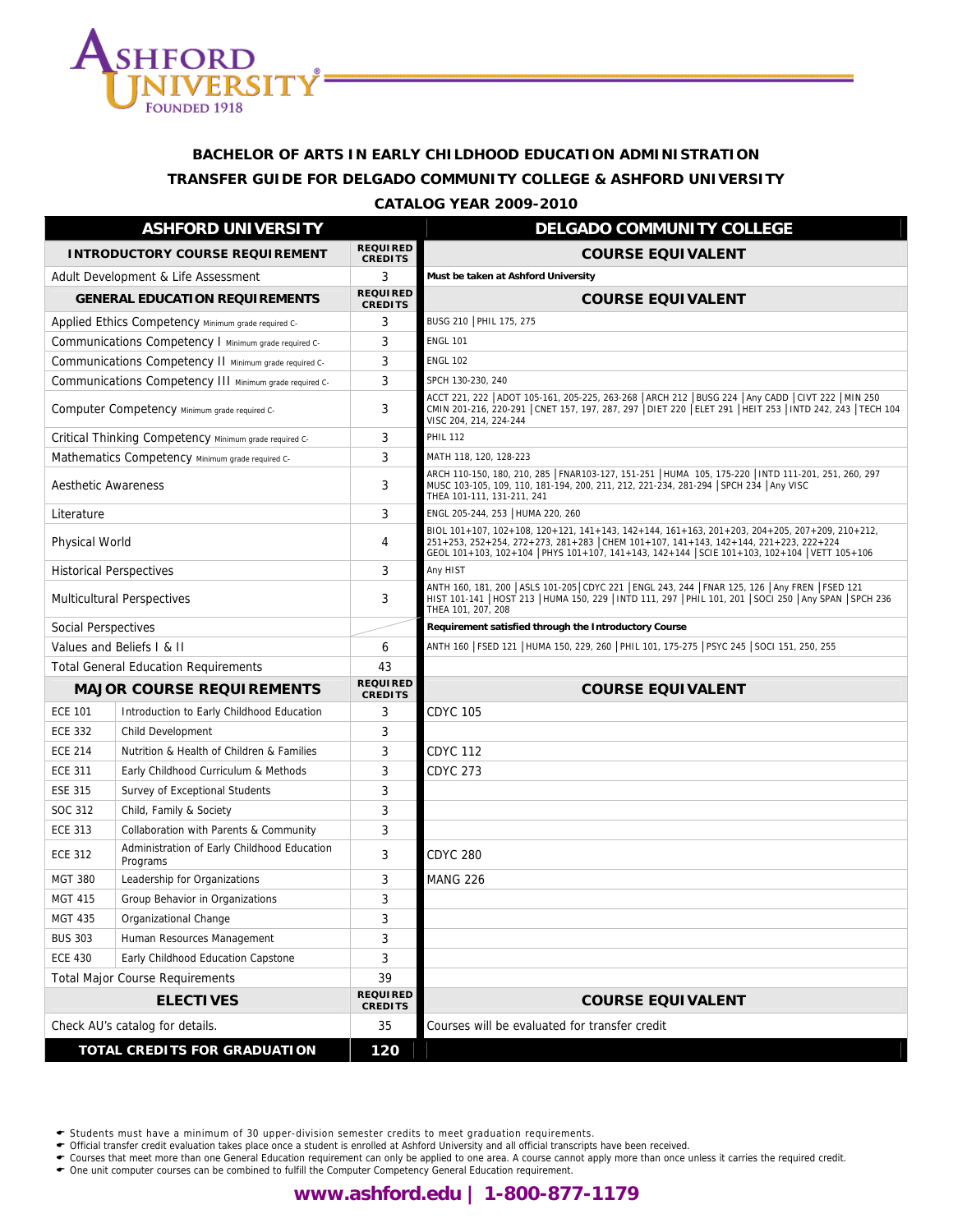

# **BACHELOR OF ARTS IN EDUCATION AND PUBLIC POLICY TRANSFER GUIDE FOR DELGADO COMMUNITY COLLEGE & ASHFORD UNIVERSITY**

#### **CATALOG YEAR 2009-2010**

|                            | <b>ASHFORD UNIVERSITY</b>                               |                                   | <b>DELGADO COMMUNITY COLLEGE</b>                                                                                                                                                                                                                                                       |
|----------------------------|---------------------------------------------------------|-----------------------------------|----------------------------------------------------------------------------------------------------------------------------------------------------------------------------------------------------------------------------------------------------------------------------------------|
|                            | <b>INTRODUCTORY COURSE REQUIREMENT</b>                  | <b>REQUIRED</b><br><b>CREDITS</b> | <b>COURSE EQUIVALENT</b>                                                                                                                                                                                                                                                               |
|                            | Adult Development & Life Assessment                     | 3                                 | Must be taken at Ashford University                                                                                                                                                                                                                                                    |
|                            | <b>GENERAL EDUCATION REQUIREMENTS</b>                   | <b>REQUIRED</b><br><b>CREDITS</b> | <b>COURSE EQUIVALENT</b>                                                                                                                                                                                                                                                               |
|                            | Applied Ethics Competency Minimum grade required C-     | 3                                 | BUSG 210   PHIL 175, 275                                                                                                                                                                                                                                                               |
|                            | Communications Competency I Minimum grade required C-   | 3                                 | <b>ENGL 101</b>                                                                                                                                                                                                                                                                        |
|                            | Communications Competency II Minimum grade required C-  | 3                                 | <b>ENGL 102</b>                                                                                                                                                                                                                                                                        |
|                            | Communications Competency III Minimum grade required C- | 3                                 | SPCH 130-230, 240                                                                                                                                                                                                                                                                      |
|                            | Computer Competency Minimum grade required C-           | 3                                 | ACCT 221, 222 ADOT 105-161, 205-225, 263-268 ARCH 212 BUSG 224 Any CADD CIVT 222 MIN 250<br>CMIN 201-216, 220-291 CNET 157, 197, 287, 297 DIET 220 ELET 291 HEIT 253 HNTD 242, 243 TECH 104<br>VISC 204, 214, 224-244                                                                  |
|                            | Critical Thinking Competency Minimum grade required C-  | 3                                 | <b>PHIL 112</b>                                                                                                                                                                                                                                                                        |
|                            | Mathematics Competency Minimum grade required C-        | 3                                 | MATH 118, 120, 128-223                                                                                                                                                                                                                                                                 |
| <b>Aesthetic Awareness</b> |                                                         | 3                                 | ARCH 110-150, 180, 210, 285   FNAR103-127, 151-251   HUMA 105, 175-220   INTD 111-201, 251, 260, 297<br>MUSC 103-105, 109, 110, 181-194, 200, 211, 212, 221-234, 281-294 SPCH 234 Any VISC<br>THEA 101-111, 131-211, 241                                                               |
| Literature                 |                                                         | 3                                 | ENGL 205-244, 253   HUMA 220, 260                                                                                                                                                                                                                                                      |
| Physical World             |                                                         | 4                                 | BIOL 101+107, 102+108, 120+121, 141+143, 142+144, 161+163, 201+203, 204+205, 207+209, 210+212,<br>251+253, 252+254, 272+273, 281+283 CHEM 101+107, 141+143, 142+144, 221+223, 222+224<br>GEOL 101+103, 102+104   PHYS 101+107, 141+143, 142+144   SCIE 101+103, 102+104   VETT 105+106 |
|                            | <b>Historical Perspectives</b>                          | 3                                 | Any HIST                                                                                                                                                                                                                                                                               |
|                            | <b>Multicultural Perspectives</b>                       | 3                                 | ANTH 160, 181, 200   ASLS 101-205   CDYC 221   ENGL 243, 244   FNAR 125, 126   Any FREN   FSED 121<br>HIST 101-141   HOST 213   HUMA 150, 229   INTD 111, 297   PHIL 101, 201   SOCI 250   Any SPAN   SPCH 236<br>THEA 101, 207, 208                                                   |
| Social Perspectives        |                                                         |                                   | Requirement satisfied through the Introductory Course                                                                                                                                                                                                                                  |
|                            | Values and Beliefs I & II                               | 6                                 | ANTH 160   FSED 121   HUMA 150, 229, 260   PHIL 101, 175-275   PSYC 245   SOCI 151, 250, 255                                                                                                                                                                                           |
|                            | <b>Total General Education Requirements</b>             | 43                                |                                                                                                                                                                                                                                                                                        |
|                            | <b>MAJOR COURSE REQUIREMENTS</b>                        | <b>REQUIRED</b><br><b>CREDITS</b> | <b>COURSE EQUIVALENT</b>                                                                                                                                                                                                                                                               |
| <b>HIS 324</b>             | History of American Education                           | 3                                 |                                                                                                                                                                                                                                                                                        |
| POL 303                    | The American Constitution                               | 3                                 |                                                                                                                                                                                                                                                                                        |
| <b>MGT 380</b>             | Leadership for Organizations                            | 3                                 | <b>MANG 226</b>                                                                                                                                                                                                                                                                        |
| <b>EDU 108</b>             | Introduction to Policy & Education                      | 3                                 |                                                                                                                                                                                                                                                                                        |
| <b>EDU 363</b>             | Education & Social Justice                              | 3                                 |                                                                                                                                                                                                                                                                                        |
| <b>EDU 365</b>             | Politics of American Education                          | 3                                 |                                                                                                                                                                                                                                                                                        |
| <b>EDU 422</b>             | Public Policy & Special Education                       | 3                                 |                                                                                                                                                                                                                                                                                        |
| <b>EDU 486</b>             | Educational Policy & Administration                     | 3                                 |                                                                                                                                                                                                                                                                                        |
| <b>EDU 471</b>             | Public Policy Issues in Education                       | 3                                 |                                                                                                                                                                                                                                                                                        |
| <b>EDU 428</b>             | Student Achievement in Public Schools                   | 3                                 |                                                                                                                                                                                                                                                                                        |
| <b>EDU 473</b>             | Divergent Persp. in Educational Policy &<br>Practice    | 3                                 |                                                                                                                                                                                                                                                                                        |
| <b>EDU 497</b>             | Capstone: Education & Public Policy<br>Development      | 3                                 |                                                                                                                                                                                                                                                                                        |
|                            | <b>Total Major Course Requirements</b>                  | 36                                |                                                                                                                                                                                                                                                                                        |
|                            | <b>ELECTIVES</b>                                        | <b>REQUIRED</b><br><b>CREDITS</b> | <b>COURSE EQUIVALENT</b>                                                                                                                                                                                                                                                               |
|                            | Check AU's catalog for details.                         | 38                                | Courses will be evaluated for transfer credit                                                                                                                                                                                                                                          |
|                            | <b>TOTAL CREDITS FOR GRADUATION</b>                     | 120                               |                                                                                                                                                                                                                                                                                        |

← Students must have a minimum of 30 upper-division semester credits to meet graduation requirements.<br>← Official transfer credit evaluation takes place once a student is enrolled at Ashford University and all official tra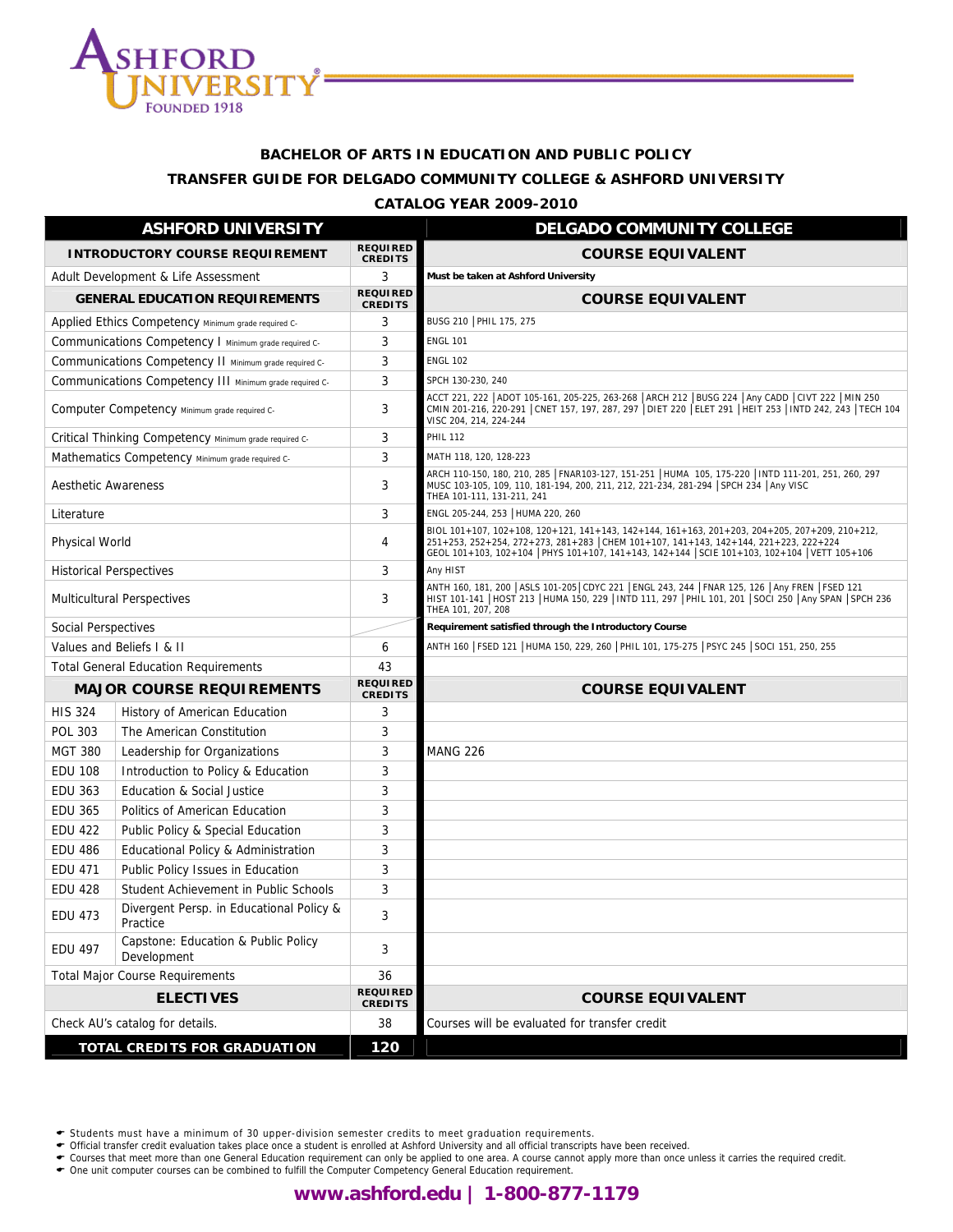

# **BACHELOR OF ARTS IN ENGLISH LANGUAGE LEARNER STUDIES TRANSFER GUIDE FOR DELGADO COMMUNITY COLLEGE & ASHFORD UNIVERSITY**

#### **CATALOG YEAR 2009-2010**

|                                                         | <b>ASHFORD UNIVERSITY</b>                                          |                                   | <b>DELGADO COMMUNITY COLLEGE</b>                                                                                                                                                                                                                                                       |
|---------------------------------------------------------|--------------------------------------------------------------------|-----------------------------------|----------------------------------------------------------------------------------------------------------------------------------------------------------------------------------------------------------------------------------------------------------------------------------------|
|                                                         | <b>INTRODUCTORY COURSE REQUIREMENT</b>                             | <b>REQUIRED</b><br><b>CREDITS</b> | <b>COURSE EQUIVALENT</b>                                                                                                                                                                                                                                                               |
|                                                         | Adult Development & Life Assessment                                | 3                                 | Must be taken at Ashford University                                                                                                                                                                                                                                                    |
|                                                         | <b>GENERAL EDUCATION REQUIREMENTS</b>                              | <b>REQUIRED</b><br><b>CREDITS</b> | <b>COURSE EQUIVALENT</b>                                                                                                                                                                                                                                                               |
|                                                         | Applied Ethics Competency Minimum grade required C-                | 3                                 | BUSG 210   PHIL 175, 275                                                                                                                                                                                                                                                               |
|                                                         | Communications Competency I Minimum grade required C-              | 3                                 | <b>ENGL 101</b>                                                                                                                                                                                                                                                                        |
|                                                         | Communications Competency II Minimum grade required C-             | 3                                 | <b>ENGL 102</b>                                                                                                                                                                                                                                                                        |
| Communications Competency III Minimum grade required C- |                                                                    | 3                                 | SPCH 130-230, 240                                                                                                                                                                                                                                                                      |
|                                                         | Computer Competency Minimum grade required C-                      | 3                                 | ACCT 221, 222   ADOT 105-161, 205-225, 263-268   ARCH 212   BUSG 224   Any CADD   CIVT 222   MIN 250<br>CMIN 201-216, 220-291 CNET 157, 197, 287, 297 DIET 220 ELET 291 HEIT 253   INTD 242, 243   TECH 104<br>VISC 204, 214, 224-244                                                  |
|                                                         | Critical Thinking Competency Minimum grade required C-             | 3                                 | <b>PHIL 112</b>                                                                                                                                                                                                                                                                        |
|                                                         | Mathematics Competency Minimum grade required C-                   | 3                                 | MATH 118, 120, 128-223                                                                                                                                                                                                                                                                 |
| <b>Aesthetic Awareness</b>                              |                                                                    | 3                                 | ARCH 110-150, 180, 210, 285   FNAR103-127, 151-251   HUMA 105, 175-220   INTD 111-201, 251, 260, 297<br>MUSC 103-105, 109, 110, 181-194, 200, 211, 212, 221-234, 281-294 SPCH 234 Any VISC<br>THEA 101-111, 131-211, 241                                                               |
| Literature                                              |                                                                    | 3                                 | ENGL 205-244, 253 HUMA 220, 260                                                                                                                                                                                                                                                        |
| Physical World                                          |                                                                    | 4                                 | BIOL 101+107, 102+108, 120+121, 141+143, 142+144, 161+163, 201+203, 204+205, 207+209, 210+212,<br>251+253, 252+254, 272+273, 281+283 CHEM 101+107, 141+143, 142+144, 221+223, 222+224<br>GEOL 101+103, 102+104   PHYS 101+107, 141+143, 142+144   SCIE 101+103, 102+104   VETT 105+106 |
|                                                         | <b>Historical Perspectives</b>                                     | 3                                 | Any HIST                                                                                                                                                                                                                                                                               |
|                                                         | <b>Multicultural Perspectives</b>                                  |                                   | Requirement satisfied through major                                                                                                                                                                                                                                                    |
| Social Perspectives                                     |                                                                    |                                   | Requirement satisfied through the Introductory Course                                                                                                                                                                                                                                  |
|                                                         | Values and Beliefs I & II                                          | 6                                 | ANTH 160   FSED 121   HUMA 150, 229, 260   PHIL 101, 175-275   PSYC 245   SOCI 151, 250, 255                                                                                                                                                                                           |
|                                                         | <b>Total General Education Requirements</b>                        | 40                                |                                                                                                                                                                                                                                                                                        |
|                                                         | <b>MAJOR COURSE REQUIREMENTS</b>                                   | <b>REQUIRED</b><br><b>CREDITS</b> | <b>COURSE EQUIVALENT</b>                                                                                                                                                                                                                                                               |
| <b>EDU 321</b>                                          | Introduction to Serving English Language<br>Learners               | 3                                 |                                                                                                                                                                                                                                                                                        |
| <b>ELL 240</b>                                          | Linguistically & Culturally Diverse Learners                       | 3                                 |                                                                                                                                                                                                                                                                                        |
| <b>ELL 242</b>                                          | Understanding & Teaching English Language                          | 3                                 |                                                                                                                                                                                                                                                                                        |
| <b>SOC 308</b>                                          | Racial & Ethnic Groups                                             | 3                                 |                                                                                                                                                                                                                                                                                        |
| <b>ELL 355</b>                                          | Methods, Materials, & Technology for<br>Learning a Second Language | 3                                 |                                                                                                                                                                                                                                                                                        |
| <b>ELL 351</b>                                          | Listening & Speaking in a Second Language                          | 3                                 |                                                                                                                                                                                                                                                                                        |
| <b>ELL 353</b>                                          | Reading & Writing in a Second Language                             | 3                                 |                                                                                                                                                                                                                                                                                        |
| <b>ELL 357</b>                                          | English Language Teaching & Adult Learners                         | 3                                 |                                                                                                                                                                                                                                                                                        |
| <b>ELL 420</b>                                          | Testing & Assessment for ELL Students                              | 3                                 |                                                                                                                                                                                                                                                                                        |
| <b>ELL 359</b>                                          | Contemporary Issues in English Language<br>Instruction             | 3                                 |                                                                                                                                                                                                                                                                                        |
| <b>ELL 361</b>                                          | Language Learning in a Global Context                              | 3                                 |                                                                                                                                                                                                                                                                                        |
| <b>ELL 497</b>                                          | English Language Learner Studies Capstone                          | 3                                 |                                                                                                                                                                                                                                                                                        |
|                                                         | <b>Total Major Course Requirements</b>                             | 36                                |                                                                                                                                                                                                                                                                                        |
|                                                         | <b>ELECTIVES</b>                                                   | <b>REQUIRED</b><br><b>CREDITS</b> | <b>COURSE EQUIVALENT</b>                                                                                                                                                                                                                                                               |
|                                                         | Check AU's catalog for details.                                    | 41                                | Courses will be evaluated for transfer credit                                                                                                                                                                                                                                          |
|                                                         | TOTAL CREDITS FOR GRADUATION                                       | 120                               |                                                                                                                                                                                                                                                                                        |

← Students must have a minimum of 30 upper-division semester credits to meet graduation requirements.<br>← Official transfer credit evaluation takes place once a student is enrolled at Ashford University and all official tra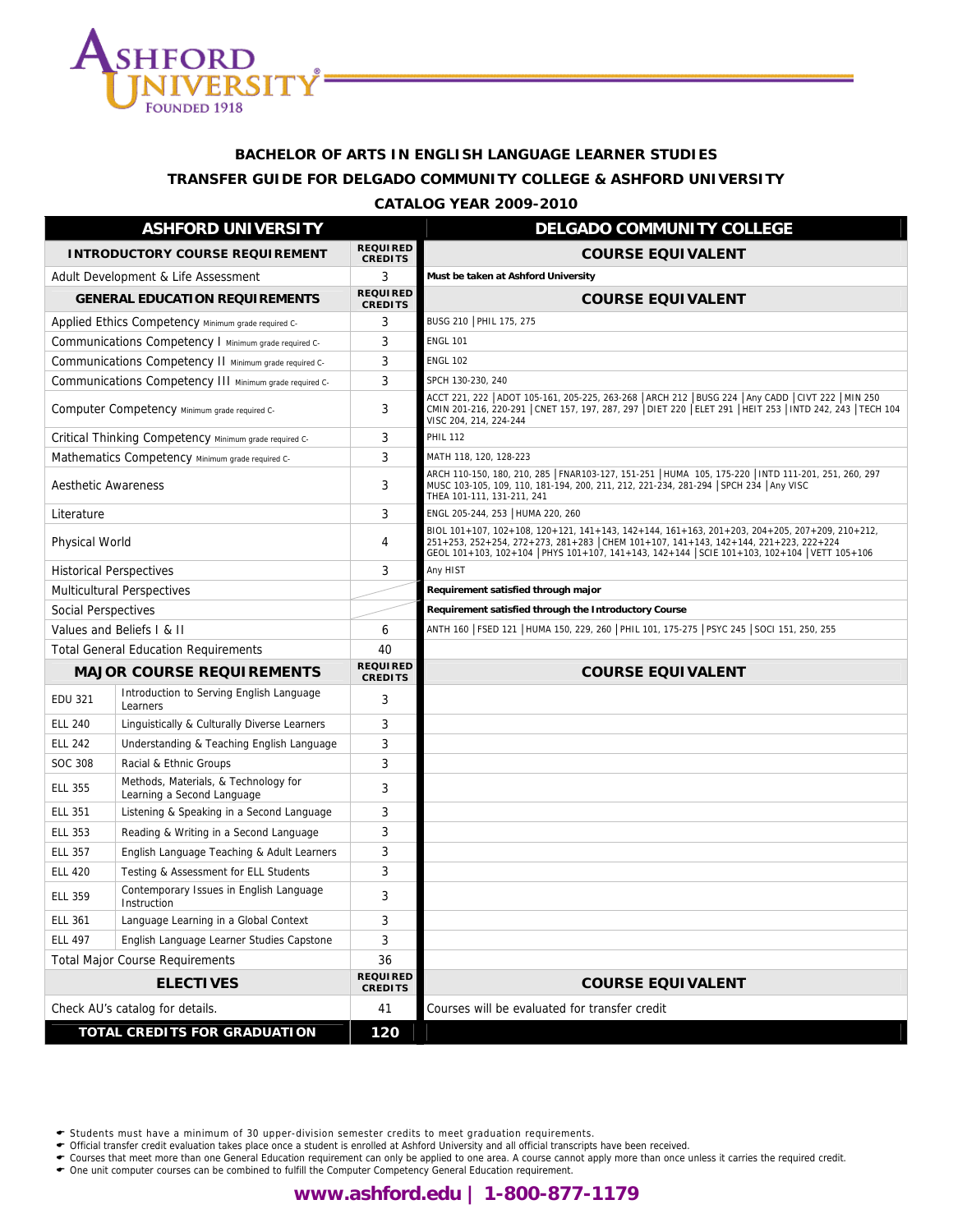

#### **BACHELOR OF ARTS IN HEALTH CARE ADMINISTRATION**

#### **TRANSFER GUIDE FOR DELGADO COMMUNITY COLLEGE & ASHFORD UNIVERSITY**

#### **CATALOG YEAR 2009-2010**

|                                | <b>ASHFORD UNIVERSITY</b>                               |                                   | <b>DELGADO COMMUNITY COLLEGE</b>                                                                                                                                                                                                                                                       |
|--------------------------------|---------------------------------------------------------|-----------------------------------|----------------------------------------------------------------------------------------------------------------------------------------------------------------------------------------------------------------------------------------------------------------------------------------|
|                                | <b>INTRODUCTORY COURSE REQUIREMENT</b>                  | <b>REQUIRED</b><br><b>CREDITS</b> | <b>COURSE EQUIVALENT</b>                                                                                                                                                                                                                                                               |
|                                | Adult Development & Life Assessment                     | 3                                 | Must be taken at Ashford University                                                                                                                                                                                                                                                    |
|                                | <b>GENERAL EDUCATION REQUIREMENTS</b>                   | <b>REQUIRED</b><br><b>CREDITS</b> | <b>COURSE EQUIVALENT</b>                                                                                                                                                                                                                                                               |
|                                | Applied Ethics Competency Minimum grade required C-     |                                   | Requirement satisfied through major                                                                                                                                                                                                                                                    |
|                                | Communications Competency I Minimum grade required C-   | 3                                 | <b>ENGL 101</b>                                                                                                                                                                                                                                                                        |
|                                | Communications Competency II Minimum grade required C-  | 3                                 | <b>ENGL 102</b>                                                                                                                                                                                                                                                                        |
|                                | Communications Competency III Minimum grade required C- | 3                                 | SPCH 130-230, 240                                                                                                                                                                                                                                                                      |
|                                | Computer Competency Minimum grade required C-           | 3                                 | ACCT 221, 222   ADOT 105-161, 205-225, 263-268   ARCH 212   BUSG 224   Any CADD   CIVT 222   MIN 250<br>CMIN 201-216, 220-291 CNET 157, 197, 287, 297 DIET 220 ELET 291 HEIT 253   INTD 242, 243   TECH 104<br>VISC 204, 214, 224-244                                                  |
|                                | Critical Thinking Competency Minimum grade required C-  | 3                                 | <b>PHIL 112</b>                                                                                                                                                                                                                                                                        |
|                                | Mathematics Competency Minimum grade required C-        | 3                                 | MATH 118, 120, 128-223                                                                                                                                                                                                                                                                 |
| <b>Aesthetic Awareness</b>     |                                                         | 3                                 | ARCH 110-150, 180, 210, 285   FNAR103-127, 151-251   HUMA 105, 175-220   INTD 111-201, 251, 260, 297<br>MUSC 103-105, 109, 110, 181-194, 200, 211, 212, 221-234, 281-294 SPCH 234 Any VISC<br>THEA 101-111, 131-211, 241                                                               |
| Literature                     |                                                         | 3                                 | ENGL 205-244, 253   HUMA 220, 260                                                                                                                                                                                                                                                      |
| <b>Physical World</b>          |                                                         | 4                                 | BIOL 101+107, 102+108, 120+121, 141+143, 142+144, 161+163, 201+203, 204+205, 207+209, 210+212,<br>251+253, 252+254, 272+273, 281+283 CHEM 101+107, 141+143, 142+144, 221+223, 222+224<br>GEOL 101+103, 102+104   PHYS 101+107, 141+143, 142+144   SCIE 101+103, 102+104   VETT 105+106 |
| <b>Historical Perspectives</b> |                                                         | 3                                 | Any HIST                                                                                                                                                                                                                                                                               |
|                                | <b>Multicultural Perspectives</b>                       | 3                                 | ANTH 160, 181, 200   ASLS 101-205   CDYC 221   ENGL 243, 244   FNAR 125, 126   Any FREN   FSED 121<br>HIST 101-141   HOST 213   HUMA 150, 229   INTD 111, 297   PHIL 101, 201   SOCI 250   Any SPAN   SPCH 236<br>THEA 101, 207, 208                                                   |
| Social Perspectives            |                                                         |                                   | Requirement satisfied through the Introductory Course                                                                                                                                                                                                                                  |
|                                | Values and Beliefs I & II                               | 6                                 | ANTH 160   FSED 121   HUMA 150, 229, 260   PHIL 101, 175-275   PSYC 245   SOCI 151, 250, 255                                                                                                                                                                                           |
|                                | <b>Total General Education Requirements</b>             | 40                                |                                                                                                                                                                                                                                                                                        |
|                                | <b>MAJOR COURSE REQUIREMENTS</b>                        | <b>REQUIRED</b><br><b>CREDITS</b> | <b>COURSE EQUIVALENT</b>                                                                                                                                                                                                                                                               |
| <b>HCA 305</b>                 | The US Health Care System                               | 3                                 |                                                                                                                                                                                                                                                                                        |
| SOC 313                        | Social Implications of Medical Issues                   | 3                                 |                                                                                                                                                                                                                                                                                        |
| <b>HCA 340</b>                 | Managing Health & Human Services                        | 3                                 |                                                                                                                                                                                                                                                                                        |
| <b>HCA 322</b>                 | Health Care Ethics & Medical Law                        | 3                                 |                                                                                                                                                                                                                                                                                        |
| <b>ACC 281</b>                 | Accounting Concepts Healthcare Prof.                    | 3                                 |                                                                                                                                                                                                                                                                                        |
| <b>HCA 311</b>                 | <b>Health Care Financing</b>                            | 3                                 |                                                                                                                                                                                                                                                                                        |
| <b>BUS 303</b>                 | Human Resource Management                               | 3                                 |                                                                                                                                                                                                                                                                                        |
| <b>HCA 375</b>                 | Continuous Q.A. & Accreditation                         | 3                                 |                                                                                                                                                                                                                                                                                        |
| <b>HCA 421</b>                 | Health Care Planning & Evaluation                       | 3                                 |                                                                                                                                                                                                                                                                                        |
| <b>HCA 430</b>                 | <b>Special Populations</b>                              | 3                                 |                                                                                                                                                                                                                                                                                        |
| <b>HCA 415</b>                 | Community & Public Health                               | 3                                 |                                                                                                                                                                                                                                                                                        |
| <b>HCA 459</b>                 | Senior Project                                          | 3                                 | Must be completed at Ashford University                                                                                                                                                                                                                                                |
|                                | <b>Total Major Course Requirements</b>                  | 36                                |                                                                                                                                                                                                                                                                                        |
|                                | <b>ELECTIVES &amp; CONCENTRATION</b>                    | <b>REQUIRED</b><br><b>CREDITS</b> | <b>COURSE EQUIVALENT</b>                                                                                                                                                                                                                                                               |
|                                | Check AU's catalog for details.                         | 41                                | Courses will be evaluated for transfer credit                                                                                                                                                                                                                                          |
|                                | <b>TOTAL CREDITS FOR GRADUATION</b>                     | 120                               |                                                                                                                                                                                                                                                                                        |

← Students must have a minimum of 30 upper-division semester credits to meet graduation requirements.<br>← Official transfer credit evaluation takes place once a student is enrolled at Ashford University and all official tra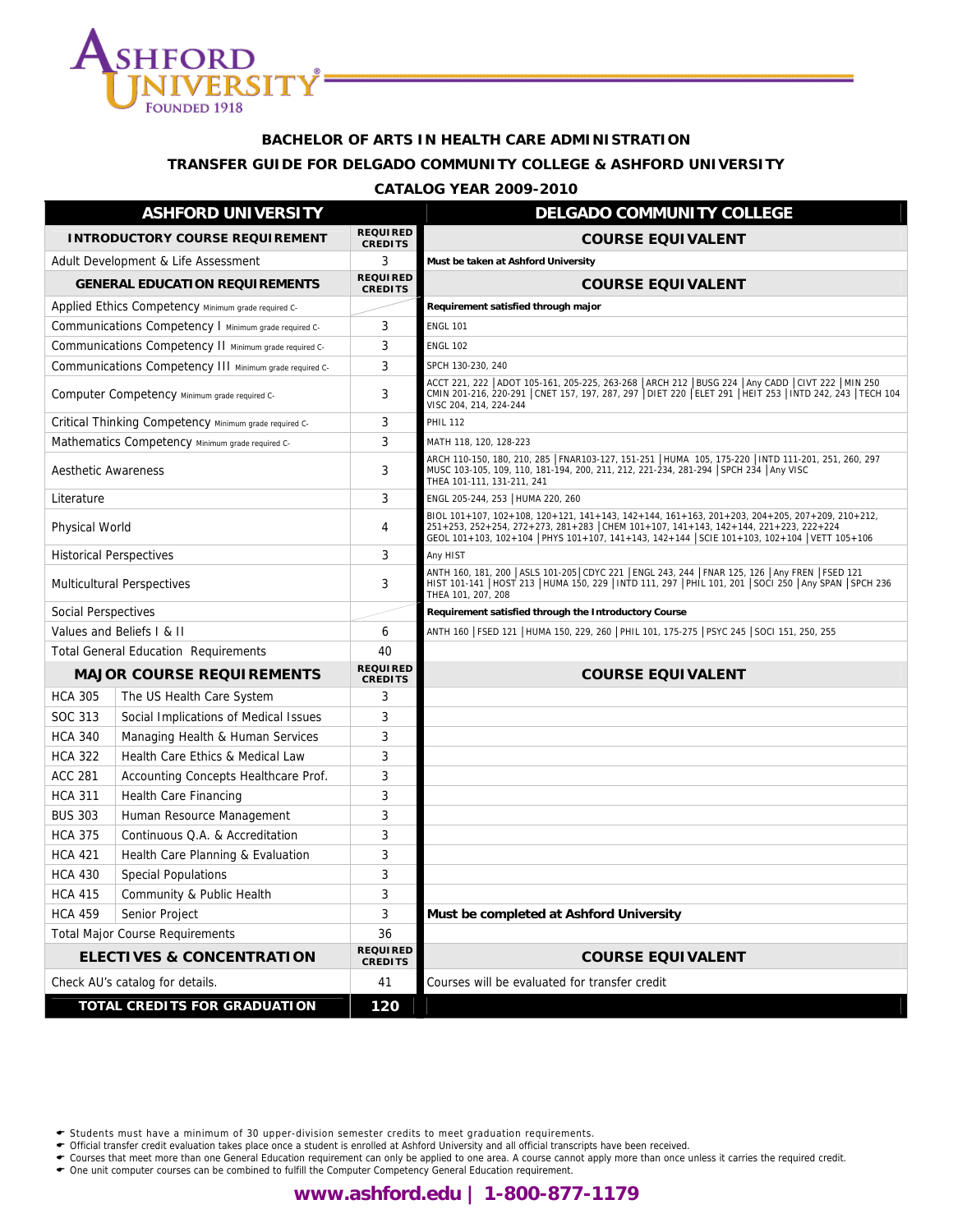

# **BACHELOR OF ARTS IN HEALTH CARE STUDIES**

## **TRANSFER GUIDE FOR DELGADO COMMUNITY COLLEGE & ASHFORD UNIVERSITY**

#### **CATALOG YEAR 2009-2010**

|                            | <b>ASHFORD UNIVERSITY</b>                               |                                   | <b>DELGADO COMMUNITY COLLEGE</b>                                                                                                                                                                                                                                                       |
|----------------------------|---------------------------------------------------------|-----------------------------------|----------------------------------------------------------------------------------------------------------------------------------------------------------------------------------------------------------------------------------------------------------------------------------------|
|                            | <b>INTRODUCTORY COURSE REQUIREMENT</b>                  | <b>REQUIRED</b><br><b>CREDITS</b> | <b>COURSE EQUIVALENT</b>                                                                                                                                                                                                                                                               |
|                            | Adult Development & Life Assessment                     | 3                                 | Must be taken at Ashford University                                                                                                                                                                                                                                                    |
|                            | <b>GENERAL EDUCATION REQUIREMENTS</b>                   | <b>REQUIRED</b><br><b>CREDITS</b> | <b>COURSE EQUIVALENT</b>                                                                                                                                                                                                                                                               |
|                            | Applied Ethics Competency Minimum grade required C-     |                                   | Requirement satisfied through the major                                                                                                                                                                                                                                                |
|                            | Communications Competency I Minimum grade required C-   | 3                                 | <b>ENGL 101</b>                                                                                                                                                                                                                                                                        |
|                            | Communications Competency II Minimum grade required C-  | 3                                 | <b>ENGL 102</b>                                                                                                                                                                                                                                                                        |
|                            | Communications Competency III Minimum grade required C- | 3                                 | SPCH 130-230, 240                                                                                                                                                                                                                                                                      |
|                            | Computer Competency Minimum grade required C-           | 3                                 | ACCT 221, 222 ADOT 105-161, 205-225, 263-268 ARCH 212 BUSG 224 Any CADD CIVT 222 MIN 250<br>CMIN 201-216, 220-291 CNET 157, 197, 287, 297 DIET 220 ELET 291 HEIT 253   INTD 242, 243   TECH 104<br>VISC 204, 214, 224-244                                                              |
|                            | Critical Thinking Competency Minimum grade required C-  | 3                                 | <b>PHIL 112</b>                                                                                                                                                                                                                                                                        |
|                            | Mathematics Competency Minimum grade required C-        | 3                                 | MATH 118, 120, 128-223                                                                                                                                                                                                                                                                 |
| <b>Aesthetic Awareness</b> |                                                         | 3                                 | ARCH 110-150, 180, 210, 285   FNAR103-127, 151-251   HUMA 105, 175-220   INTD 111-201, 251, 260, 297<br>MUSC 103-105, 109, 110, 181-194, 200, 211, 212, 221-234, 281-294 SPCH 234 Any VISC<br>THEA 101-111, 131-211, 241                                                               |
| Literature                 |                                                         | 3                                 | ENGL 205-244, 253   HUMA 220, 260                                                                                                                                                                                                                                                      |
| Physical World             |                                                         | 4                                 | BIOL 101+107, 102+108, 120+121, 141+143, 142+144, 161+163, 201+203, 204+205, 207+209, 210+212,<br>251+253, 252+254, 272+273, 281+283 CHEM 101+107, 141+143, 142+144, 221+223, 222+224<br>GEOL 101+103, 102+104   PHYS 101+107, 141+143, 142+144   SCIE 101+103, 102+104   VETT 105+106 |
|                            | <b>Historical Perspectives</b>                          | 3                                 | Any HIST                                                                                                                                                                                                                                                                               |
|                            | <b>Multicultural Perspectives</b>                       | 3                                 | ANTH 160, 181, 200   ASLS 101-205   CDYC 221   ENGL 243, 244   FNAR 125, 126   Any FREN   FSED 121<br>HIST 101-141   HOST 213   HUMA 150, 229   INTD 111, 297   PHIL 101, 201   SOCI 250   Any SPAN   SPCH 236<br>THEA 101, 207, 208                                                   |
| Social Perspectives        |                                                         |                                   | Requirement satisfied through the Introductory Course                                                                                                                                                                                                                                  |
|                            | Values and Beliefs I & II                               | 6                                 | ANTH 160   FSED 121   HUMA 150, 229, 260   PHIL 101, 175-275   PSYC 245   SOCI 151, 250, 255                                                                                                                                                                                           |
|                            | <b>Total General Education Requirements</b>             | 40                                |                                                                                                                                                                                                                                                                                        |
|                            | <b>MAJOR COURSE REQUIREMENTS</b>                        | <b>REQUIRED</b><br><b>CREDITS</b> | <b>COURSE EQUIVALENT</b>                                                                                                                                                                                                                                                               |
| <b>HCA 305</b>             | The U.S. Health System                                  | 3                                 |                                                                                                                                                                                                                                                                                        |
| <b>HCA 322</b>             | Health Care Ethics & Medical Law                        | 3                                 |                                                                                                                                                                                                                                                                                        |
| SOC 313                    | Social Implications of Medical Issues                   | 3                                 |                                                                                                                                                                                                                                                                                        |
| <b>HCA 340</b>             | Managing in Health & Human Services                     | 3                                 |                                                                                                                                                                                                                                                                                        |
| <b>HCA 415</b>             | Community & Public Health                               | 3                                 |                                                                                                                                                                                                                                                                                        |
| <b>HCA 430</b>             | <b>Special Populations</b>                              | 3                                 |                                                                                                                                                                                                                                                                                        |
| <b>HCA 331</b>             | Introduction to Health Care Education                   | 3                                 |                                                                                                                                                                                                                                                                                        |
| <b>HCA 333</b>             | Introduction to Long Term Care                          | 3                                 |                                                                                                                                                                                                                                                                                        |
| <b>BUS 303</b>             | Human Resource Management                               | 3                                 |                                                                                                                                                                                                                                                                                        |
| <b>HCA 497</b>             | Health Care Studies Capstone                            | 3                                 |                                                                                                                                                                                                                                                                                        |
|                            | <b>Total Major Course Requirements</b>                  | 30                                |                                                                                                                                                                                                                                                                                        |
|                            | <b>ELECTIVES</b>                                        | <b>REQUIRED</b><br><b>CREDITS</b> | <b>COURSE EQUIVALENT</b>                                                                                                                                                                                                                                                               |
|                            | Check AU's catalog for details.                         | 47                                | Courses will be evaluated for transfer credit                                                                                                                                                                                                                                          |
|                            | <b>TOTAL CREDITS FOR GRADUATION</b>                     | 120                               |                                                                                                                                                                                                                                                                                        |

← Students must have a minimum of 30 upper-division semester credits to meet graduation requirements.<br>← Official transfer credit evaluation takes place once a student is enrolled at Ashford University and all official tra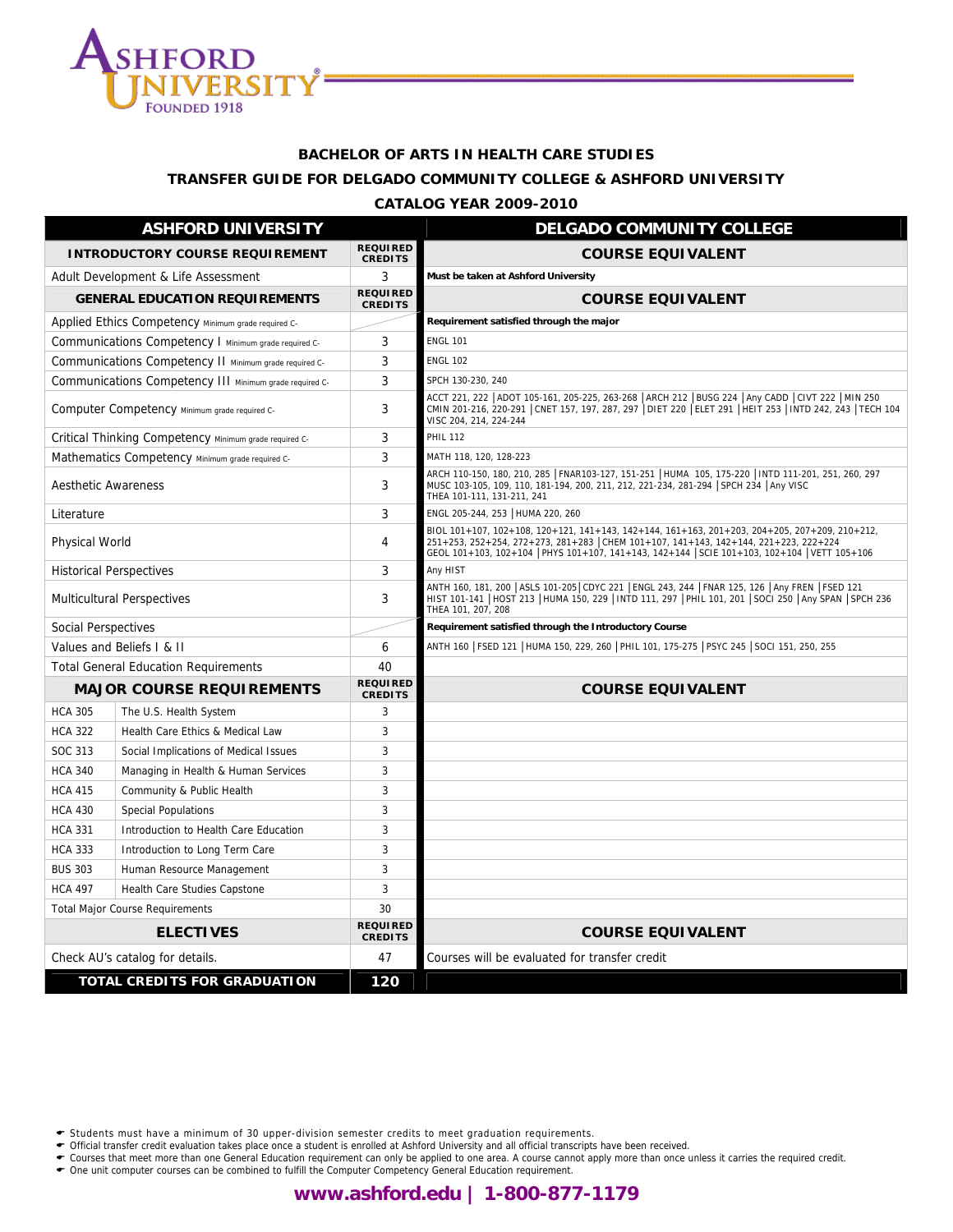

#### **BACHELOR OF ARTS IN HISTORY**

#### **TRANSFER GUIDE FOR DELGADO COMMUNITY COLLEGE & ASHFORD UNIVERSITY**

#### **CATALOG YEAR 2009-2010**

|                            | <b>ASHFORD UNIVERSITY</b>                               |                                   | <b>DELGADO COMMUNITY COLLEGE</b>                                                                                                                                                                                                                                                       |
|----------------------------|---------------------------------------------------------|-----------------------------------|----------------------------------------------------------------------------------------------------------------------------------------------------------------------------------------------------------------------------------------------------------------------------------------|
|                            | <b>INTRODUCTORY COURSE REQUIREMENT</b>                  | <b>REQUIRED</b><br><b>CREDITS</b> | <b>COURSE EQUIVALENT</b>                                                                                                                                                                                                                                                               |
|                            | Adult Development & Life Assessment                     | 3                                 | Must be taken at Ashford University                                                                                                                                                                                                                                                    |
|                            | <b>GENERAL EDUCATION REQUIREMENTS</b>                   | <b>REQUIRED</b><br><b>CREDITS</b> | <b>COURSE EQUIVALENT</b>                                                                                                                                                                                                                                                               |
|                            | Applied Ethics Competency Minimum grade required C-     | 3                                 | BUSG 210   PHIL 175, 275                                                                                                                                                                                                                                                               |
|                            | Communications Competency I Minimum grade required C-   | 3                                 | <b>ENGL 101</b>                                                                                                                                                                                                                                                                        |
|                            | Communications Competency II Minimum grade required C-  | 3                                 | <b>ENGL 102</b>                                                                                                                                                                                                                                                                        |
|                            | Communications Competency III Minimum grade required C- | 3                                 | SPCH 130-230, 240                                                                                                                                                                                                                                                                      |
|                            | Computer Competency Minimum grade required C-           | 3                                 | ACCT 221, 222   ADOT 105-161, 205-225, 263-268   ARCH 212   BUSG 224   Any CADD   CIVT 222   MIN 250<br>CMIN 201-216, 220-291   CNET 157, 197, 287, 297   DIET 220   ELET 291   HEIT 253   INTD 242, 243   TECH 104<br>VISC 204, 214, 224-244                                          |
|                            | Critical Thinking Competency Minimum grade required C-  | 3                                 | <b>PHIL 112</b>                                                                                                                                                                                                                                                                        |
|                            | Mathematics Competency Minimum grade required C-        | 3                                 | MATH 118, 120, 128-223                                                                                                                                                                                                                                                                 |
| <b>Aesthetic Awareness</b> |                                                         | 3                                 | ARCH 110-150, 180, 210, 285   FNAR103-127, 151-251   HUMA 105, 175-220   INTD 111-201, 251, 260, 297<br>MUSC 103-105, 109, 110, 181-194, 200, 211, 212, 221-234, 281-294 SPCH 234 Any VISC<br>THEA 101-111, 131-211, 241                                                               |
| Literature                 |                                                         | 3                                 | ENGL 205-244, 253   HUMA 220, 260                                                                                                                                                                                                                                                      |
| Physical World             |                                                         | 4                                 | BIOL 101+107, 102+108, 120+121, 141+143, 142+144, 161+163, 201+203, 204+205, 207+209, 210+212,<br>251+253, 252+254, 272+273, 281+283 CHEM 101+107, 141+143, 142+144, 221+223, 222+224<br>GEOL 101+103, 102+104   PHYS 101+107, 141+143, 142+144   SCIE 101+103, 102+104   VETT 105+106 |
|                            | <b>Historical Perspectives</b>                          |                                   | Requirement satisfied through major                                                                                                                                                                                                                                                    |
|                            | <b>Multicultural Perspectives</b>                       |                                   | Requirement satisfied through major                                                                                                                                                                                                                                                    |
| Social Perspectives        |                                                         |                                   | Requirement satisfied through the Introductory Course                                                                                                                                                                                                                                  |
|                            | Values and Beliefs I & II                               | 6                                 | ANTH 160   FSED 121   HUMA 150, 229, 260   PHIL 101, 175-275   PSYC 245   SOCI 151, 250, 255                                                                                                                                                                                           |
|                            | <b>Total General Education Requirements</b>             | 37                                |                                                                                                                                                                                                                                                                                        |
|                            |                                                         | <b>REQUIRED</b>                   |                                                                                                                                                                                                                                                                                        |
|                            | <b>MAJOR COURSE REQUIREMENTS</b>                        | <b>CREDITS</b>                    | <b>COURSE EQUIVALENT</b>                                                                                                                                                                                                                                                               |
| <b>HIS 303</b>             | The American Constitution                               | 3                                 |                                                                                                                                                                                                                                                                                        |
| <b>HIS 306</b>             | <b>Twentieth-Century Europe</b>                         | 3                                 |                                                                                                                                                                                                                                                                                        |
| <b>HIS 310</b>             | American Women's History                                | 3                                 |                                                                                                                                                                                                                                                                                        |
| <b>HIS 103</b>             | <b>World Civilizations I</b>                            | 3                                 | <b>HIST 103</b>                                                                                                                                                                                                                                                                        |
| <b>HIS 104</b>             | <b>World Civilizations II</b>                           | 3                                 | <b>HIST 105</b>                                                                                                                                                                                                                                                                        |
| <b>HIS 203</b>             | American History to 1865                                | 3                                 | <b>HIST 205</b>                                                                                                                                                                                                                                                                        |
| <b>HIS 204</b>             | American History Since 1865                             | 3                                 | <b>HIST 206</b>                                                                                                                                                                                                                                                                        |
| <b>HIS 378</b>             | Historiography & Historical<br>Methodologies            | 3                                 |                                                                                                                                                                                                                                                                                        |
| <b>HIS 331</b>             | World War II                                            | 3                                 |                                                                                                                                                                                                                                                                                        |
| <b>HIS 340</b>             | Recent American History                                 | 3                                 |                                                                                                                                                                                                                                                                                        |
| <b>HIS 342</b>             | The Middle East                                         | 3                                 |                                                                                                                                                                                                                                                                                        |
| <b>HIS 351</b>             | Asia in the Age of Decolonization &<br>Globalization    | 3                                 |                                                                                                                                                                                                                                                                                        |
| <b>HIS 379</b>             | The Atlantic World                                      | 3                                 |                                                                                                                                                                                                                                                                                        |
| <b>HIS 497</b>             | History Capstone: Advanced Research<br>Project          | 3                                 |                                                                                                                                                                                                                                                                                        |
|                            | <b>Total Major Course Requirements</b>                  | 42                                |                                                                                                                                                                                                                                                                                        |
|                            | <b>ELECTIVES &amp; CONCENTRATION</b>                    | <b>REQUIRED</b><br><b>CREDITS</b> | <b>COURSE EQUIVALENT</b>                                                                                                                                                                                                                                                               |
|                            | Check AU's catalog for details.                         | 38                                | Courses will be evaluated for transfer credit                                                                                                                                                                                                                                          |

← Students must have a minimum of 30 upper-division semester credits to meet graduation requirements.<br>← Official transfer credit evaluation takes place once a student is enrolled at Ashford University and all official tra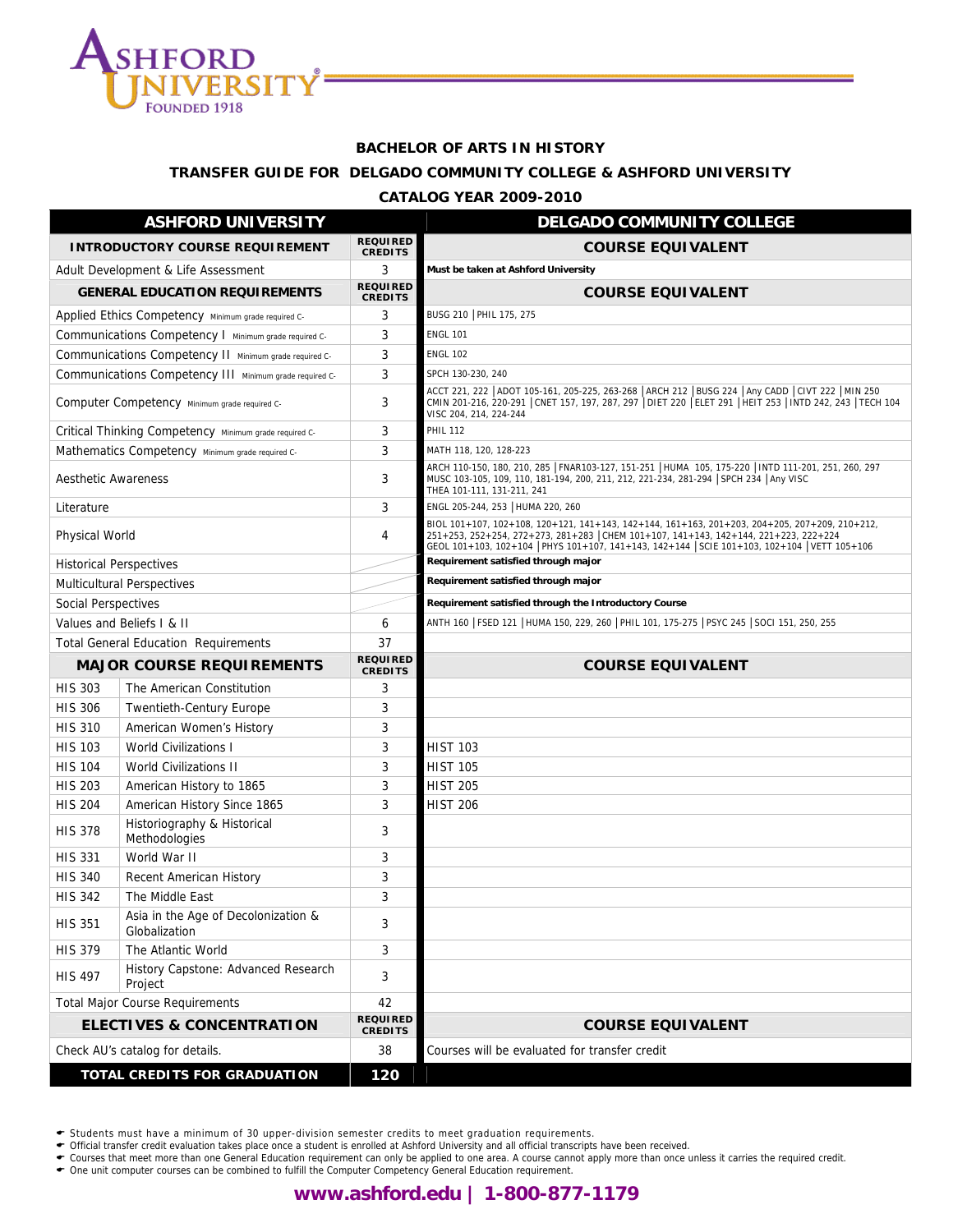

#### **BACHELOR OF ARTS HUMAN RESOURCES MANAGEMENT**

#### **TRANSFER GUIDE FOR DELGADO COMMUNITY COLLEGE & ASHFORD UNIVERSITY**

#### **CATALOG YEAR 2009-2010**

| <b>ASHFORD UNIVERSITY</b>              |                                                         |                                   | <b>DELGADO COMMUNITY COLLEGE</b>                                                                                                                                                                                                                                                       |
|----------------------------------------|---------------------------------------------------------|-----------------------------------|----------------------------------------------------------------------------------------------------------------------------------------------------------------------------------------------------------------------------------------------------------------------------------------|
| <b>INTRODUCTORY COURSE REQUIREMENT</b> |                                                         | <b>REQUIRED</b><br><b>CREDITS</b> | <b>COURSE EQUIVALENT</b>                                                                                                                                                                                                                                                               |
| Adult Development & Life Assessment    |                                                         | 3                                 | Must be taken at Ashford University                                                                                                                                                                                                                                                    |
|                                        | <b>GENERAL EDUCATION REQUIREMENTS</b>                   | <b>REQUIRED</b><br><b>CREDITS</b> | <b>COURSE EQUIVALENT</b>                                                                                                                                                                                                                                                               |
|                                        | Applied Ethics Competency Minimum grade required C-     | 3                                 | PHI 445 may satisfy 3 credits of Applied Ethics or Values & Beliefs or<br>BUSG 210   PHIL 175, 275                                                                                                                                                                                     |
|                                        | Communications Competency I Minimum grade required C-   | 3                                 | <b>ENGL 101</b>                                                                                                                                                                                                                                                                        |
|                                        | Communications Competency II Minimum grade required C-  | 3                                 | <b>ENGL 102</b>                                                                                                                                                                                                                                                                        |
|                                        | Communications Competency III Minimum grade required C- | 3                                 | SPCH 130-230, 240                                                                                                                                                                                                                                                                      |
|                                        | Computer Competency Minimum grade required C-           | 3                                 | ACCT 221, 222   ADOT 105-161, 205-225, 263-268   ARCH 212   BUSG 224   Any CADD   CIVT 222   MIN 250<br>CMIN 201-216, 220-291   CNET 157, 197, 287, 297   DIET 220   ELET 291   HEIT 253   INTD 242, 243   TECH 104<br>VISC 204, 214, 224-244                                          |
|                                        | Critical Thinking Competency Minimum grade required C-  | 3                                 | <b>PHIL 112</b>                                                                                                                                                                                                                                                                        |
|                                        | Mathematics Competency Minimum grade required C-        | 3                                 | MATH 118, 120, 128-223                                                                                                                                                                                                                                                                 |
| <b>Aesthetic Awareness</b>             |                                                         | 3                                 | ARCH 110-150, 180, 210, 285   FNAR103-127, 151-251   HUMA 105, 175-220   INTD 111-201, 251, 260, 297<br>MUSC 103-105, 109, 110, 181-194, 200, 211, 212, 221-234, 281-294 SPCH 234 Any VISC<br>THEA 101-111, 131-211, 241                                                               |
| Literature                             |                                                         | 3                                 | ENGL 205-244, 253   HUMA 220, 260                                                                                                                                                                                                                                                      |
| <b>Physical World</b>                  |                                                         | 4                                 | BIOL 101+107, 102+108, 120+121, 141+143, 142+144, 161+163, 201+203, 204+205, 207+209, 210+212,<br>251+253, 252+254, 272+273, 281+283 CHEM 101+107, 141+143, 142+144, 221+223, 222+224<br>GEOL 101+103, 102+104   PHYS 101+107, 141+143, 142+144   SCIE 101+103, 102+104   VETT 105+106 |
| <b>Historical Perspectives</b>         |                                                         | 3                                 | Any HIST                                                                                                                                                                                                                                                                               |
| <b>Multicultural Perspectives</b>      |                                                         | 3                                 | ANTH 160, 181, 200   ASLS 101-205  CDYC 221   ENGL 243, 244   FNAR 125, 126   Any FREN   FSED 121<br>HIST 101-141   HOST 213   HUMA 150, 229   INTD 111, 297   PHIL 101, 201   SOCI 250   Any SPAN   SPCH 236<br>THEA 101, 207, 208                                                    |
| Social Perspectives                    |                                                         |                                   | Requirement satisfied through the Introductory Course                                                                                                                                                                                                                                  |
|                                        | Values and Beliefs I & II                               | 6                                 | PHI 445 may satisfy 3 credits of Applied Ethics or Values & Beliefs or<br>ANTH 160   FSED 121   HUMA 150, 229, 260   PHIL 101, 175-275   PSYC 245   SOCI 151, 250, 255                                                                                                                 |
|                                        | <b>Total General Education Requirements</b>             | 40                                |                                                                                                                                                                                                                                                                                        |
| <b>MAJOR COURSE REQUIREMENTS</b>       |                                                         | <b>REQUIRED</b><br><b>CREDITS</b> | <b>COURSE EQUIVALENT</b>                                                                                                                                                                                                                                                               |
| <b>MGT 330</b>                         | Management for Organizations                            | 3                                 |                                                                                                                                                                                                                                                                                        |
| <b>BUS 303</b>                         | Human Resource Management                               | 3                                 |                                                                                                                                                                                                                                                                                        |
| <b>BUS 318</b>                         | Organizational Behavior                                 | 3                                 |                                                                                                                                                                                                                                                                                        |
| <b>ECO 204</b>                         | Principles of Microeconomics                            | 3                                 | <b>ECON 202</b>                                                                                                                                                                                                                                                                        |
| <b>MGT 435</b>                         | Organizational Change                                   | 3                                 |                                                                                                                                                                                                                                                                                        |
| <b>ACC 205</b>                         | Principles of Accounting I                              | 3                                 | ACCT 201, 205                                                                                                                                                                                                                                                                          |
| <b>BUS 311</b>                         | <b>Business Law I</b>                                   | 3                                 |                                                                                                                                                                                                                                                                                        |
| <b>BUS 330</b>                         | Principles of Marketing                                 | 3                                 |                                                                                                                                                                                                                                                                                        |
| <b>BUS 370</b>                         | Organizational Development                              | 3                                 |                                                                                                                                                                                                                                                                                        |
| <b>BUS 372</b>                         | Employee & Labor Relations                              | 3                                 |                                                                                                                                                                                                                                                                                        |
| <b>BUS 375</b>                         | <b>Employee Training</b>                                | 3                                 |                                                                                                                                                                                                                                                                                        |
| <b>PHI 445</b>                         | Personal & Organizational Ethics                        | 3                                 |                                                                                                                                                                                                                                                                                        |
| <b>BUS 401</b>                         | Principles of Finance                                   | 3                                 |                                                                                                                                                                                                                                                                                        |
| <b>BUS 434</b>                         | Compensation & Benefits Management                      | 3                                 |                                                                                                                                                                                                                                                                                        |
| <b>MGT 490</b>                         | <b>Strategic Human Resources</b><br>Management          | 3<br>45                           |                                                                                                                                                                                                                                                                                        |
|                                        | <b>Total Major Course Requirements</b>                  |                                   |                                                                                                                                                                                                                                                                                        |
|                                        | <b>ELECTIVES</b>                                        | <b>REQUIRED</b><br><b>CREDITS</b> | <b>COURSE EQUIVALENT</b>                                                                                                                                                                                                                                                               |
|                                        | Check AU's catalog for details.                         |                                   | Courses will be evaluated for transfer credit                                                                                                                                                                                                                                          |
| <b>TOTAL CREDITS FOR GRADUATION</b>    |                                                         | 120                               |                                                                                                                                                                                                                                                                                        |

← Students must have a minimum of 30 upper-division semester credits to meet graduation requirements.<br>← Official transfer credit evaluation takes place once a student is enrolled at Ashford University and all official tra

← Courses that meet more than one General Education requirement can only be applied to one area. A course cannot apply more than once unless it carries the required credit.<br>← One unit computer courses can be combined to f

## **www.ashford.edu | 1-800-877-1179**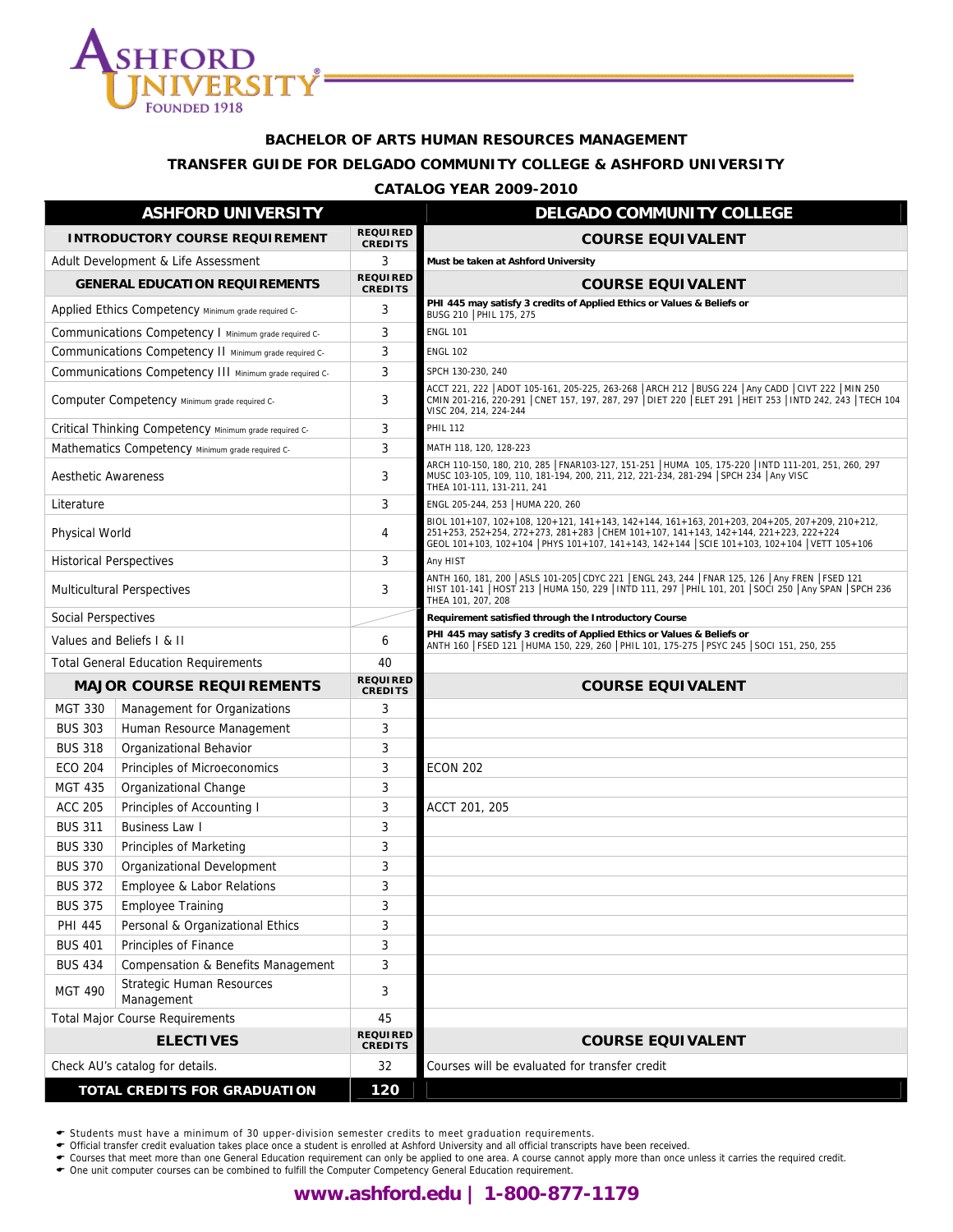

# **BACHELOR OF ARTS IN ORGANIZATIONAL MANAGEMENT TRANSFER GUIDE FOR DELGADO COMMUNITY COLLEGE & ASHFORD UNIVERSITY**

#### **CATALOG YEAR 2009-2010**

| <b>ASHFORD UNIVERSITY</b>              |                                                         |                                   | <b>DELGADO COMMUNITY COLLEGE</b>                                                                                                                                                                                                                                                 |
|----------------------------------------|---------------------------------------------------------|-----------------------------------|----------------------------------------------------------------------------------------------------------------------------------------------------------------------------------------------------------------------------------------------------------------------------------|
| <b>INTRODUCTORY COURSE REQUIREMENT</b> |                                                         | <b>REQUIRED</b><br><b>CREDITS</b> | <b>COURSE EQUIVALENT</b>                                                                                                                                                                                                                                                         |
|                                        | Adult Development & Life Assessment                     | 3                                 | Must be taken at Ashford University                                                                                                                                                                                                                                              |
|                                        | <b>GENERAL EDUCATION REQUIREMENTS</b>                   | <b>REQUIRED</b><br><b>CREDITS</b> | <b>COURSE EQUIVALENT</b>                                                                                                                                                                                                                                                         |
|                                        | Applied Ethics Competency Minimum grade required C-     | 3                                 | PHI 445 may satisfy 3 credits of Applied Ethics or Values & Beliefs or<br>BUSG 210   PHIL 175, 275                                                                                                                                                                               |
|                                        | Communications Competency I Minimum grade required C-   | 3                                 | <b>ENGL 101</b>                                                                                                                                                                                                                                                                  |
|                                        | Communications Competency II Minimum grade required C-  | 3                                 | <b>ENGL 102</b>                                                                                                                                                                                                                                                                  |
|                                        | Communications Competency III Minimum grade required C- | 3                                 | SPCH 130-230, 240                                                                                                                                                                                                                                                                |
|                                        | Computer Competency Minimum grade required C-           | 3                                 | ACCT 221, 222   ADOT 105-161, 205-225, 263-268   ARCH 212   BUSG 224   Any CADD   CIVT 222   MIN 250<br>CMIN 201-216, 220-291   CNET 157, 197, 287, 297   DIET 220   ELET 291   HEIT 253   INTD 242, 243   TECH 104<br>VISC 204, 214, 224-244                                    |
|                                        | Critical Thinking Competency Minimum grade required C-  | 3                                 | <b>PHIL 112</b>                                                                                                                                                                                                                                                                  |
|                                        | Mathematics Competency Minimum grade required C-        | 3                                 | MATH 118, 120, 128-223                                                                                                                                                                                                                                                           |
| <b>Aesthetic Awareness</b>             |                                                         | 3                                 | ARCH 110-150, 180, 210, 285  FNAR103-127, 151-251  HUMA 105, 175-220  INTD 111-201, 251, 260, 297<br>MUSC 103-105, 109, 110, 181-194, 200, 211, 212, 221-234, 281-294 SPCH 234 Any VISC<br>THEA 101-111, 131-211, 241                                                            |
| Literature                             |                                                         | 3                                 | ENGL 205-244, 253   HUMA 220, 260                                                                                                                                                                                                                                                |
| <b>Physical World</b>                  |                                                         | 4                                 | BIOL 101+107, 102+108, 120+121, 141+143, 142+144, 161+163, 201+203, 204+205, 207+209, 210+212,<br>251+253, 252+254, 272+273, 281+283 CHEM 101+107, 141+143, 142+144, 221+223, 222+224<br>GEOL 101+103, 102+104 PHYS 101+107, 141+143, 142+144 SCIE 101+103, 102+104 VETT 105+106 |
| <b>Historical Perspectives</b>         |                                                         | 3                                 | Any HIST                                                                                                                                                                                                                                                                         |
| <b>Multicultural Perspectives</b>      |                                                         | 3                                 | ANTH 160, 181, 200   ASLS 101-205   CDYC 221   ENGL 243, 244   FNAR 125, 126   Any FREN   FSED 121<br>HIST 101-141 HOST 213 HUMA 150, 229   INTD 111, 297   PHIL 101, 201   SOCI 250   Any SPAN   SPCH 236<br>THEA 101, 207, 208                                                 |
| Social Perspectives                    |                                                         |                                   | Requirement satisfied through the Introductory Course                                                                                                                                                                                                                            |
| Values and Beliefs I                   |                                                         |                                   | Requirement satisfied through major                                                                                                                                                                                                                                              |
| Values and Beliefs II                  |                                                         | 3                                 | PHI 445 may satisfy 3 credits of Applied Ethics or Values & Beliefs or<br>ANTH 160   FSED 121   HUMA 150, 229, 260   PHIL 101, 175-275   PSYC 245   SOCI 151, 250, 255                                                                                                           |
|                                        | <b>Total General Education Requirements</b>             | 37                                |                                                                                                                                                                                                                                                                                  |
|                                        | <b>MAJOR COURSE REQUIREMENTS</b>                        | <b>REQUIRED</b><br><b>CREDITS</b> | <b>COURSE EQUIVALENT</b>                                                                                                                                                                                                                                                         |
| <b>MGT 330</b>                         | Management for Organizations                            | 3                                 |                                                                                                                                                                                                                                                                                  |
| <b>MGT 380</b>                         | Leadership for Organizations                            | 3                                 | <b>MANG 226</b>                                                                                                                                                                                                                                                                  |
| <b>MGT 415</b>                         | Group Behavior in Organizations                         | 3                                 |                                                                                                                                                                                                                                                                                  |
| SOC 402                                | Contemporary Social Problems/Work                       | 3                                 |                                                                                                                                                                                                                                                                                  |
| <b>COM 425</b>                         | Communication in Organizations                          | 3                                 |                                                                                                                                                                                                                                                                                  |
| <b>MGT 435</b>                         | Organizational Change                                   | 3                                 |                                                                                                                                                                                                                                                                                  |
| <b>BUS 303</b>                         | Human Resources Management                              | 3                                 |                                                                                                                                                                                                                                                                                  |
| <b>MGT 450</b>                         | Strategic Planning                                      | 3                                 |                                                                                                                                                                                                                                                                                  |
| PHI 445                                | Personal & Organizational Ethics                        | 3                                 | Can Meet Either Applied Ethics Competency or Values and Beliefs                                                                                                                                                                                                                  |
| <b>MGT 460</b>                         | Leadership Priorities & Practice                        | 3                                 | Must be completed at Ashford University                                                                                                                                                                                                                                          |
| <b>Total Major Course Requirements</b> |                                                         | 30                                |                                                                                                                                                                                                                                                                                  |
| <b>ELECTIVES &amp; CONCENTRATION</b>   |                                                         | <b>REQUIRED</b><br><b>CREDITS</b> | <b>COURSE EQUIVALENT</b>                                                                                                                                                                                                                                                         |
| Check AU's catalog for details.        |                                                         | 50                                | Courses will be evaluated for transfer credit                                                                                                                                                                                                                                    |
| TOTAL CREDITS FOR GRADUATION           |                                                         | 120                               |                                                                                                                                                                                                                                                                                  |

← Students must have a minimum of 30 upper-division semester credits to meet graduation requirements.<br>← Official transfer credit evaluation takes place once a student is enrolled at Ashford University and all official tra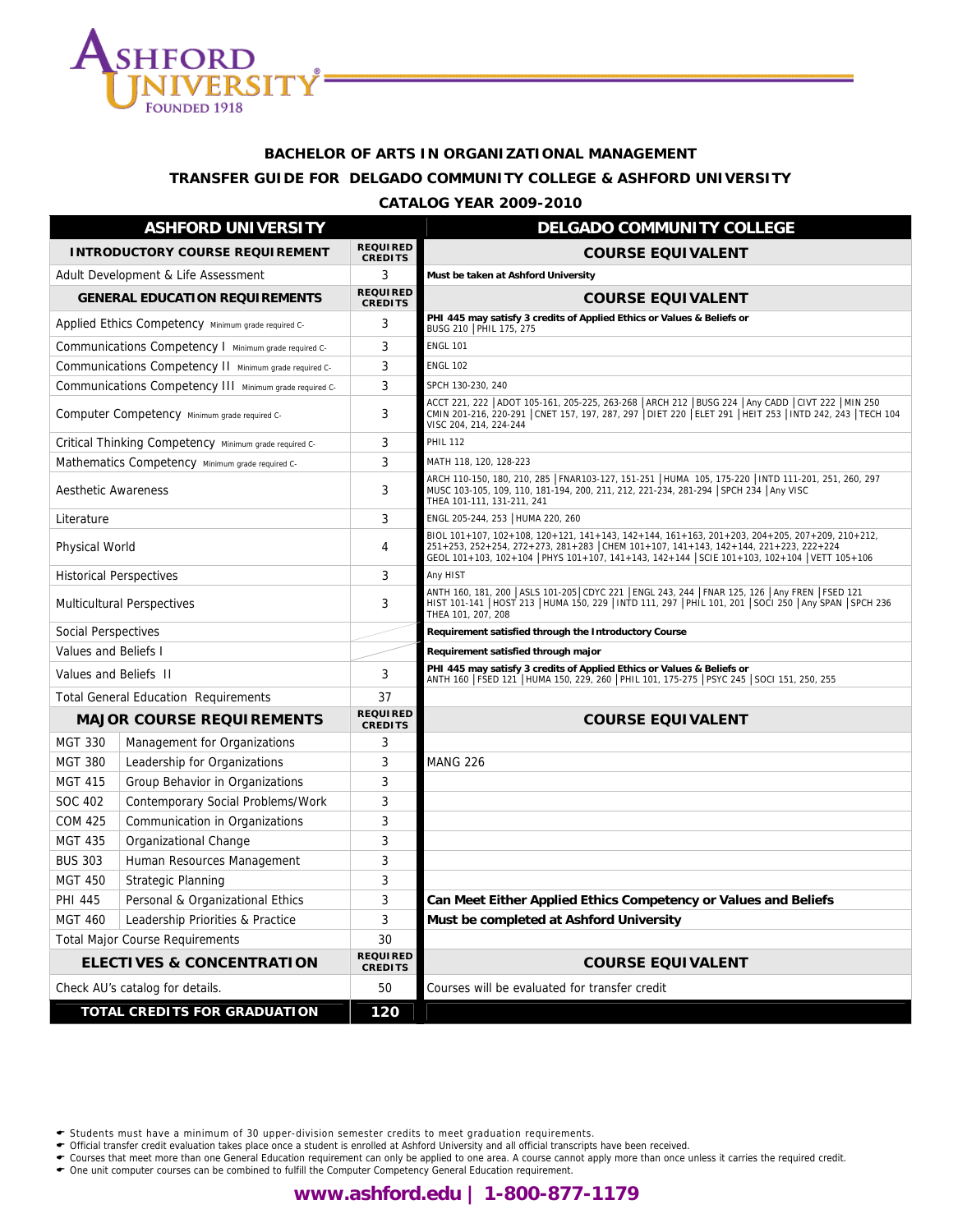

# **BACHELOR OF ARTS IN POLITICAL SCIENCE AND GOVERNMENT TRANSFER GUIDE FOR DELGADO COMMUNITY COLLEGE & ASHFORD UNIVERSITY**

#### **CATALOG YEAR 2009-2010**

| <b>ASHFORD UNIVERSITY</b>              |                                                         |                                   | <b>DELGADO COMMUNITY COLLEGE</b>                                                                                                                                                                                                                                                       |
|----------------------------------------|---------------------------------------------------------|-----------------------------------|----------------------------------------------------------------------------------------------------------------------------------------------------------------------------------------------------------------------------------------------------------------------------------------|
| <b>INTRODUCTORY COURSE REQUIREMENT</b> |                                                         | <b>REQUIRED</b><br><b>CREDITS</b> | <b>COURSE EQUIVALENT</b>                                                                                                                                                                                                                                                               |
| Adult Development & Life Assessment    |                                                         | 3                                 | Must be taken at Ashford University                                                                                                                                                                                                                                                    |
|                                        | <b>GENERAL EDUCATION REQUIREMENTS</b>                   | <b>REQUIRED</b><br><b>CREDITS</b> | <b>COURSE EQUIVALENT</b>                                                                                                                                                                                                                                                               |
|                                        | Applied Ethics Competency Minimum grade required C-     | 3                                 | BUSG 210   PHIL 175, 275                                                                                                                                                                                                                                                               |
|                                        | Communications Competency I Minimum grade required C-   | 3                                 | <b>ENGL 101</b>                                                                                                                                                                                                                                                                        |
|                                        | Communications Competency II Minimum grade required C-  | 3                                 | <b>ENGL 102</b>                                                                                                                                                                                                                                                                        |
|                                        | Communications Competency III Minimum grade required C- | 3                                 | SPCH 130-230, 240                                                                                                                                                                                                                                                                      |
|                                        | Computer Competency Minimum grade required C-           | 3                                 | ACCT 221, 222 ADOT 105-161, 205-225, 263-268 ARCH 212 BUSG 224 Any CADD CIVT 222 MIN 250<br>CMIN 201-216, 220-291   CNET 157, 197, 287, 297   DIET 220   ELET 291   HEIT 253   INTD 242, 243   TECH 104<br>VISC 204, 214, 224-244                                                      |
|                                        | Critical Thinking Competency Minimum grade required C-  | 3                                 | <b>PHIL 112</b>                                                                                                                                                                                                                                                                        |
|                                        | Mathematics Competency Minimum grade required C-        | 3                                 | MATH 118, 120, 128-223                                                                                                                                                                                                                                                                 |
| <b>Aesthetic Awareness</b>             |                                                         | 3                                 | ARCH 110-150, 180, 210, 285   FNAR103-127, 151-251   HUMA 105, 175-220   INTD 111-201, 251, 260, 297<br>MUSC 103-105, 109, 110, 181-194, 200, 211, 212, 221-234, 281-294 SPCH 234 Any VISC<br>THEA 101-111, 131-211, 241                                                               |
| Literature                             |                                                         | 3                                 | ENGL 205-244, 253   HUMA 220, 260                                                                                                                                                                                                                                                      |
| <b>Physical World</b>                  |                                                         | 4                                 | BIOL 101+107, 102+108, 120+121, 141+143, 142+144, 161+163, 201+203, 204+205, 207+209, 210+212,<br>251+253, 252+254, 272+273, 281+283 CHEM 101+107, 141+143, 142+144, 221+223, 222+224<br>GEOL 101+103, 102+104   PHYS 101+107, 141+143, 142+144   SCIE 101+103, 102+104   VETT 105+106 |
|                                        | <b>Historical Perspectives</b>                          | 3                                 | Any HIST                                                                                                                                                                                                                                                                               |
| <b>Multicultural Perspectives</b>      |                                                         | 3                                 | ANTH 160, 181, 200   ASLS 101-205   CDYC 221   ENGL 243, 244   FNAR 125, 126   Any FREN   FSED 121<br>HIST 101-141   HOST 213   HUMA 150, 229   INTD 111, 297   PHIL 101, 201   SOCI 250   Any SPAN   SPCH 236<br>THEA 101, 207, 208                                                   |
| Social Perspectives                    |                                                         |                                   | Requirement satisfied through the Introductory Course                                                                                                                                                                                                                                  |
|                                        | Values and Beliefs I & II                               | 6                                 | ANTH 160   FSED 121   HUMA 150, 229, 260   PHIL 101, 175-275   PSYC 245   SOCI 151, 250, 255                                                                                                                                                                                           |
|                                        | <b>Total General Education Requirements</b>             | 43                                |                                                                                                                                                                                                                                                                                        |
|                                        | <b>MAJOR COURSE REQUIREMENTS</b>                        | <b>REQUIRED</b><br><b>CREDITS</b> | <b>COURSE EQUIVALENT</b>                                                                                                                                                                                                                                                               |
| <b>POL 201</b>                         | American National Government                            | 3                                 | <b>POLI 180</b>                                                                                                                                                                                                                                                                        |
| <b>POL 211</b>                         | Introduction to Politics                                | 3                                 |                                                                                                                                                                                                                                                                                        |
| <b>POL 303</b>                         | The American Constitution                               | 3                                 |                                                                                                                                                                                                                                                                                        |
| <b>POL 310</b>                         | <b>Environmental Politics</b>                           | 3                                 |                                                                                                                                                                                                                                                                                        |
| POL 319                                | State & Local Government                                | 3                                 |                                                                                                                                                                                                                                                                                        |
| <b>POL 325</b>                         | Congress & the Presidency                               | 3                                 |                                                                                                                                                                                                                                                                                        |
| <b>POL 353</b>                         | <b>Comparative Politics</b>                             | 3                                 |                                                                                                                                                                                                                                                                                        |
| <b>POL 355</b>                         | <b>International Relations</b>                          | 3                                 |                                                                                                                                                                                                                                                                                        |
| <b>POL 411</b>                         | Political Behavior                                      | 3                                 |                                                                                                                                                                                                                                                                                        |
| <b>PSY 325</b>                         | Statistics for the Behavioral & Social Sciences         | 3                                 |                                                                                                                                                                                                                                                                                        |
| <b>PSY 326</b>                         | Research Methods                                        | 3                                 |                                                                                                                                                                                                                                                                                        |
| <b>POL 497</b>                         | Political Science Capstone                              | 3                                 |                                                                                                                                                                                                                                                                                        |
| <b>Total Major Course Requirements</b> |                                                         | 36                                |                                                                                                                                                                                                                                                                                        |
|                                        | <b>ELECTIVES</b>                                        | <b>REQUIRED</b><br><b>CREDITS</b> | <b>COURSE EQUIVALENT</b>                                                                                                                                                                                                                                                               |
| Check AU's catalog for details.        |                                                         | 38                                | Courses will be evaluated for transfer credit                                                                                                                                                                                                                                          |
| <b>TOTAL CREDITS FOR GRADUATION</b>    |                                                         | 120                               |                                                                                                                                                                                                                                                                                        |

← Students must have a minimum of 30 upper-division semester credits to meet graduation requirements.<br>← Official transfer credit evaluation takes place once a student is enrolled at Ashford University and all official tra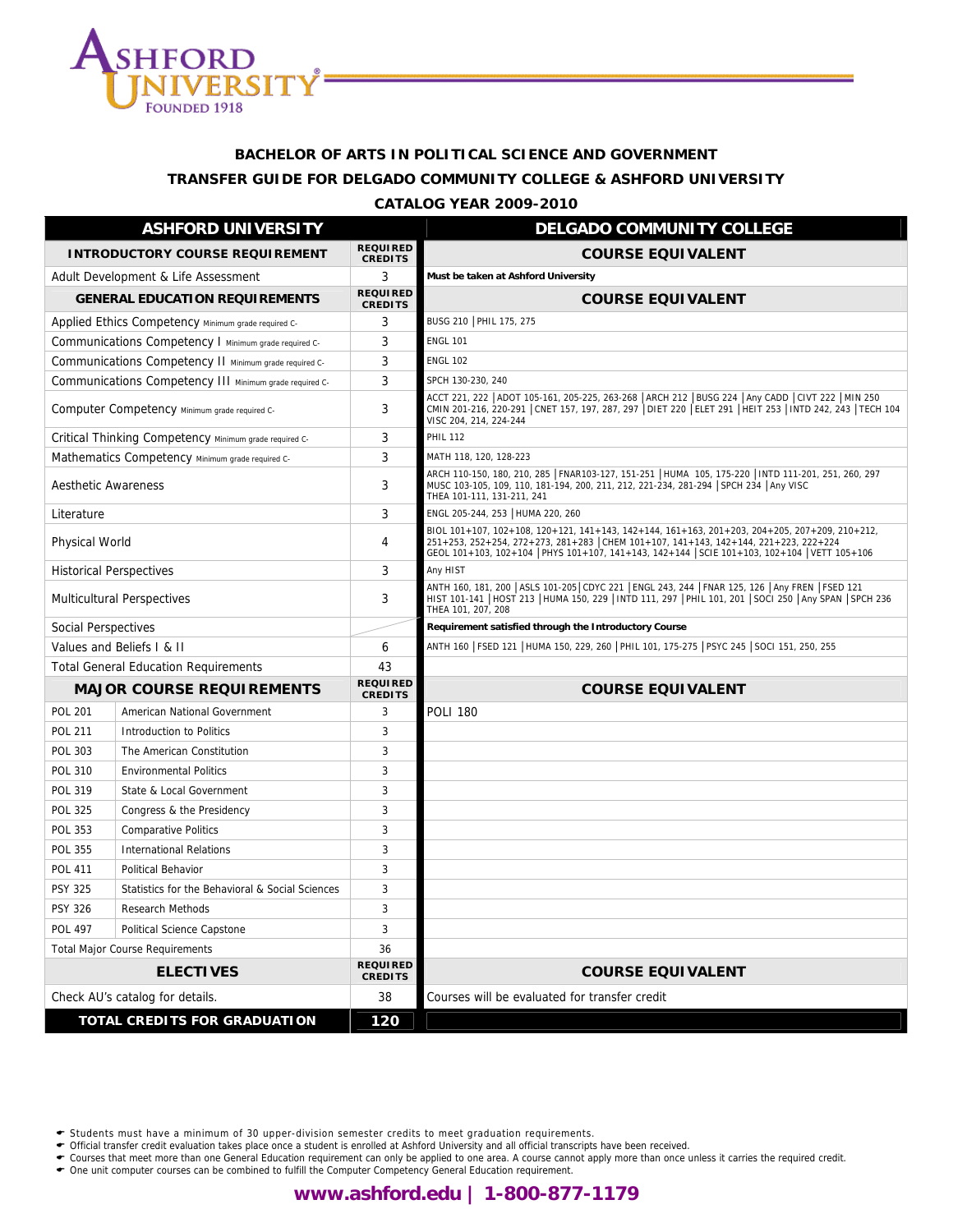

## **BACHELOR OF ARTS IN PSYCHOLOGY**

## **TRANSFER GUIDE FOR DELGADO COMMUNITY COLLEGE & ASHFORD UNIVERSITY**

#### **CATALOG YEAR 2009-2010**

| <b>ASHFORD UNIVERSITY</b>                   |                                                         |                                   | <b>DELGADO COMMUNITY COLLEGE</b>                                                                                                                                                                                                                                                       |
|---------------------------------------------|---------------------------------------------------------|-----------------------------------|----------------------------------------------------------------------------------------------------------------------------------------------------------------------------------------------------------------------------------------------------------------------------------------|
| <b>INTRODUCTORY COURSE REQUIREMENT</b>      |                                                         | <b>REQUIRED</b><br><b>CREDITS</b> | <b>COURSE EQUIVALENT</b>                                                                                                                                                                                                                                                               |
|                                             | Adult Development & Life Assessment                     |                                   | Requirement satisfied through major                                                                                                                                                                                                                                                    |
|                                             | <b>GENERAL EDUCATION REQUIREMENTS</b>                   | <b>REQUIRED</b><br><b>CREDITS</b> | <b>COURSE EQUIVALENT</b>                                                                                                                                                                                                                                                               |
|                                             | Applied Ethics Competency Minimum grade required C-     | 3                                 | BUSG 210   PHIL 175, 275                                                                                                                                                                                                                                                               |
|                                             | Communications Competency I Minimum grade required C-   | 3                                 | <b>ENGL 101</b>                                                                                                                                                                                                                                                                        |
|                                             | Communications Competency II Minimum grade required C-  | 3                                 | <b>ENGL 102</b>                                                                                                                                                                                                                                                                        |
|                                             | Communications Competency III Minimum grade required C- | 3                                 | SPCH 130-230, 240                                                                                                                                                                                                                                                                      |
|                                             | Computer Competency Minimum grade required C-           | 3                                 | ACCT 221, 222   ADOT 105-161, 205-225, 263-268   ARCH 212   BUSG 224   Any CADD   CIVT 222   MIN 250<br>CMIN 201-216, 220-291 CNET 157, 197, 287, 297 DIET 220 ELET 291 HEIT 253   INTD 242, 243   TECH 104<br>VISC 204, 214, 224-244                                                  |
|                                             | Critical Thinking Competency Minimum grade required C-  | 3                                 | <b>PHIL 112</b>                                                                                                                                                                                                                                                                        |
|                                             | Mathematics Competency Minimum grade required C-        | 3                                 | MATH 118, 120, 128-223                                                                                                                                                                                                                                                                 |
| <b>Aesthetic Awareness</b>                  |                                                         | 3                                 | ARCH 110-150, 180, 210, 285   FNAR103-127, 151-251   HUMA 105, 175-220   INTD 111-201, 251, 260, 297<br>MUSC 103-105, 109, 110, 181-194, 200, 211, 212, 221-234, 281-294 SPCH 234 Any VISC<br>THEA 101-111, 131-211, 241                                                               |
| Literature                                  |                                                         | 3                                 | ENGL 205-244, 253   HUMA 220, 260                                                                                                                                                                                                                                                      |
| Physical World                              |                                                         | 4                                 | BIOL 101+107, 102+108, 120+121, 141+143, 142+144, 161+163, 201+203, 204+205, 207+209, 210+212,<br>251+253, 252+254, 272+273, 281+283 CHEM 101+107, 141+143, 142+144, 221+223, 222+224<br>GEOL 101+103, 102+104   PHYS 101+107, 141+143, 142+144   SCIE 101+103, 102+104   VETT 105+106 |
| <b>Historical Perspectives</b>              |                                                         | 3                                 | Any HIST                                                                                                                                                                                                                                                                               |
| <b>Multicultural Perspectives</b>           |                                                         | 3                                 | ANTH 160, 181, 200   ASLS 101-205   CDYC 221   ENGL 243, 244   FNAR 125, 126   Any FREN   FSED 121<br>HIST 101-141   HOST 213   HUMA 150, 229   INTD 111, 297   PHIL 101, 201   SOCI 250   Any SPAN   SPCH 236<br>THEA 101, 207, 208                                                   |
| Social Perspectives                         |                                                         |                                   | Requirement satisfied through major                                                                                                                                                                                                                                                    |
| Values and Beliefs I                        |                                                         |                                   | Requirement satisfied through major                                                                                                                                                                                                                                                    |
| Values and Beliefs II                       |                                                         | 3                                 | ANTH 160   FSED 121   HUMA 150, 229, 260   PHIL 101, 175-275   PSYC 245   SOCI 151, 250, 255                                                                                                                                                                                           |
| <b>Total General Education Requirements</b> |                                                         | 40                                |                                                                                                                                                                                                                                                                                        |
|                                             | <b>MAJOR COURSE REQUIREMENTS</b>                        | <b>REQUIRED</b><br><b>CREDITS</b> | <b>COURSE EQUIVALENT</b>                                                                                                                                                                                                                                                               |
| <b>PSY 202</b>                              | Adult Dev. & Life Assessment                            | 3                                 | Must be taken at Ashford University                                                                                                                                                                                                                                                    |
| <b>PSY 104</b>                              | Child & Adolescent Development                          | 3                                 |                                                                                                                                                                                                                                                                                        |
| <b>PSY 101</b>                              | Introduction to Psychology                              | 3                                 | <b>PSYC 127</b>                                                                                                                                                                                                                                                                        |
| <b>PSY 301</b>                              | Social Psychology                                       | 3                                 | <b>PSYC 245</b>                                                                                                                                                                                                                                                                        |
| <b>PSY 325</b>                              | Statistics for Behavior & Social Sci.                   | 3                                 |                                                                                                                                                                                                                                                                                        |
| <b>PSY 326</b>                              | <b>Research Methods</b>                                 | 3                                 |                                                                                                                                                                                                                                                                                        |
| <b>PSY 330</b>                              | Theories of Personality                                 | 3                                 |                                                                                                                                                                                                                                                                                        |
| <b>PSY 350</b>                              | Physiological Psychology                                | 3                                 |                                                                                                                                                                                                                                                                                        |
| <b>PSY 303</b>                              | Abnormal Psychology                                     | 3                                 | <b>PSYC 240</b>                                                                                                                                                                                                                                                                        |
| PSY 331                                     | Psychology of Learning                                  | ς                                 |                                                                                                                                                                                                                                                                                        |
| <b>PSY 302</b>                              | Industrial/Organizational Psychology                    | 3                                 |                                                                                                                                                                                                                                                                                        |
| <b>PSY 496</b>                              | <b>Applied Project</b>                                  | 3                                 | Must be completed at Ashford University                                                                                                                                                                                                                                                |
| <b>Total Major Course Requirements</b>      |                                                         | 36                                |                                                                                                                                                                                                                                                                                        |
| <b>ELECTIVES &amp; CONCENTRATION</b>        |                                                         | <b>REQUIRED</b><br><b>CREDITS</b> | <b>COURSE EQUIVALENT</b>                                                                                                                                                                                                                                                               |
| Check AU's catalog for details.             |                                                         | 44                                | Courses will be evaluated for transfer credit                                                                                                                                                                                                                                          |
| TOTAL CREDITS FOR GRADUATION                |                                                         | 120                               |                                                                                                                                                                                                                                                                                        |

← Students must have a minimum of 30 upper-division semester credits to meet graduation requirements.<br>← Official transfer credit evaluation takes place once a student is enrolled at Ashford University and all official tra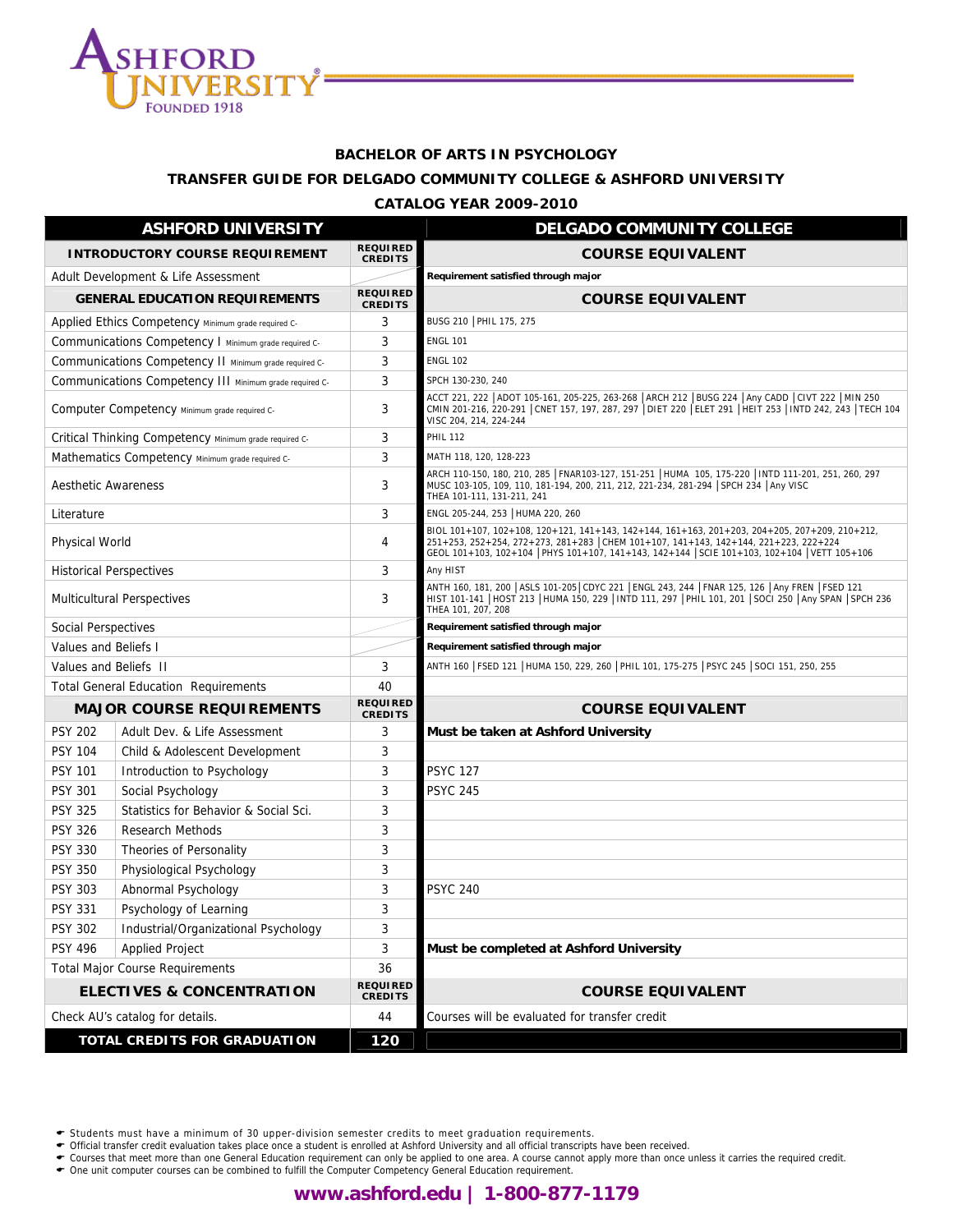

#### **BACHELOR OF ARTS IN PUBLIC ADMINISTRATION**

#### **TRANSFER GUIDE FOR DELGADO COMMUNITY COLLEGE & ASHFORD UNIVERSITY**

#### **CATALOG YEAR 2009-2010**

| <b>ASHFORD UNIVERSITY</b>                    |                                                         |                                   | <b>DELGADO COMMUNITY COLLEGE</b>                                                                                                                                                                                                                                                       |
|----------------------------------------------|---------------------------------------------------------|-----------------------------------|----------------------------------------------------------------------------------------------------------------------------------------------------------------------------------------------------------------------------------------------------------------------------------------|
| <b>INTRODUCTORY COURSE REQUIREMENT</b>       |                                                         | <b>REQUIRED</b><br><b>CREDITS</b> | <b>COURSE EQUIVALENT</b>                                                                                                                                                                                                                                                               |
| Adult Development & Life Assessment          |                                                         | 3                                 | Must be completed at Ashford University                                                                                                                                                                                                                                                |
|                                              | <b>GENERAL EDUCATION REQUIREMENTS</b>                   | <b>REQUIRED</b><br><b>CREDITS</b> | <b>COURSE EQUIVALENT</b>                                                                                                                                                                                                                                                               |
|                                              | Applied Ethics Competency Minimum grade required C-     | 3                                 | PHI 445 may satisfy 3 credits of Applied Ethics or Values & Beliefs or<br>BUSG 210   PHIL 175, 275                                                                                                                                                                                     |
|                                              | Communications Competency I Minimum grade required C-   | 3                                 | <b>ENGL 101</b>                                                                                                                                                                                                                                                                        |
|                                              | Communications Competency II Minimum grade required C-  | 3                                 | <b>ENGL 102</b>                                                                                                                                                                                                                                                                        |
|                                              | Communications Competency III Minimum grade required C- | 3                                 | SPCH 130-230, 240                                                                                                                                                                                                                                                                      |
|                                              | Computer Competency Minimum grade required C-           | 3                                 | ACCT 221, 222   ADOT 105-161, 205-225, 263-268   ARCH 212   BUSG 224   Any CADD   CIVT 222   MIN 250<br>CMIN 201-216, 220-291 CNET 157, 197, 287, 297 DIET 220 ELET 291   HEIT 253   INTD 242, 243   TECH 104<br>VISC 204, 214, 224-244                                                |
|                                              | Critical Thinking Competency Minimum grade required C-  | 3                                 | <b>PHIL 112</b>                                                                                                                                                                                                                                                                        |
|                                              | Mathematics Competency Minimum grade required C-        | 3                                 | MATH 118, 120, 128-223                                                                                                                                                                                                                                                                 |
| Aesthetic Awareness                          |                                                         | 3                                 | ARCH 110-150, 180, 210, 285   FNAR103-127, 151-251   HUMA 105, 175-220   INTD 111-201, 251, 260, 297<br>MUSC 103-105, 109, 110, 181-194, 200, 211, 212, 221-234, 281-294 SPCH 234 Any VISC<br>THEA 101-111, 131-211, 241                                                               |
| Literature                                   |                                                         | 3                                 | ENGL 205-244, 253   HUMA 220, 260                                                                                                                                                                                                                                                      |
| <b>Physical World</b>                        |                                                         | 4                                 | BIOL 101+107, 102+108, 120+121, 141+143, 142+144, 161+163, 201+203, 204+205, 207+209, 210+212,<br>251+253, 252+254, 272+273, 281+283 CHEM 101+107, 141+143, 142+144, 221+223, 222+224<br>GEOL 101+103, 102+104   PHYS 101+107, 141+143, 142+144   SCIE 101+103, 102+104   VETT 105+106 |
| <b>Historical Perspectives</b>               |                                                         | 3                                 | Any HIST                                                                                                                                                                                                                                                                               |
|                                              | <b>Multicultural Perspectives</b>                       | 3                                 | ANTH 160, 181, 200   ASLS 101-205   CDYC 221   ENGL 243, 244   FNAR 125, 126   Any FREN   FSED 121<br>HIST 101-141   HOST 213   HUMA 150, 229   INTD 111, 297   PHIL 101, 201   SOCI 250   Any SPAN   SPCH 236<br>THEA 101, 207, 208                                                   |
| Social Perspectives                          |                                                         |                                   | Requirement satisfied through major                                                                                                                                                                                                                                                    |
|                                              | Values and Beliefs I & II                               | 6                                 | PHI 445 may satisfy 3 credits of Applied Ethics or Values & Beliefs or<br>ANTH 160   FSED 121   HUMA 150, 229, 260   PHIL 101, 175-275   PSYC 245   SOCI 151, 250, 255                                                                                                                 |
|                                              | <b>Total General Education Requirements</b>             | 40                                |                                                                                                                                                                                                                                                                                        |
| <b>MAJOR COURSE REQUIREMENTS</b>             |                                                         | <b>REQUIRED</b><br><b>CREDITS</b> | <b>COURSE EQUIVALENT</b>                                                                                                                                                                                                                                                               |
| <b>MGT 330</b>                               | Management for Organizations                            | 3                                 |                                                                                                                                                                                                                                                                                        |
| <b>MGT 380</b>                               | Leadership for Organizations                            | 3                                 | <b>MANG 226</b>                                                                                                                                                                                                                                                                        |
| <b>POL 303</b>                               | The American Constitution                               | 3                                 |                                                                                                                                                                                                                                                                                        |
| <b>POL 310</b>                               | <b>Environmental Policies</b>                           | 3                                 |                                                                                                                                                                                                                                                                                        |
| ECO 203                                      | Principles of Macroeconomics                            | 3                                 | <b>ECON 201</b>                                                                                                                                                                                                                                                                        |
| <b>BUS 308</b>                               | <b>Statistics for Managers</b>                          | 3                                 |                                                                                                                                                                                                                                                                                        |
| <b>PHI 445</b>                               | Personal & Organizational Ethics                        | 3                                 |                                                                                                                                                                                                                                                                                        |
| <b>PPA 301</b>                               | Principles of Public Administration                     | 3                                 |                                                                                                                                                                                                                                                                                        |
| <b>PPA 303</b>                               | Finance for Public Administrators                       | 3                                 |                                                                                                                                                                                                                                                                                        |
| <b>PPA 305</b>                               | <b>Budgeting for Public Administrators</b>              | 3                                 |                                                                                                                                                                                                                                                                                        |
| PPA 307                                      | Intergovernmental Relations & Issues                    | 3                                 |                                                                                                                                                                                                                                                                                        |
| <b>PPA 401</b>                               | Urban Management                                        | 3                                 |                                                                                                                                                                                                                                                                                        |
| <b>PPA 403</b>                               | Administrative Law                                      | 3                                 |                                                                                                                                                                                                                                                                                        |
| <b>PPA 405</b>                               | Personnel Management                                    | 3                                 |                                                                                                                                                                                                                                                                                        |
| <b>PPA 497</b>                               | Public Policy Formation                                 | 3                                 |                                                                                                                                                                                                                                                                                        |
| <b>Total Major Course Requirements</b><br>45 |                                                         |                                   |                                                                                                                                                                                                                                                                                        |
|                                              | <b>ELECTIVES &amp; CONCENTRATION</b>                    | <b>REQUIRED</b><br><b>CREDITS</b> | <b>COURSE EQUIVALENT</b>                                                                                                                                                                                                                                                               |
|                                              | Check AU's catalog for details.                         | 32                                | Courses will be evaluated for transfer credit                                                                                                                                                                                                                                          |
| <b>TOTAL CREDITS FOR GRADUATION</b>          |                                                         | 120                               |                                                                                                                                                                                                                                                                                        |

← Students must have a minimum of 30 upper-division semester credits to meet graduation requirements.<br>← Official transfer credit evaluation takes place once a student is enrolled at Ashford University and all official tra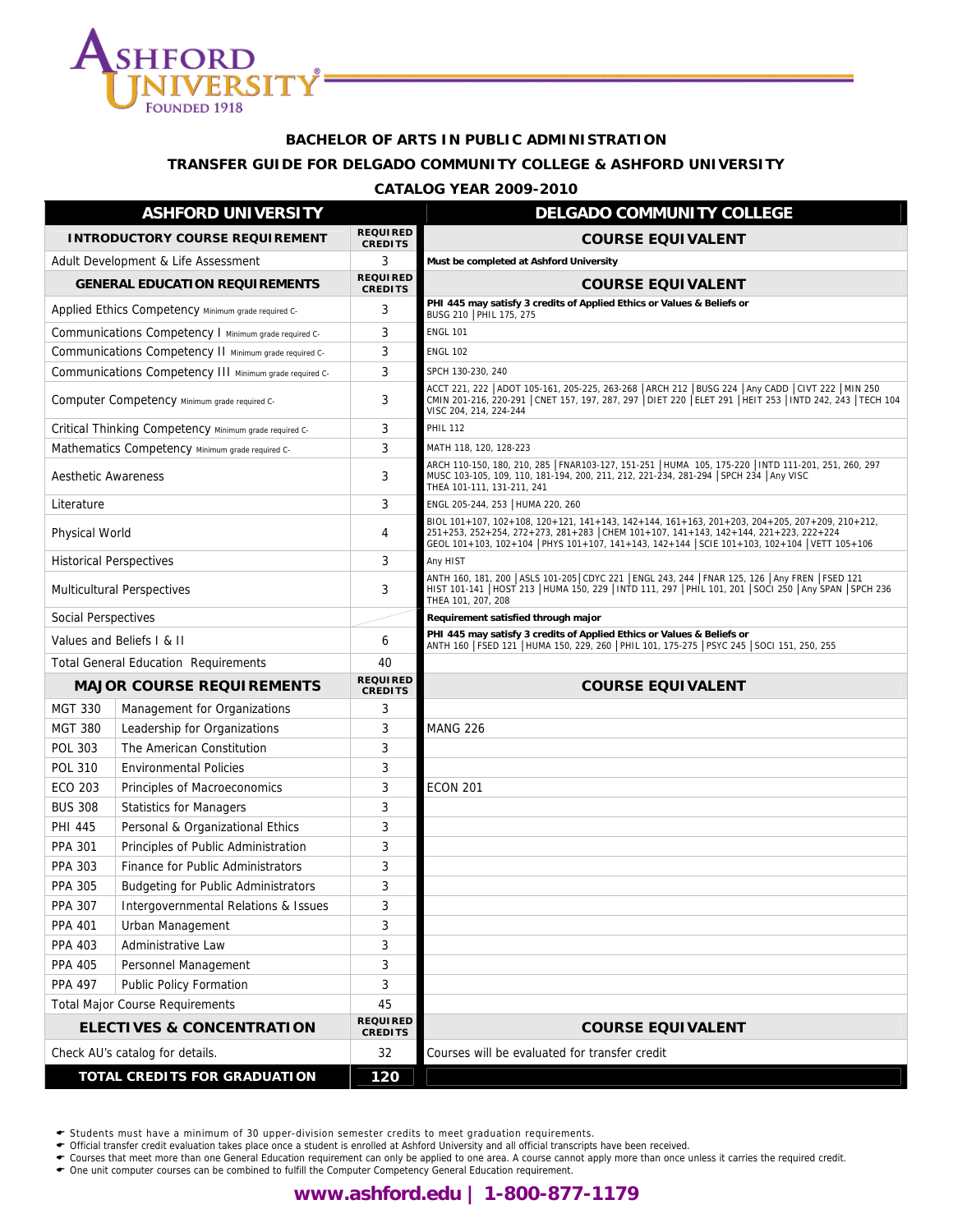

## **BACHELOR OF ARTS IN PUBLIC RELATIONS AND MARKETING TRANSFER GUIDE FOR DELGADO COMMUNITY COLLEGE & ASHFORD UNIVERSITY**

#### **CATALOG YEAR 2009-2010**

| <b>ASHFORD UNIVERSITY</b>              |                                                         |                                   | <b>DELGADO COMMUNITY COLLEGE</b>                                                                                                                                                                                                                                                 |
|----------------------------------------|---------------------------------------------------------|-----------------------------------|----------------------------------------------------------------------------------------------------------------------------------------------------------------------------------------------------------------------------------------------------------------------------------|
| <b>INTRODUCTORY COURSE REQUIREMENT</b> |                                                         | <b>REQUIRED</b><br><b>CREDITS</b> | <b>COURSE EQUIVALENT</b>                                                                                                                                                                                                                                                         |
| Adult Development & Life Assessment    |                                                         | 3                                 | Must be completed at Ashford University                                                                                                                                                                                                                                          |
|                                        | <b>GENERAL EDUCATION REQUIREMENTS</b>                   | <b>REQUIRED</b><br><b>CREDITS</b> | <b>COURSE EQUIVALENT</b>                                                                                                                                                                                                                                                         |
|                                        | Applied Ethics Competency Minimum grade required C-     | 3                                 | PHI 445 may satisfy 3 credits of Applied Ethics or Values & Beliefs or<br>BUSG 210   PHIL 175, 275                                                                                                                                                                               |
|                                        | Communications Competency I Minimum grade required C-   | 3                                 | <b>ENGL 101</b>                                                                                                                                                                                                                                                                  |
|                                        | Communications Competency II Minimum grade required C-  | 3                                 | <b>ENGL 102</b>                                                                                                                                                                                                                                                                  |
|                                        | Communications Competency III Minimum grade required C- | 3                                 | SPCH 130-230, 240                                                                                                                                                                                                                                                                |
|                                        | Computer Competency Minimum grade required C-           | 3                                 | ACCT 221, 222   ADOT 105-161, 205-225, 263-268   ARCH 212   BUSG 224   Any CADD   CIVT 222   MIN 250<br>CMIN 201-216, 220-291   CNET 157, 197, 287, 297   DIET 220   ELET 291   HEIT 253   INTD 242, 243   TECH 104<br>VISC 204, 214, 224-244                                    |
|                                        | Critical Thinking Competency Minimum grade required C-  | 3                                 | <b>PHIL 112</b>                                                                                                                                                                                                                                                                  |
|                                        | Mathematics Competency Minimum grade required C-        | 3                                 | MATH 118, 120, 128-223                                                                                                                                                                                                                                                           |
| <b>Aesthetic Awareness</b>             |                                                         |                                   | Requirement satisfied through major                                                                                                                                                                                                                                              |
| Literature                             |                                                         | 3                                 | ENGL 205-244, 253   HUMA 220, 260                                                                                                                                                                                                                                                |
| Physical World                         |                                                         | 4                                 | BIOL 101+107, 102+108, 120+121, 141+143, 142+144, 161+163, 201+203, 204+205, 207+209, 210+212,<br>251+253, 252+254, 272+273, 281+283 CHEM 101+107, 141+143, 142+144, 221+223, 222+224<br>GEOL 101+103, 102+104 PHYS 101+107, 141+143, 142+144 SCIE 101+103, 102+104 VETT 105+106 |
|                                        | <b>Historical Perspectives</b>                          | 3                                 | Any HIST                                                                                                                                                                                                                                                                         |
| <b>Multicultural Perspectives</b>      |                                                         | 3                                 | ANTH 160, 181, 200   ASLS 101-205  CDYC 221   ENGL 243, 244   FNAR 125, 126   Any FREN   FSED 121<br>HIST 101-141   HOST 213   HUMA 150, 229   INTD 111, 297   PHIL 101, 201   SOCI 250   Any SPAN   SPCH 236<br>THEA 101, 207, 208                                              |
| Social Perspectives                    |                                                         |                                   | Requirement satisfied through the Introductory Course                                                                                                                                                                                                                            |
| Values and Beliefs I & II              |                                                         | 6                                 | PHI 445 may satisfy 3 credits of Applied Ethics or Values & Beliefs or<br>ANTH 160   FSED 121   HUMA 150, 229, 260   PHIL 101, 175-275   PSYC 245   SOCI 151, 250, 255                                                                                                           |
|                                        | <b>Total General Education Requirements</b>             | 37                                |                                                                                                                                                                                                                                                                                  |
|                                        | <b>MAJOR COURSE REQUIREMENTS</b>                        | <b>REQUIRED</b><br><b>CREDITS</b> | <b>COURSE EQUIVALENT</b>                                                                                                                                                                                                                                                         |
| <b>CGD 218</b>                         | Visual Literacy in Business                             | 3                                 |                                                                                                                                                                                                                                                                                  |
| MGT 330                                | Management for Organizations                            | 3                                 |                                                                                                                                                                                                                                                                                  |
| <b>PHI 445</b>                         | Personal & Organizational Ethics                        | 3                                 | Can Meet Either Applied Ethics Competency or Values and Beliefs                                                                                                                                                                                                                  |
| <b>INF 410</b>                         | Project Management                                      | 3                                 |                                                                                                                                                                                                                                                                                  |
| <b>BUS 340</b>                         | <b>Business Communications</b>                          | 3                                 |                                                                                                                                                                                                                                                                                  |
| <b>BUS 339</b>                         | Marketing Research                                      | 3                                 |                                                                                                                                                                                                                                                                                  |
| <b>BUS 317</b>                         | Introduction to Advertising                             | 3                                 |                                                                                                                                                                                                                                                                                  |
| <b>BUS 330</b>                         | Principles of Marketing                                 | 3                                 |                                                                                                                                                                                                                                                                                  |
| <b>BUS 352</b>                         | e-Business                                              | 3                                 |                                                                                                                                                                                                                                                                                  |
| <b>BUS 336</b>                         | <b>Marketing Strategy</b>                               | 3                                 |                                                                                                                                                                                                                                                                                  |
| <b>BUS 343</b>                         | International Marketing                                 | 3                                 |                                                                                                                                                                                                                                                                                  |
| <b>BUS 350</b>                         | Consumer Behavior                                       | 3                                 |                                                                                                                                                                                                                                                                                  |
| <b>CGD 240</b>                         | Media Editing                                           | 3                                 |                                                                                                                                                                                                                                                                                  |
| <b>CGD 318</b>                         | Public Relations Practices & Prom.                      | 3                                 |                                                                                                                                                                                                                                                                                  |
| <b>BUS 421</b>                         | PR/Marketing Capstone                                   | 3                                 | Must be completed at Ashford University                                                                                                                                                                                                                                          |
| <b>Total Major Course Requirements</b> |                                                         | 45                                |                                                                                                                                                                                                                                                                                  |
|                                        | <b>ELECTIVES &amp; CONCENTRATION</b>                    | <b>REQUIRED</b><br><b>CREDITS</b> | <b>COURSE EQUIVALENT</b>                                                                                                                                                                                                                                                         |
|                                        | Check AU's catalog for details.                         | 35                                | Courses will be evaluated for transfer credit                                                                                                                                                                                                                                    |
| <b>TOTAL CREDITS FOR GRADUATION</b>    |                                                         | 120                               |                                                                                                                                                                                                                                                                                  |

← Students must have a minimum of 30 upper-division semester credits to meet graduation requirements.<br>← Official transfer credit evaluation takes place once a student is enrolled at Ashford University and all official tra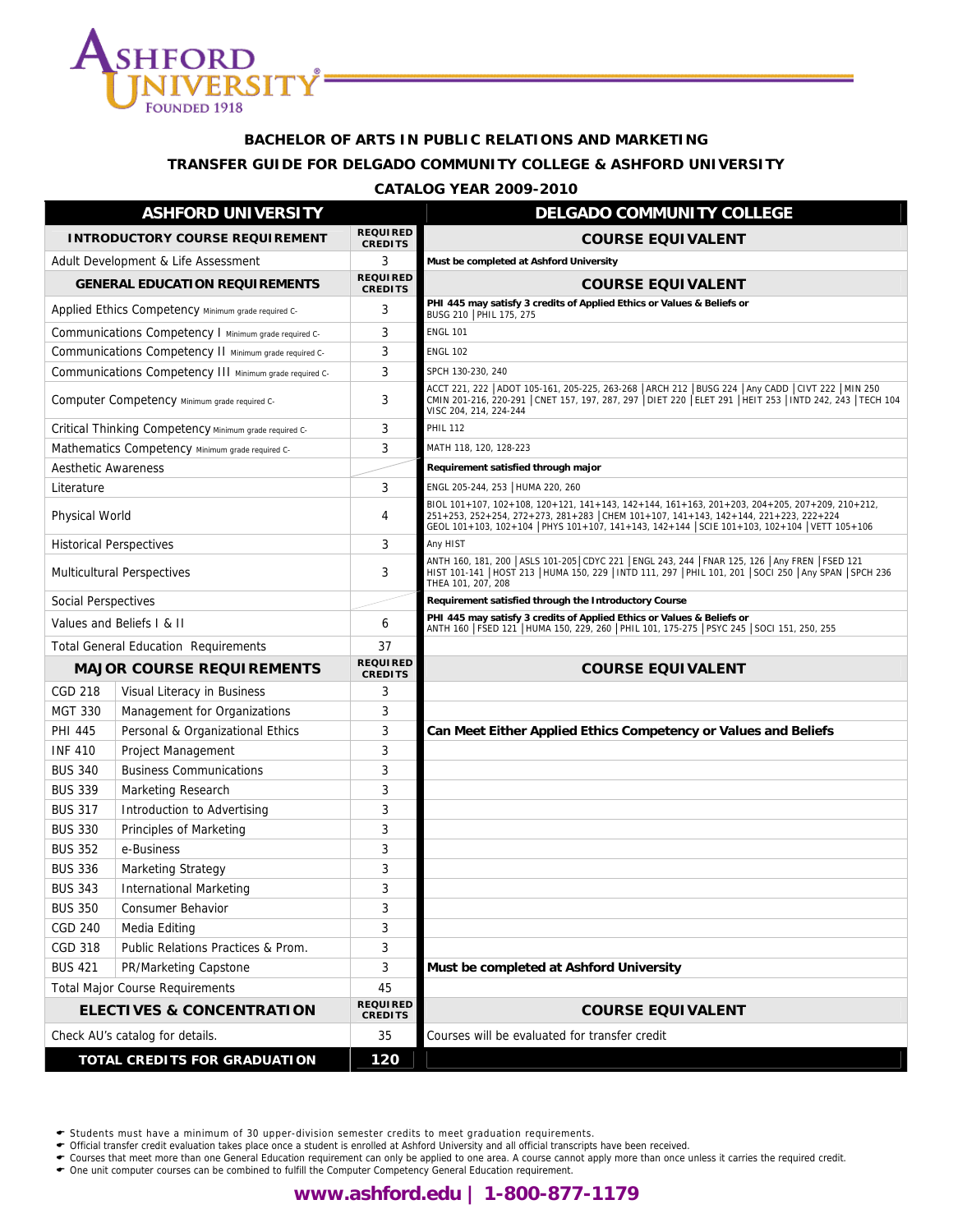

#### **BACHELOR OF ARTS IN SOCIAL AND CRIMINAL JUSTICE**

#### **TRANSFER GUIDE FOR DELGADO COMMUNITY COLLEGE & ASHFORD UNIVERSITY**

#### **CATALOG YEAR 2009-2010**

| <b>ASHFORD UNIVERSITY</b>              |                                                         |                                   | <b>DELGADO COMMUNITY COLLEGE</b>                                                                                                                                                                                                                                                       |
|----------------------------------------|---------------------------------------------------------|-----------------------------------|----------------------------------------------------------------------------------------------------------------------------------------------------------------------------------------------------------------------------------------------------------------------------------------|
|                                        | <b>INTRODUCTORY COURSE REQUIREMENT</b>                  | <b>REQUIRED</b><br><b>CREDITS</b> | <b>COURSE EQUIVALENT</b>                                                                                                                                                                                                                                                               |
| Adult Development & Life Assessment    |                                                         | 3                                 | Must be completed at Ashford University                                                                                                                                                                                                                                                |
|                                        | <b>GENERAL EDUCATION REQUIREMENTS</b>                   | <b>REQUIRED</b><br><b>CREDITS</b> | <b>COURSE EQUIVALENT</b>                                                                                                                                                                                                                                                               |
|                                        | Applied Ethics Competency Minimum grade required C-     |                                   | Requirement satisfied through major                                                                                                                                                                                                                                                    |
|                                        | Communications Competency I Minimum grade required C-   | 3                                 | <b>ENGL 101</b>                                                                                                                                                                                                                                                                        |
|                                        | Communications Competency II Minimum grade required C-  | 3                                 | <b>ENGL 102</b>                                                                                                                                                                                                                                                                        |
|                                        | Communications Competency III Minimum grade required C- | 3                                 | SPCH 130-230, 240                                                                                                                                                                                                                                                                      |
|                                        | Computer Competency Minimum grade required C-           | 3                                 | ACCT 221, 222   ADOT 105-161, 205-225, 263-268   ARCH 212   BUSG 224   Any CADD   CIVT 222   MIN 250<br>CMIN 201-216, 220-291 CNET 157, 197, 287, 297 DIET 220 ELET 291 HEIT 253 INTD 242, 243 TECH 104<br>VISC 204, 214, 224-244                                                      |
|                                        | Critical Thinking Competency Minimum grade required C-  | 3                                 | <b>PHIL 112</b>                                                                                                                                                                                                                                                                        |
|                                        | Mathematics Competency Minimum grade required C-        | 3                                 | MATH 118, 120, 128-223                                                                                                                                                                                                                                                                 |
| <b>Aesthetic Awareness</b>             |                                                         | 3                                 | ARCH 110-150, 180, 210, 285   FNAR103-127, 151-251   HUMA 105, 175-220   INTD 111-201, 251, 260, 297<br>MUSC 103-105, 109, 110, 181-194, 200, 211, 212, 221-234, 281-294 SPCH 234 Any VISC<br>THEA 101-111, 131-211, 241                                                               |
| Literature                             |                                                         | 3                                 | ENGL 205-244, 253   HUMA 220, 260                                                                                                                                                                                                                                                      |
| <b>Physical World</b>                  |                                                         | 4                                 | BIOL 101+107, 102+108, 120+121, 141+143, 142+144, 161+163, 201+203, 204+205, 207+209, 210+212,<br>251+253, 252+254, 272+273, 281+283 CHEM 101+107, 141+143, 142+144, 221+223, 222+224<br>GEOL 101+103, 102+104   PHYS 101+107, 141+143, 142+144   SCIE 101+103, 102+104   VETT 105+106 |
|                                        | <b>Historical Perspectives</b>                          | 3                                 | Any HIST                                                                                                                                                                                                                                                                               |
| <b>Multicultural Perspectives</b>      |                                                         | 3                                 | ANTH 160, 181, 200   ASLS 101-205   CDYC 221   ENGL 243, 244   FNAR 125, 126   Any FREN   FSED 121<br>HIST 101-141   HOST 213   HUMA 150, 229   INTD 111, 297   PHIL 101, 201   SOCI 250   Any SPAN   SPCH 236<br>THEA 101, 207, 208                                                   |
| <b>Social Perspectives</b>             |                                                         |                                   | Requirement satisfied through the Introductory Course                                                                                                                                                                                                                                  |
| Values and Beliefs I                   |                                                         | 3                                 | ANTH 160   FSED 121   HUMA 150, 229, 260   PHIL 101, 175-275   PSYC 245   SOCI 151, 250, 255                                                                                                                                                                                           |
| Values and Beliefs II                  |                                                         |                                   | Requirement satisfied through major                                                                                                                                                                                                                                                    |
|                                        | <b>Total General Education Requirements</b>             | 37                                |                                                                                                                                                                                                                                                                                        |
|                                        | <b>MAJOR COURSE REQUIREMENTS</b>                        | <b>REQUIRED</b><br><b>CREDITS</b> | <b>COURSE EQUIVALENT</b>                                                                                                                                                                                                                                                               |
| SOC 120                                | Intro to Ethics & Social Responsibility                 | 3                                 |                                                                                                                                                                                                                                                                                        |
| <b>CRJ 201</b>                         | Introduction to Criminal Justice                        | 3                                 | <b>CRJU 105</b>                                                                                                                                                                                                                                                                        |
| SOC 305                                | Crime & Society                                         | 3                                 |                                                                                                                                                                                                                                                                                        |
| SOC 331                                | Social Justice & Ethics                                 | 3                                 |                                                                                                                                                                                                                                                                                        |
| <b>CRJ 308</b>                         | Psychology of Criminal Behavior                         | 3                                 |                                                                                                                                                                                                                                                                                        |
| <b>POL 303</b>                         | The American Constitution                               | 3                                 |                                                                                                                                                                                                                                                                                        |
| <b>CRJ 305</b>                         | Crime Prevention                                        | 3                                 |                                                                                                                                                                                                                                                                                        |
| <b>CRJ 301</b>                         | Juvenile Justice                                        | 3                                 | CRJU 240 SOCI 240                                                                                                                                                                                                                                                                      |
| <b>CRJ 306</b>                         | Criminal Law & Procedure                                | 3                                 | CRJU 261   POLI 261                                                                                                                                                                                                                                                                    |
| <b>CRJ 311</b>                         | Forensics                                               | 3                                 |                                                                                                                                                                                                                                                                                        |
| <b>CRJ 303</b>                         | Corrections                                             | 3                                 | <b>CRJU 103</b>                                                                                                                                                                                                                                                                        |
| <b>CRJ 422</b>                         | Criminal Justice Capstone                               | 3                                 | Must be completed at Ashford University                                                                                                                                                                                                                                                |
| <b>Total Major Course Requirements</b> |                                                         | 36                                |                                                                                                                                                                                                                                                                                        |
| <b>ELECTIVES &amp; CONCENTRATION</b>   |                                                         | <b>REQUIRED</b><br><b>CREDITS</b> | <b>COURSE EQUIVALENT</b>                                                                                                                                                                                                                                                               |
|                                        | Check AU's catalog for details.                         | 44                                | Courses will be evaluated for transfer credit                                                                                                                                                                                                                                          |
| <b>TOTAL CREDITS FOR GRADUATION</b>    |                                                         | 120                               |                                                                                                                                                                                                                                                                                        |

← Students must have a minimum of 30 upper-division semester credits to meet graduation requirements.<br>← Official transfer credit evaluation takes place once a student is enrolled at Ashford University and all official tra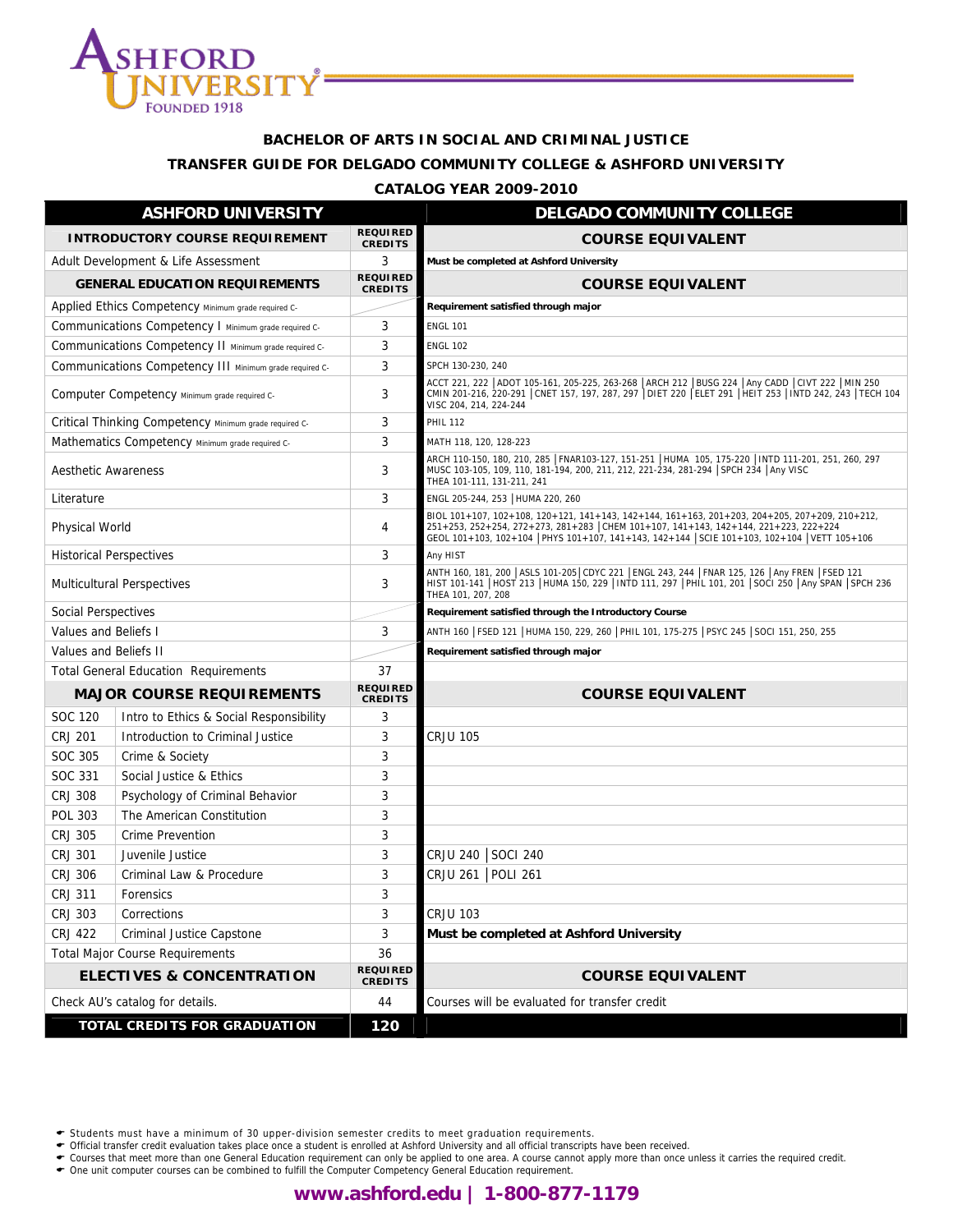

#### **BACHELOR OF ARTS IN SOCIAL SCIENCE**

#### **TRANSFER GUIDE FOR DELGADO COMMUNITY COLLEGE & ASHFORD UNIVERSITY**

#### **CATALOG YEAR 2009-2010**

| <b>ASHFORD UNIVERSITY</b>                    |                                                         |                                   | <b>DELGADO COMMUNITY COLLEGE</b>                                                                                                                                                                                                                                                       |
|----------------------------------------------|---------------------------------------------------------|-----------------------------------|----------------------------------------------------------------------------------------------------------------------------------------------------------------------------------------------------------------------------------------------------------------------------------------|
| <b>INTRODUCTORY COURSE REQUIREMENT</b>       |                                                         | <b>REQUIRED</b><br><b>CREDITS</b> | <b>COURSE EQUIVALENT</b>                                                                                                                                                                                                                                                               |
| Adult Development & Life Assessment          |                                                         |                                   | Requirement satisfied through major                                                                                                                                                                                                                                                    |
|                                              | <b>GENERAL EDUCATION REQUIREMENTS</b>                   | <b>REQUIRED</b><br><b>CREDITS</b> | <b>COURSE EQUIVALENT</b>                                                                                                                                                                                                                                                               |
|                                              | Applied Ethics Competency Minimum grade required C-     | 3                                 | BUSG 210   PHIL 175, 275                                                                                                                                                                                                                                                               |
|                                              | Communications Competency I Minimum grade required C-   | 3                                 | <b>ENGL 101</b>                                                                                                                                                                                                                                                                        |
|                                              | Communications Competency II Minimum grade required C-  | 3                                 | <b>ENGL 102</b>                                                                                                                                                                                                                                                                        |
|                                              | Communications Competency III Minimum grade required C- | 3                                 | SPCH 130-230, 240                                                                                                                                                                                                                                                                      |
|                                              | Computer Competency Minimum grade required C-           | 3                                 | ACCT 221, 222 ADOT 105-161, 205-225, 263-268 ARCH 212 BUSG 224 Any CADD CIVT 222 MIN 250<br>CMIN 201-216, 220-291 CNET 157, 197, 287, 297 DIET 220 ELET 291 HEIT 253   INTD 242, 243   TECH 104<br>VISC 204, 214, 224-244                                                              |
|                                              | Critical Thinking Competency Minimum grade required C-  | 3                                 | <b>PHIL 112</b>                                                                                                                                                                                                                                                                        |
|                                              | Mathematics Competency Minimum grade required C-        | 3                                 | MATH 118, 120, 128-223                                                                                                                                                                                                                                                                 |
| Aesthetic Awareness                          |                                                         | 3                                 | ARCH 110-150, 180, 210, 285   FNAR103-127, 151-251   HUMA 105, 175-220   INTD 111-201, 251, 260, 297<br>MUSC 103-105, 109, 110, 181-194, 200, 211, 212, 221-234, 281-294 SPCH 234 Any VISC<br>THEA 101-111, 131-211, 241                                                               |
| Literature                                   |                                                         |                                   | Requirement satisfied through major                                                                                                                                                                                                                                                    |
| Physical World                               |                                                         | 4                                 | BIOL 101+107, 102+108, 120+121, 141+143, 142+144, 161+163, 201+203, 204+205, 207+209, 210+212,<br>251+253, 252+254, 272+273, 281+283 CHEM 101+107, 141+143, 142+144, 221+223, 222+224<br>GEOL 101+103, 102+104   PHYS 101+107, 141+143, 142+144   SCIE 101+103, 102+104   VETT 105+106 |
| <b>Historical Perspectives</b>               |                                                         |                                   | Requirement satisfied through major                                                                                                                                                                                                                                                    |
|                                              | <b>Multicultural Perspectives</b>                       |                                   | Requirement satisfied through major                                                                                                                                                                                                                                                    |
| Social Perspectives                          |                                                         |                                   | Requirement satisfied through major                                                                                                                                                                                                                                                    |
|                                              | Values and Beliefs I & II                               |                                   | Requirement satisfied through major                                                                                                                                                                                                                                                    |
|                                              | <b>Total General Education Requirements</b>             | 28                                |                                                                                                                                                                                                                                                                                        |
| <b>MAJOR COURSE REQUIREMENTS</b>             |                                                         | <b>REQUIRED</b><br><b>CREDITS</b> | <b>COURSE EQUIVALENT</b>                                                                                                                                                                                                                                                               |
| <b>PSY 202</b>                               | Adult Dev. & Life Assessment                            | 3                                 | Must be completed at Ashford University                                                                                                                                                                                                                                                |
| <b>PSY 101</b>                               | Introduction to Psychology                              | 3                                 | <b>PSYC 127</b>                                                                                                                                                                                                                                                                        |
| SOC 101                                      | Introduction to Sociology                               | 3                                 | <b>SOCI 151</b>                                                                                                                                                                                                                                                                        |
| SOC 402                                      | Contemporary Social Problems/Work                       | 3                                 |                                                                                                                                                                                                                                                                                        |
| LIB 316                                      | <b>Historical Contexts &amp; Literature</b>             | 3                                 |                                                                                                                                                                                                                                                                                        |
| <b>PSY 301</b>                               | Social Psychology                                       | 3                                 | <b>PSYC 245</b>                                                                                                                                                                                                                                                                        |
| <b>PSY 302</b>                               | Industrial/Organizational Psychology                    | 3                                 |                                                                                                                                                                                                                                                                                        |
| <b>HIS 204</b>                               | American History Since 1865                             | 3                                 | <b>HIST 206</b>                                                                                                                                                                                                                                                                        |
| <b>HIS 303</b>                               | The American Constitution                               | 3                                 |                                                                                                                                                                                                                                                                                        |
| <b>PSY 325</b>                               | Statistics for Behavioral & Social Sci.                 | 3                                 |                                                                                                                                                                                                                                                                                        |
| <b>POL 310</b>                               | <b>Environmental Policies</b>                           | 3                                 |                                                                                                                                                                                                                                                                                        |
| <b>HIS 306</b>                               | <b>Twentieth-Century Europe</b>                         | ς                                 |                                                                                                                                                                                                                                                                                        |
| SOC 315                                      | <b>Cross Cultural Perspectives</b>                      | 3                                 |                                                                                                                                                                                                                                                                                        |
| LIB 320                                      | Global Socioeconomic Perspectives                       | 3                                 |                                                                                                                                                                                                                                                                                        |
| LIB 332                                      | Science and Culture                                     | 3                                 |                                                                                                                                                                                                                                                                                        |
| SOC490                                       | Social Science Capstone                                 | 3                                 | Must be completed at Ashford University                                                                                                                                                                                                                                                |
| 48<br><b>Total Major Course Requirements</b> |                                                         |                                   |                                                                                                                                                                                                                                                                                        |
|                                              | <b>ELECTIVES &amp; CONCENTRATION</b>                    | <b>REQUIRED</b><br><b>CREDITS</b> | <b>COURSE EQUIVALENT</b>                                                                                                                                                                                                                                                               |
|                                              | Check AU's catalog for details.                         | 44                                | Courses will be evaluated for transfer credit                                                                                                                                                                                                                                          |
| <b>TOTAL CREDITS FOR GRADUATION</b>          |                                                         | 120                               |                                                                                                                                                                                                                                                                                        |

← Students must have a minimum of 30 upper-division semester credits to meet graduation requirements.<br>← Official transfer credit evaluation takes place once a student is enrolled at Ashford University and all official tra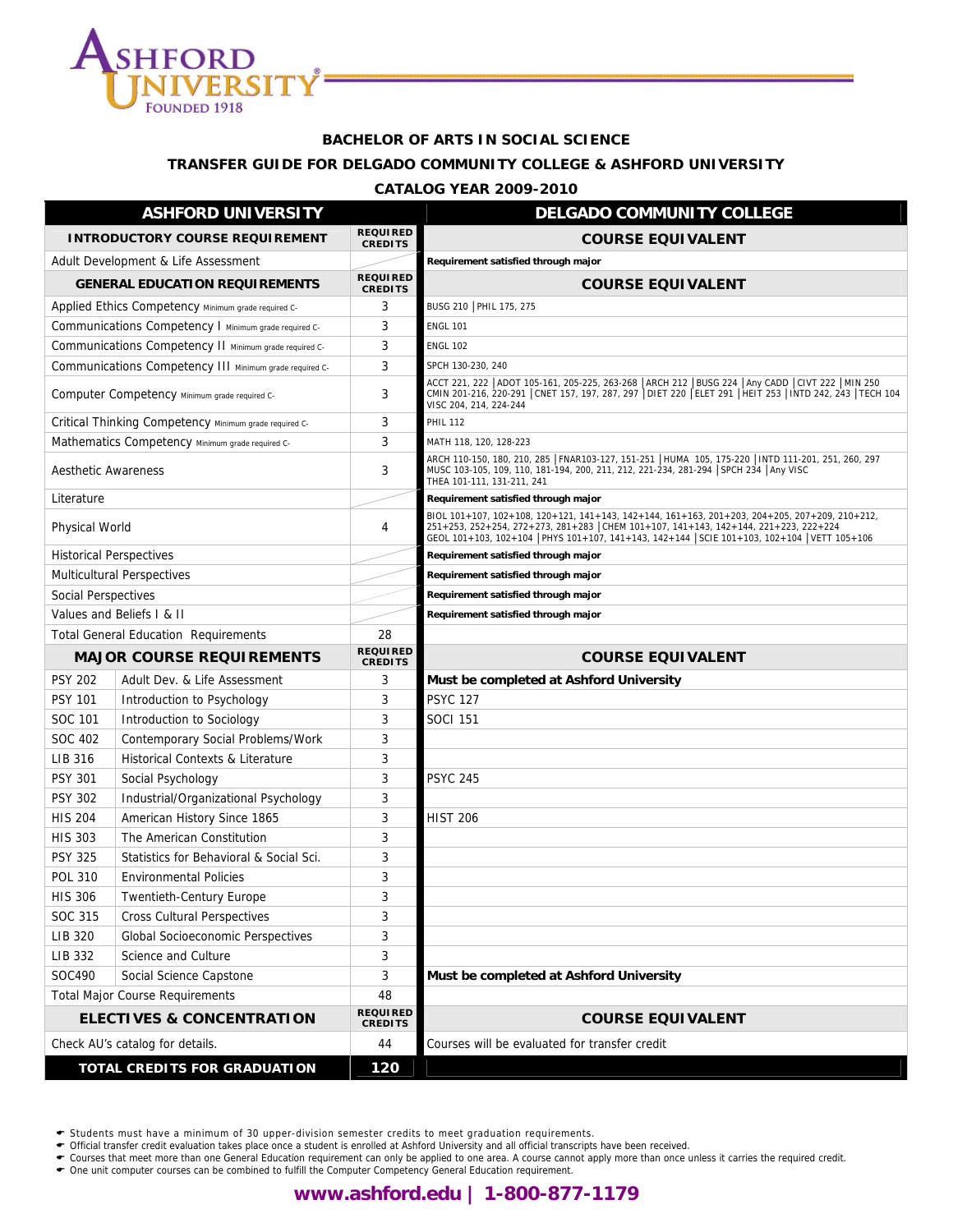

# **BACHELOR OF ARTS IN SOCIAL SCIENCE WITH CONCENTRATION IN EDUCATION TRANSFER GUIDE FOR DELGADO COMMUNITY COLLEGE & ASHFORD UNIVERSITY**

**CATALOG YEAR 2009-2010**

| <b>ASHFORD UNIVERSITY</b>              |                                                         |                                   | <b>DELGADO COMMUNITY COLLEGE</b>                                                                                                                                                                                                                                                 |
|----------------------------------------|---------------------------------------------------------|-----------------------------------|----------------------------------------------------------------------------------------------------------------------------------------------------------------------------------------------------------------------------------------------------------------------------------|
| <b>INTRODUCTORY COURSE REQUIREMENT</b> |                                                         | <b>REQUIRED</b><br><b>CREDITS</b> | <b>COURSE EQUIVALENT</b>                                                                                                                                                                                                                                                         |
| Adult Development & Life Assessment    |                                                         |                                   | Requirement satisfied through major                                                                                                                                                                                                                                              |
|                                        | <b>GENERAL EDUCATION REQUIREMENTS</b>                   | <b>REQUIRED</b><br><b>CREDITS</b> | <b>COURSE EQUIVALENT</b>                                                                                                                                                                                                                                                         |
|                                        | Applied Ethics Competency Minimum grade required C-     | 3                                 | BUSG 210   PHIL 175, 275                                                                                                                                                                                                                                                         |
|                                        | Communications Competency   Minimum grade required C-   | 3                                 | <b>ENGL 101</b>                                                                                                                                                                                                                                                                  |
|                                        | Communications Competency II Minimum grade required C-  | 3                                 | <b>ENGL 102</b>                                                                                                                                                                                                                                                                  |
|                                        | Communications Competency III Minimum grade required C- | 3                                 | SPCH 130-230, 240                                                                                                                                                                                                                                                                |
|                                        | Computer Competency Minimum grade required C-           | 3                                 | ACCT 221, 222   ADOT 105-161, 205-225, 263-268   ARCH 212   BUSG 224   Any CADD   CIVT 222   MIN 250<br>CMIN 201-216, 220-291   CNET 157, 197, 287, 297   DIET 220   ELET 291   HEIT 253   INTD 242, 243   TECH 104<br>VISC 204, 214, 224-244                                    |
|                                        | Critical Thinking Competency Minimum grade required C-  | 3                                 | <b>PHIL 112</b>                                                                                                                                                                                                                                                                  |
|                                        | Mathematics Competency Minimum grade required C-        | 3                                 | MATH 118, 120, 128-223                                                                                                                                                                                                                                                           |
| <b>Aesthetic Awareness</b>             |                                                         | 3                                 | ARCH 110-150, 180, 210, 285  FNAR103-127, 151-251  HUMA  105, 175-220  INTD 111-201, 251, 260, 297<br>MUSC 103-105, 109, 110, 181-194, 200, 211, 212, 221-234, 281-294 SPCH 234 Any VISC<br>THEA 101-111, 131-211, 241                                                           |
| Literature                             |                                                         | 3                                 | ENGL 205-244, 253 HUMA 220, 260                                                                                                                                                                                                                                                  |
| Physical World                         |                                                         | 4                                 | BIOL 101+107, 102+108, 120+121, 141+143, 142+144, 161+163, 201+203, 204+205, 207+209, 210+212,<br>251+253, 252+254, 272+273, 281+283 CHEM 101+107, 141+143, 142+144, 221+223, 222+224<br>GEOL 101+103, 102+104 PHYS 101+107, 141+143, 142+144 SCIE 101+103, 102+104 VETT 105+106 |
|                                        | <b>Historical Perspectives</b>                          | 3                                 | Any HIST                                                                                                                                                                                                                                                                         |
| <b>Multicultural Perspectives</b>      |                                                         |                                   | Requirement satisfied through major                                                                                                                                                                                                                                              |
| <b>Social Perspectives</b>             |                                                         |                                   | Requirement satisfied through major                                                                                                                                                                                                                                              |
|                                        | Values and Beliefs I & II (6 units)                     |                                   | Requirement satisfied through major                                                                                                                                                                                                                                              |
|                                        | <b>Total General Education Requirements</b>             | 34                                |                                                                                                                                                                                                                                                                                  |
| <b>MAJOR COURSE REQUIREMENTS</b>       |                                                         | <b>REQUIRED</b><br><b>CREDITS</b> | <b>COURSE EQUIVALENT</b>                                                                                                                                                                                                                                                         |
| <b>PSY 202</b>                         | Adult Dev. & Life Assessment                            | 3                                 | Must be completed at Ashford University                                                                                                                                                                                                                                          |
| LIB 320                                | Global Socioeconomic Perspectives                       | 3                                 |                                                                                                                                                                                                                                                                                  |
| <b>HIS 303</b>                         | The American Constitution                               | 3                                 |                                                                                                                                                                                                                                                                                  |
| <b>HIS 324</b>                         | History of American Education                           | 3                                 |                                                                                                                                                                                                                                                                                  |
| SOC 101                                | Introduction to Sociology                               | 3                                 | SOCI 151                                                                                                                                                                                                                                                                         |
| SOC 315                                | <b>Cross-Cultural Perspectives</b>                      | 3                                 |                                                                                                                                                                                                                                                                                  |
| <b>PSY 104</b>                         | Child & Adolescent Development                          | 3                                 |                                                                                                                                                                                                                                                                                  |
| <b>EDU 360</b>                         | Philosophy of Education                                 | 3                                 |                                                                                                                                                                                                                                                                                  |
| <b>PSY 372</b>                         | <b>Educational Psychology</b>                           | 3                                 |                                                                                                                                                                                                                                                                                  |
| <b>PSY 370</b>                         | Learning & the Brain                                    | 3                                 |                                                                                                                                                                                                                                                                                  |
| <b>EDU 321</b>                         | Intro to Serving English Language<br>Learners           | 3                                 |                                                                                                                                                                                                                                                                                  |
| <b>EDU 371</b>                         | Phonics-Based Reading & Decoding                        | 3                                 |                                                                                                                                                                                                                                                                                  |
| <b>EDU 490</b>                         | Interdisciplinary Capstone                              | 3                                 | Must be completed at Ashford University                                                                                                                                                                                                                                          |
| <b>Total Major Course Requirements</b> |                                                         | 39                                |                                                                                                                                                                                                                                                                                  |
| <b>ELECTIVES &amp; CONCENTRATION</b>   |                                                         | <b>REQUIRED</b><br><b>CREDITS</b> | <b>COURSE EQUIVALENT</b>                                                                                                                                                                                                                                                         |
|                                        | Check AU's catalog for details.                         | 47                                | Courses will be evaluated for transfer credit                                                                                                                                                                                                                                    |
| <b>TOTAL CREDITS FOR GRADUATION</b>    |                                                         | 120                               |                                                                                                                                                                                                                                                                                  |

← Students must have a minimum of 30 upper-division semester credits to meet graduation requirements.<br>← Official transfer credit evaluation takes place once a student is enrolled at Ashford University and all official tra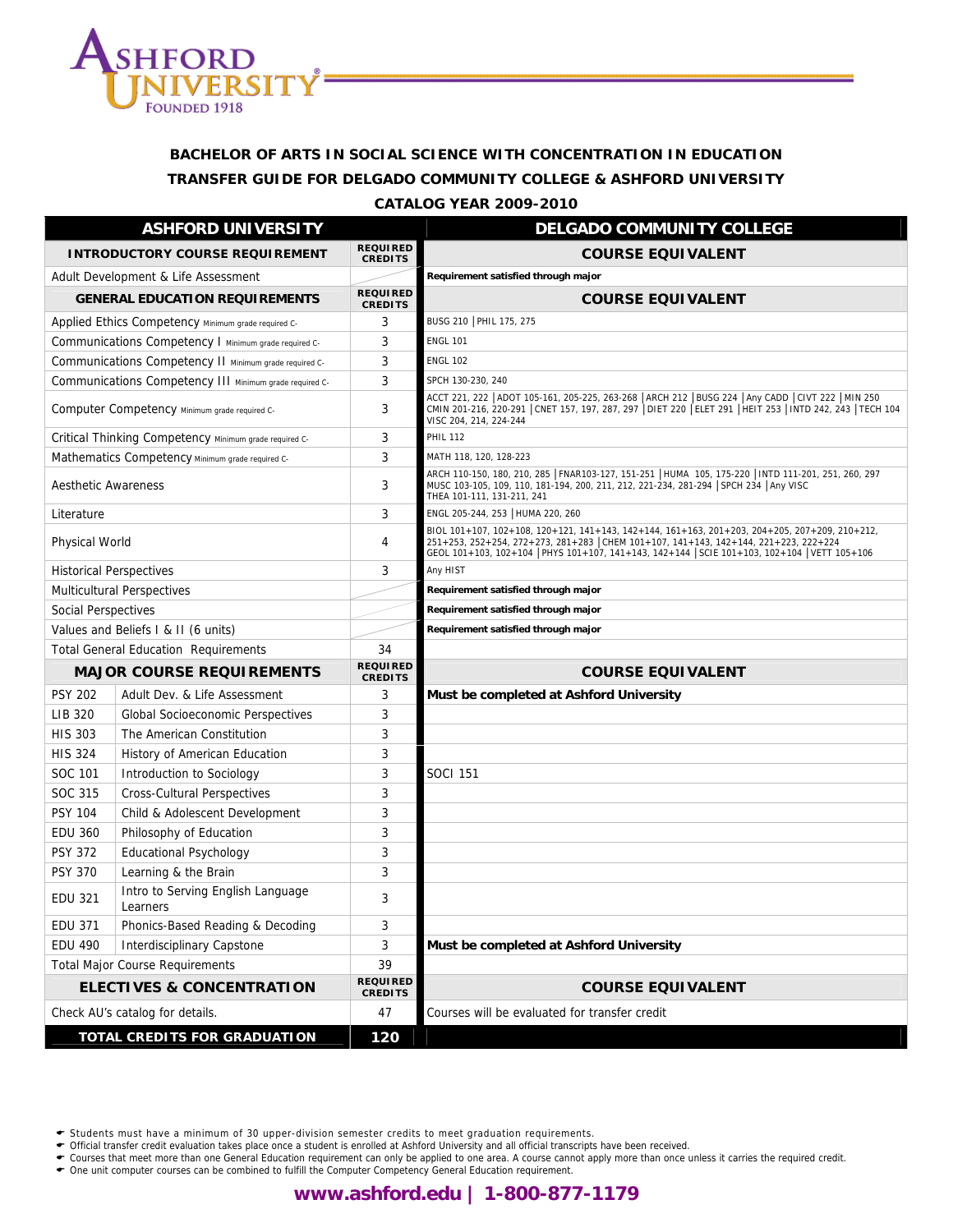

#### **BACHELOR OF ARTS IN SOCIOLOGY**

#### **TRANSFER GUIDE FOR DELGADO COMMUNITY COLLEGE & ASHFORD UNIVERSITY**

#### **CATALOG YEAR 2009-2010**

| <b>ASHFORD UNIVERSITY</b>              |                                                         |                                   | <b>DELGADO COMMUNITY COLLEGE</b>                                                                                                                                                                                                                                                                                   |
|----------------------------------------|---------------------------------------------------------|-----------------------------------|--------------------------------------------------------------------------------------------------------------------------------------------------------------------------------------------------------------------------------------------------------------------------------------------------------------------|
| <b>INTRODUCTORY COURSE REQUIREMENT</b> |                                                         | <b>REQUIRED</b><br><b>CREDITS</b> | <b>COURSE EQUIVALENT</b>                                                                                                                                                                                                                                                                                           |
| Adult Development & Life Assessment    |                                                         | 3                                 | Must be completed at Ashford University                                                                                                                                                                                                                                                                            |
|                                        | <b>GENERAL EDUCATION REQUIREMENTS</b>                   | <b>REQUIRED</b><br><b>CREDITS</b> | <b>COURSE EQUIVALENT</b>                                                                                                                                                                                                                                                                                           |
|                                        | Applied Ethics Competency Minimum grade required C-     |                                   | Requirement satisfied through major                                                                                                                                                                                                                                                                                |
|                                        | Communications Competency I Minimum grade required C-   | 3                                 | <b>ENGL 101</b>                                                                                                                                                                                                                                                                                                    |
|                                        | Communications Competency II Minimum grade required C-  | 3                                 | <b>ENGL 102</b>                                                                                                                                                                                                                                                                                                    |
|                                        | Communications Competency III Minimum grade required C- | 3                                 | SPCH 130-230, 240                                                                                                                                                                                                                                                                                                  |
|                                        | Computer Competency Minimum grade required C-           | 3                                 | ACCT 221, 222   ADOT 105-161, 205-225, 263-268   ARCH 212   BUSG 224   Any CADD   CIVT 222   MIN 250<br>CMIN 201-216, 220-291   CNET 157, 197, 287, 297   DIET 220   ELET 291   HEIT 253   INTD 242, 243   TECH 104<br>VISC 204, 214, 224-244                                                                      |
|                                        | Critical Thinking Competency Minimum grade required C-  | 3                                 | <b>PHIL 112</b>                                                                                                                                                                                                                                                                                                    |
|                                        | Mathematics Competency Minimum grade required C-        | 3                                 | MATH 118, 120, 128-223                                                                                                                                                                                                                                                                                             |
| <b>Aesthetic Awareness</b>             |                                                         | 3                                 | ARCH 110-150, 180, 210, 285   FNAR103-127, 151-251   HUMA 105, 175-220   INTD 111-201, 251, 260, 297<br>MUSC 103-105, 109, 110, 181-194, 200, 211, 212, 221-234, 281-294 SPCH 234 Any VISC<br>THEA 101-111, 131-211, 241                                                                                           |
| Literature                             |                                                         | 3                                 | ENGL 205-244, 253 HUMA 220, 260                                                                                                                                                                                                                                                                                    |
| Physical World                         |                                                         | 4                                 | BIOL 101+107, 102+108, 120+121, 141+143, 142+144, 161+163, 201+203, 204+205, 207+209, 210+212,<br>251+253, 252+254, 272+273, 281+283 CHEM 101+107, 141+143, 142+144, 221+223, 222+224<br>GEOL 101+103, 102+104 PHYS 101+107, 141+143, 142+144 SCIE 101+103, 102+104 VETT 105+106                                   |
|                                        | <b>Historical Perspectives</b>                          | 3                                 | Any HIST                                                                                                                                                                                                                                                                                                           |
| <b>Multicultural Perspectives</b>      |                                                         | 3                                 | SOC 315 may satisfy 3 credits of Multicultural Perspectives or Values & Beliefs or<br>ANTH 160, 181, 200 ASLS 101-205 CDYC 221   ENGL 243, 244   FNAR 125, 126   Any FREN   FSED 121<br>HIST 101-141 HOST 213 HUMA 150, 229   INTD 111, 297   PHIL 101, 201   SOCI 250   Any SPAN   SPCH 236<br>THEA 101, 207, 208 |
| Social Perspectives                    |                                                         |                                   | Requirement satisfied through the Introductory Course                                                                                                                                                                                                                                                              |
| Values and Beliefs I                   |                                                         | 3                                 | SOC 315 may satisfy 3 credits of Multicultural Perspectives or Values & Beliefs or<br>ANTH 160   FSED 121   HUMA 150, 229, 260   PHIL 101, 175-275   PSYC 245   SOCI 151, 250, 255                                                                                                                                 |
| Values and Beliefs II                  |                                                         |                                   | Requirement satisfied through major                                                                                                                                                                                                                                                                                |
|                                        | <b>Total General Education Requirements</b>             | 34                                |                                                                                                                                                                                                                                                                                                                    |
|                                        | <b>MAJOR COURSE REQUIREMENTS</b>                        | <b>REQUIRED</b><br><b>CREDITS</b> | <b>COURSE EQUIVALENT</b>                                                                                                                                                                                                                                                                                           |
| SOC 101                                | Introduction to Sociology                               | 3                                 | SOCI 151                                                                                                                                                                                                                                                                                                           |
| <b>SOC 203</b>                         | Social Problems                                         | 3                                 | SOCI 155                                                                                                                                                                                                                                                                                                           |
| SOC 315                                | <b>Cross-Cultural Perspectives</b>                      | 3                                 | Can Meet Either Multicultural Perspectives or Values and Beliefs                                                                                                                                                                                                                                                   |
| SOC 305                                | Crime & Society                                         | 3                                 |                                                                                                                                                                                                                                                                                                                    |
| <b>SOC 308</b>                         | Racial & Ethnic Groups                                  | 3                                 |                                                                                                                                                                                                                                                                                                                    |
| SOC 312                                | Child, Family & Society                                 | 3                                 |                                                                                                                                                                                                                                                                                                                    |
| <b>PSY 325</b>                         | Statistics for Behavioral & Social Sci.                 | 3                                 |                                                                                                                                                                                                                                                                                                                    |
| <b>PSY 326</b>                         | Research Methods                                        | 3                                 |                                                                                                                                                                                                                                                                                                                    |
| SOC 304                                | Social Gerontology                                      | 3                                 |                                                                                                                                                                                                                                                                                                                    |
| SOC 320                                | Public Policy & Social Services                         | 3                                 |                                                                                                                                                                                                                                                                                                                    |
| SOC 331                                | Social Justice & Ethics                                 | 3                                 |                                                                                                                                                                                                                                                                                                                    |
| SOC 490                                | Social Science Capstone                                 | 3                                 | Must be completed at Ashford University                                                                                                                                                                                                                                                                            |
| <b>Total Major Course Requirements</b> |                                                         | 36                                |                                                                                                                                                                                                                                                                                                                    |
|                                        | <b>ELECTIVES &amp; CONCENTRATION</b>                    | <b>REQUIRED</b><br><b>CREDITS</b> | <b>COURSE EQUIVALENT</b>                                                                                                                                                                                                                                                                                           |
|                                        | Check AU's catalog for details.                         | 47                                | Courses will be evaluated for transfer credit                                                                                                                                                                                                                                                                      |
| TOTAL CREDITS FOR GRADUATION           |                                                         | 120                               |                                                                                                                                                                                                                                                                                                                    |

← Students must have a minimum of 30 upper-division semester credits to meet graduation requirements.<br>← Official transfer credit evaluation takes place once a student is enrolled at Ashford University and all official tra